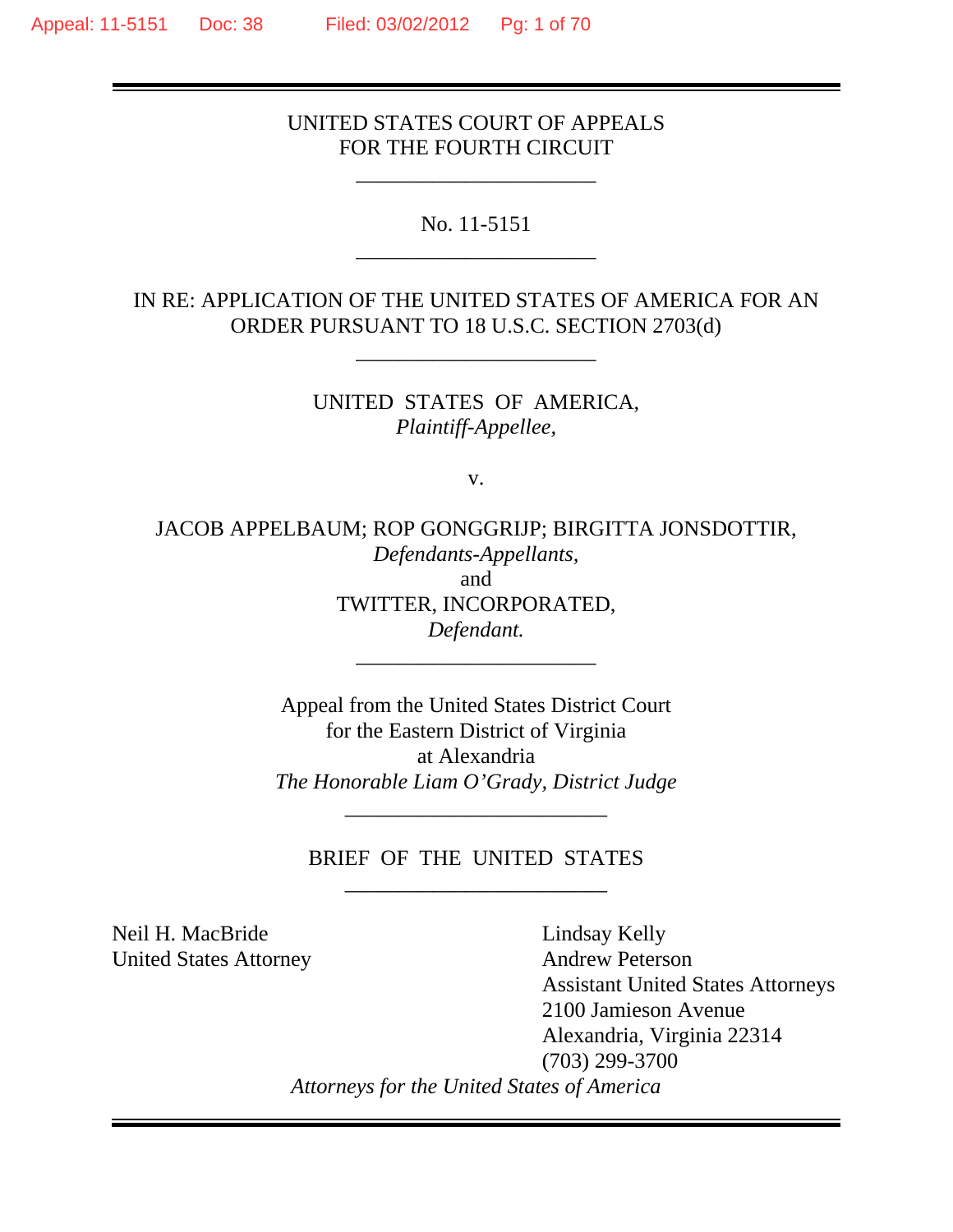# **TABLE OF CONTENTS**

|--|

| $\mathbf{I}$ . |           | THE DISTRICT COURT PROPERLY APPLIED A "CLEARLY<br>ERRONEOUS OR CONTRARY TO LAW" STANDARD OF<br>REVIEW TO THE MAGISTRATE JUDGE'S SEALING   |
|----------------|-----------|-------------------------------------------------------------------------------------------------------------------------------------------|
| $\Pi$ .        |           | THERE IS NO JUSTIFICATION FOR UNSEALING OTHER<br>LAWFUL ORDERS ISSUED AS PART OF THE UNITED<br>STATES' ONGOING CRIMINAL INVESTIGATION  25 |
|                | A.        | There is No Public Right of Access to                                                                                                     |
|                | <b>B.</b> | There is No First Amendment Right of Access to Section                                                                                    |
|                | C.        | Any Common Law Presumption of Access to Section 2703(d)<br>Orders is Outweighed by Competing Interests 38                                 |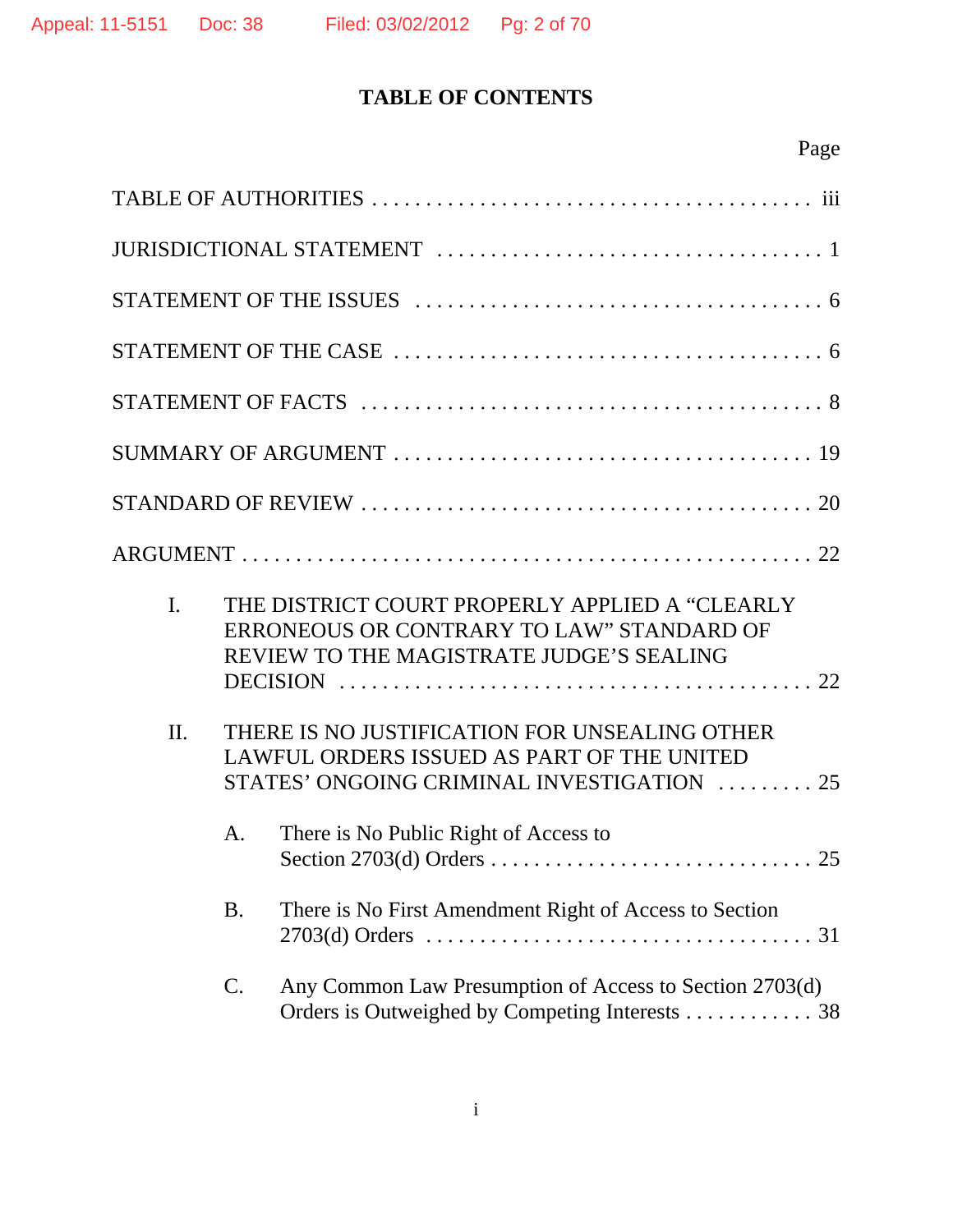# **TABLE OF CONTENTS (Continued)**

|    | D.              | The District Court Was Not Required to Engage in a                                                                   |
|----|-----------------|----------------------------------------------------------------------------------------------------------------------|
|    | E.              | Redaction Will Not Adequately Protect the Integrity of the                                                           |
| Ш. |                 | THE EASTERN DISTRICT OF VIRGINIA'S PUBLIC<br>DOCKETING OF SECTION 2703(d) ORDERS IS LEGALLY                          |
|    | A.              |                                                                                                                      |
|    | <b>B.</b>       | There is No Right to Public Docketing of Investigative                                                               |
|    | $\mathcal{C}$ . | The Eastern District of Virginia's System for Publicly<br>Docketing Section 2703(d) Orders is Legally Sufficient  53 |
|    |                 |                                                                                                                      |
|    |                 |                                                                                                                      |
|    |                 |                                                                                                                      |
|    |                 |                                                                                                                      |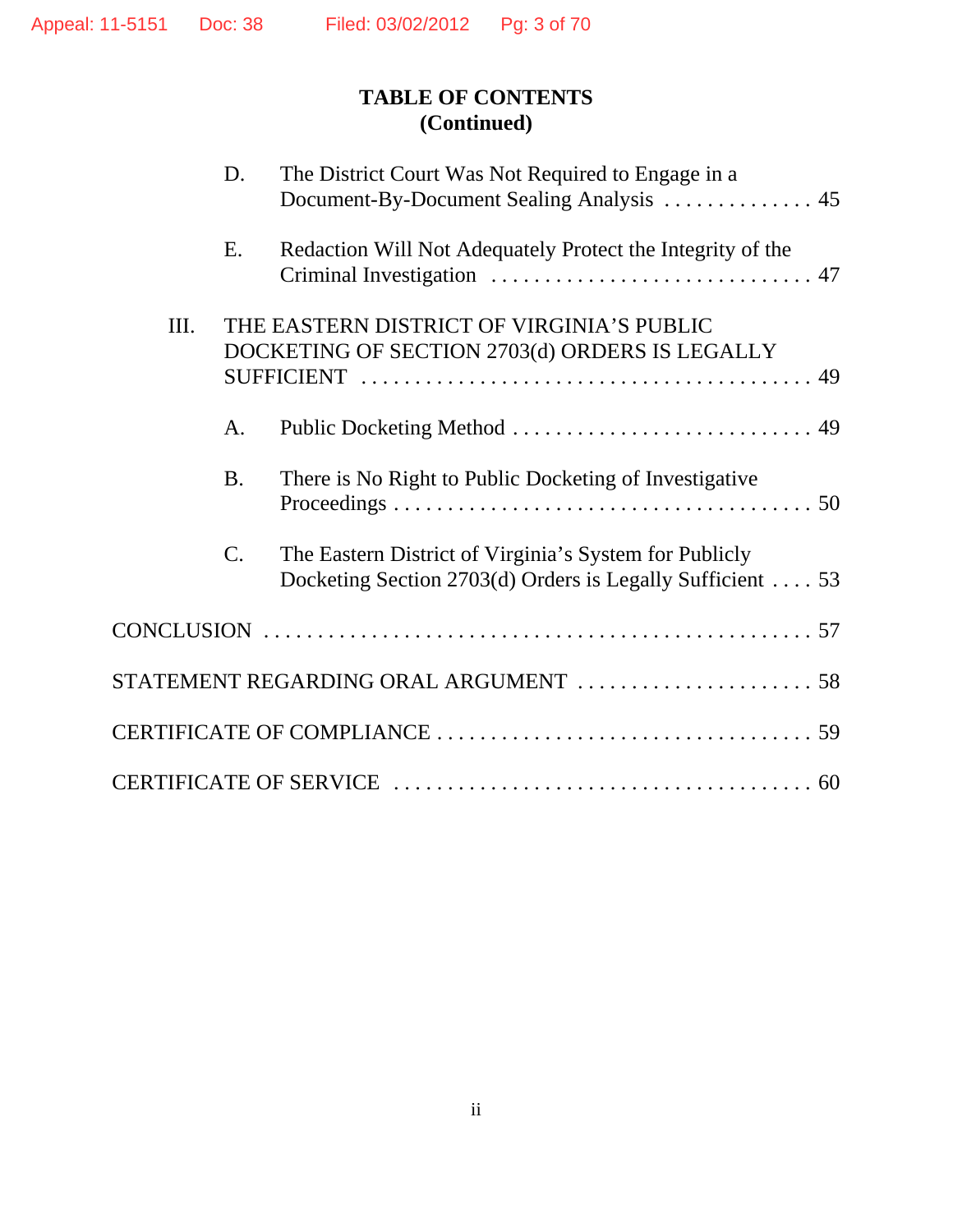## **TABLE OF AUTHORITIES**

| <b>CASES</b><br>Page                                               |
|--------------------------------------------------------------------|
|                                                                    |
|                                                                    |
| Aluminum Company of America (ALCOA) v. EPA,                        |
|                                                                    |
|                                                                    |
|                                                                    |
| Bloate v. United States, - U.S. -, 130 S. Ct. 1345 (2010)  40      |
|                                                                    |
|                                                                    |
|                                                                    |
|                                                                    |
| Douglas Oil Co. v. Petrol Stops N.W., 441 U.S. 211 (1979)  passim  |
|                                                                    |
| Hartford Courant Co. v. Pellegrino, 380 F.3d 83 (2d Cir. 2004). 52 |
|                                                                    |
|                                                                    |
|                                                                    |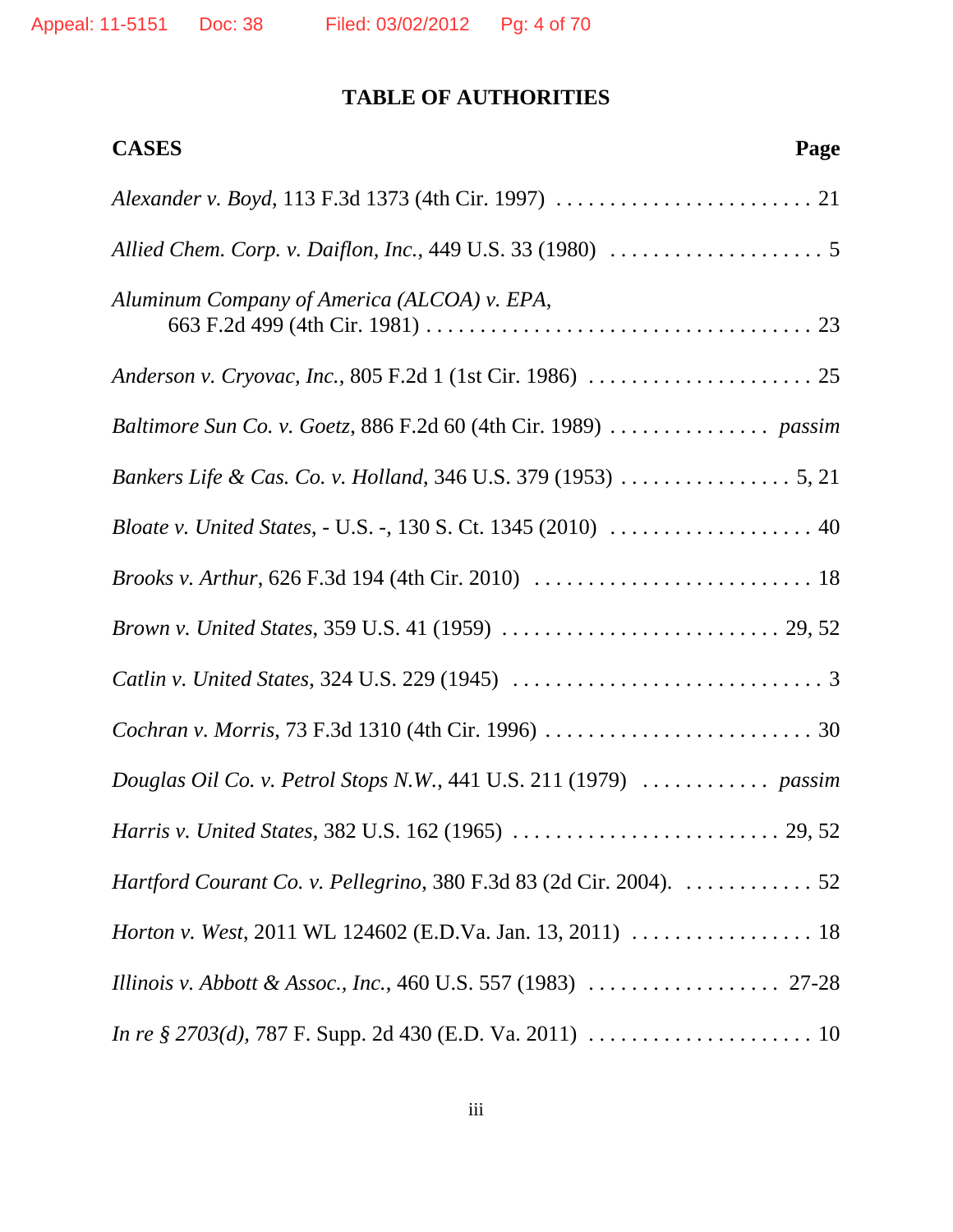| <b>CASES</b><br>Page                                                                      |
|-------------------------------------------------------------------------------------------|
| In re Application and Affidavit for a Search Warrant,                                     |
| In re Application for the U.S. for an Order Pursuant to 18 U.S.C. $\S 2703(d)$ ,          |
| In re Application of the N.Y. Times Co. to Unseal Wiretap & Search Warrant                |
| In re Blackwater Security Consulting LLC, 460 F.3d 576 (4th Cir. 2006) $\ldots \ldots$ 20 |
|                                                                                           |
|                                                                                           |
| In re Grand Jury Investigation of Cuisinarts, Inc.,                                       |
| In re Knight Publishing Co., 743 F.2d 231 (4th Cir. 1984)  38-39, 47                      |
| In re Macon Telegraph Pub. Co., 900 F. Supp. 489 (M.D. Ga. 1995)  34                      |
| In re Motion of Dow Jones & Co., 142 F.3d 496 (D.C. Cir. 1998) passim                     |
|                                                                                           |
|                                                                                           |
| In re Sealing and Non-Disclosure of Pen/Trap/2703(d) Orders,                              |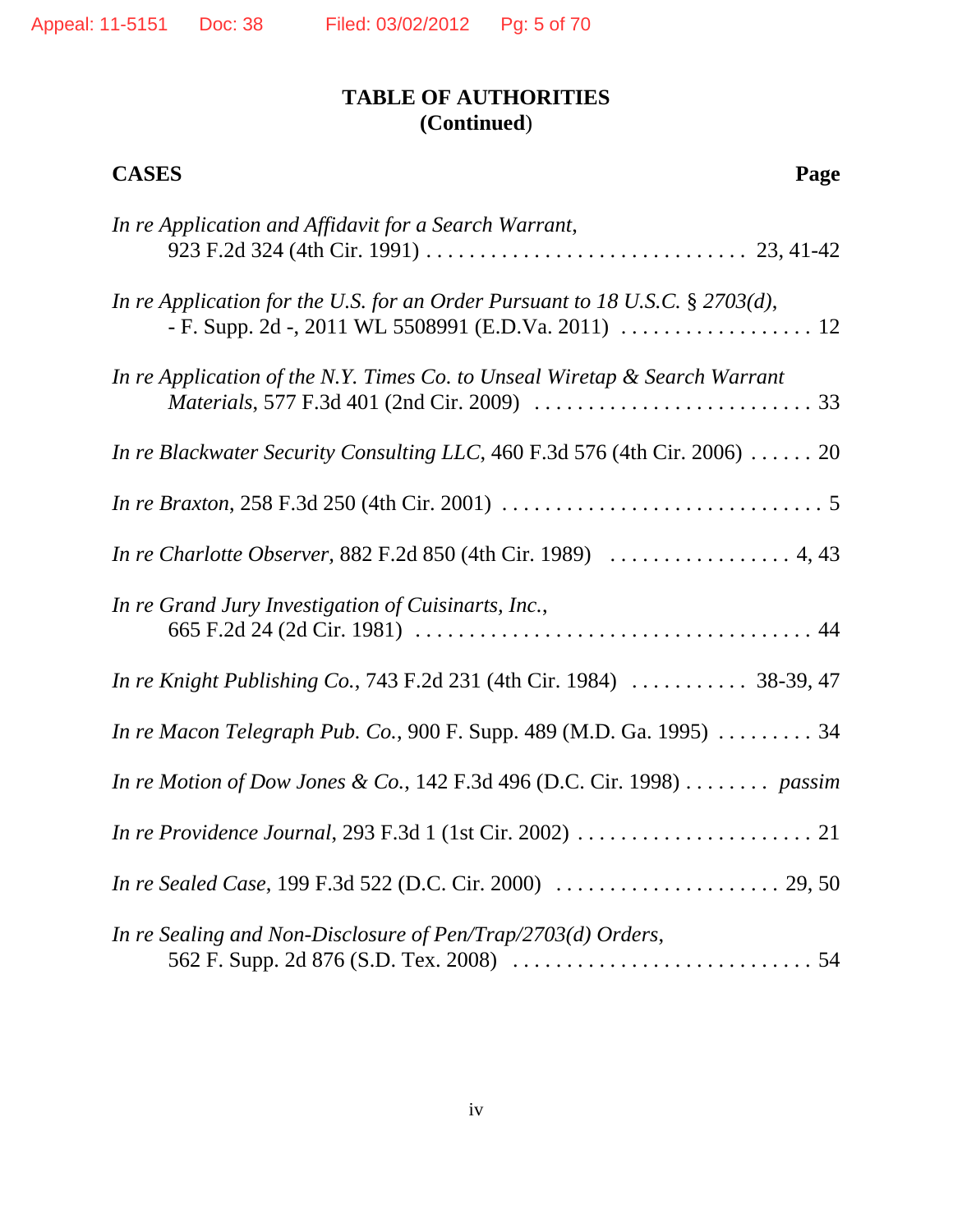| <b>CASES</b><br>Page                                                                                           |
|----------------------------------------------------------------------------------------------------------------|
| In re State-Record Co., 917 F.2d 124 (4th Cir. 1990) 46, 52                                                    |
|                                                                                                                |
|                                                                                                                |
| <i>Kerr v. United States Dist. Ct.</i> , 426 U.S. 394 (1976) $\ldots \ldots \ldots \ldots \ldots \ldots 5, 21$ |
| Media General Operations, Inc. v. Buchanan,                                                                    |
|                                                                                                                |
| Nixon v. Warner Communications, Inc., 435 U.S. 589 (1978)  25, 38-39                                           |
| Platt v. Minnesota Mining & Mfgr. Co., 376 U.S. 240 (1964) $\ldots \ldots \ldots$ 4-5                          |
| Press-Enterprise Co. v. Superior Court, 478 U.S. 1 (1986)  13, 27, 31                                          |
| Reich v. Nat'l Eng'g & Contracting Co., 13 F.3d 93 (4th Cir. 1993) 24                                          |
| Rushford v. New Yorker Magazine, 846 F.2d 249 (4th Cir. 1988)  39                                              |
| Sto Corp. v. Lancaster Homes, Inc., 11 Fed. Appx. 182 (4th Cir. 2001)  24                                      |
| Stone v. University of Maryland Medical System Co.,                                                            |
| Times Mirror Co. v. United States, 873 F.2d 1210 (9th Cir. 1989) $\ldots \ldots$ passim                        |
|                                                                                                                |
|                                                                                                                |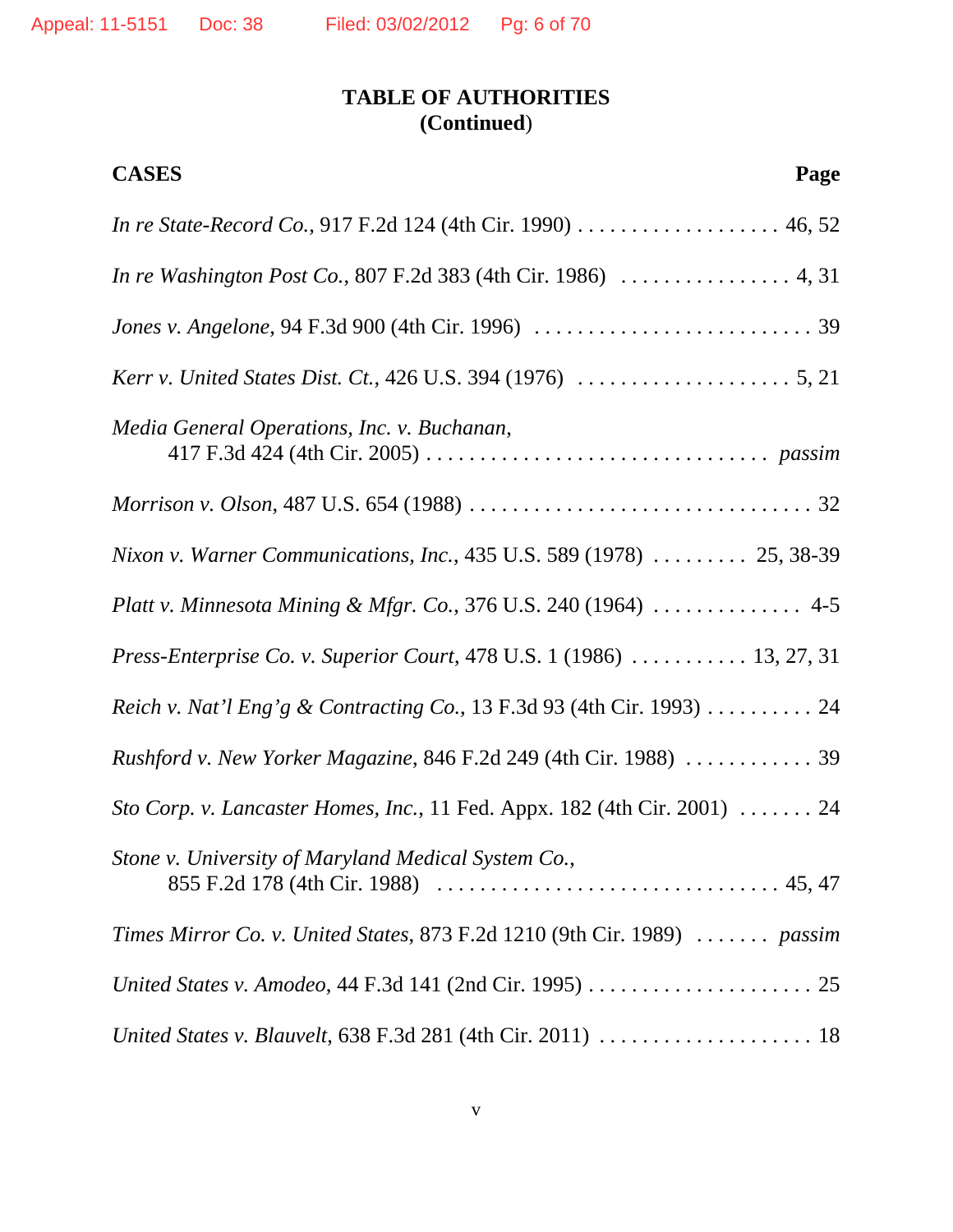| <b>CASES</b><br>Page                                                                   |
|----------------------------------------------------------------------------------------|
|                                                                                        |
|                                                                                        |
|                                                                                        |
|                                                                                        |
| United States v. Moussaoui, 333 F.3d 509 (4th Cir. 2003) $\ldots \ldots \ldots$ passim |
| United States v. Penrod, 609 F.2d 1092 (4th Cir. 1979)  44                             |
|                                                                                        |
|                                                                                        |
| United States v. United States District Court, 407 U.S. 297 (1972)  33                 |
|                                                                                        |
| Virginia Dep't of State Police v. Washington Post,                                     |
|                                                                                        |
| <b>STATUTES</b><br>Page                                                                |
|                                                                                        |
|                                                                                        |
|                                                                                        |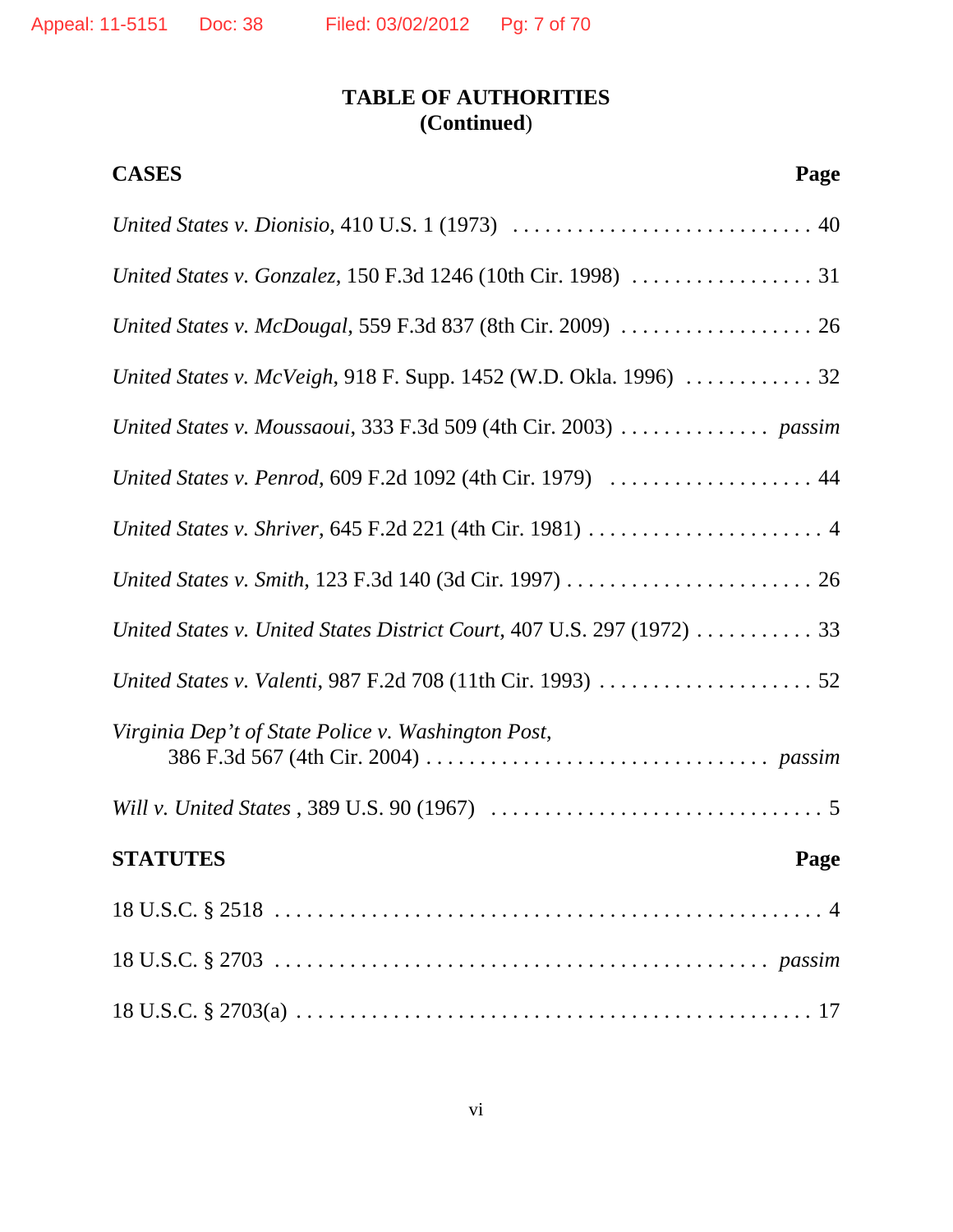| <b>STATUTES</b><br>Page    |  |
|----------------------------|--|
|                            |  |
|                            |  |
|                            |  |
|                            |  |
|                            |  |
|                            |  |
|                            |  |
|                            |  |
|                            |  |
|                            |  |
|                            |  |
|                            |  |
| <b>COURT RULES</b><br>Page |  |
|                            |  |
|                            |  |
|                            |  |
|                            |  |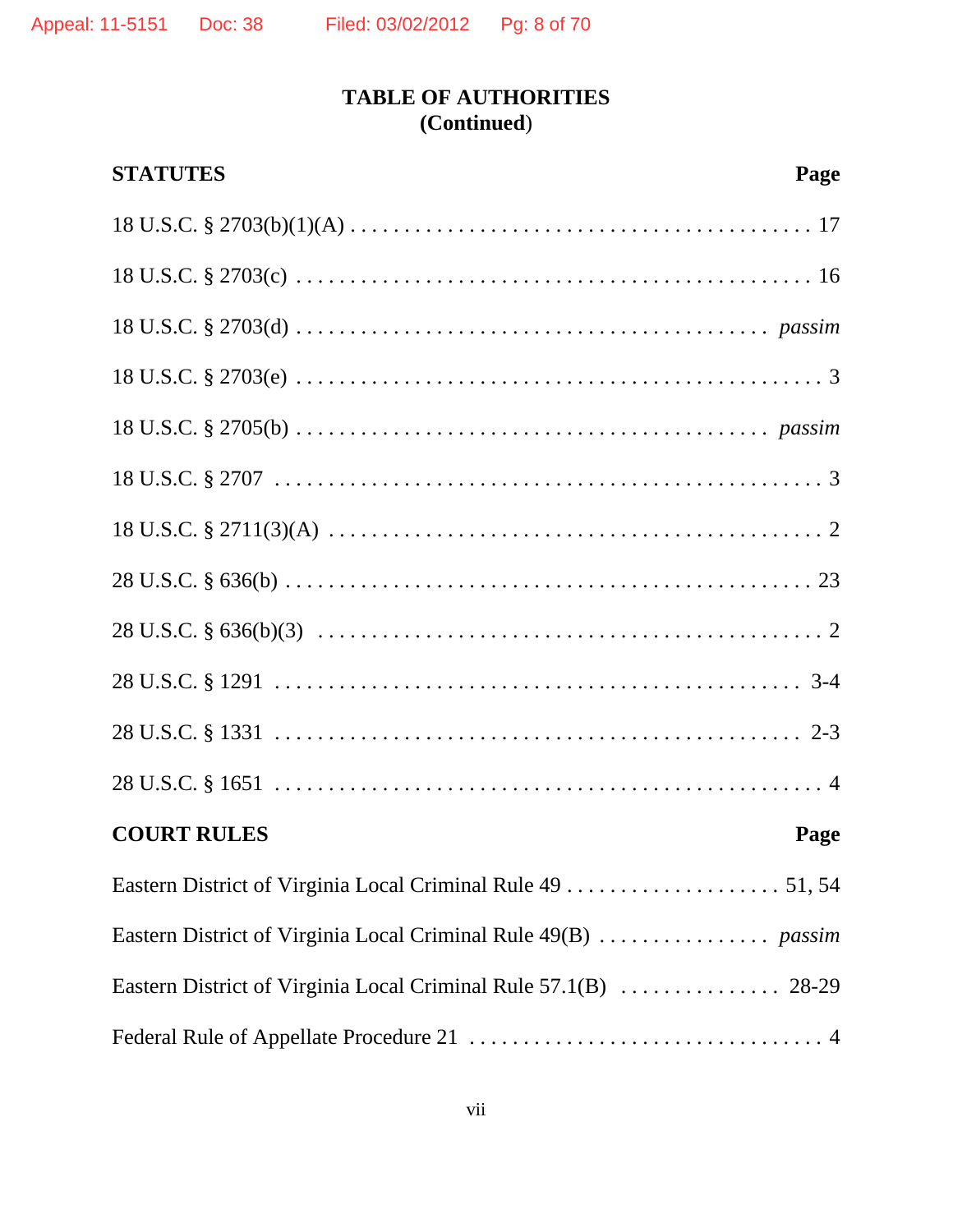| <b>COURT RULES</b>   | Page |
|----------------------|------|
|                      |      |
|                      |      |
|                      |      |
|                      |      |
|                      |      |
|                      |      |
|                      |      |
|                      |      |
|                      |      |
|                      |      |
| <b>OTHER SOURCES</b> | Page |

| U.S. Dep't of Justice Computer Crime & Intellectual Property Section, |  |
|-----------------------------------------------------------------------|--|
| Searching and Seizing Computers and Electronic Evidence Manual, at    |  |
| Appendix B, available at: http://www.justice.gov/criminal/cybercrime  |  |
|                                                                       |  |
|                                                                       |  |
| Electronic Communications Privacy Act of 1986, Pub. L. No. 99-508,    |  |
|                                                                       |  |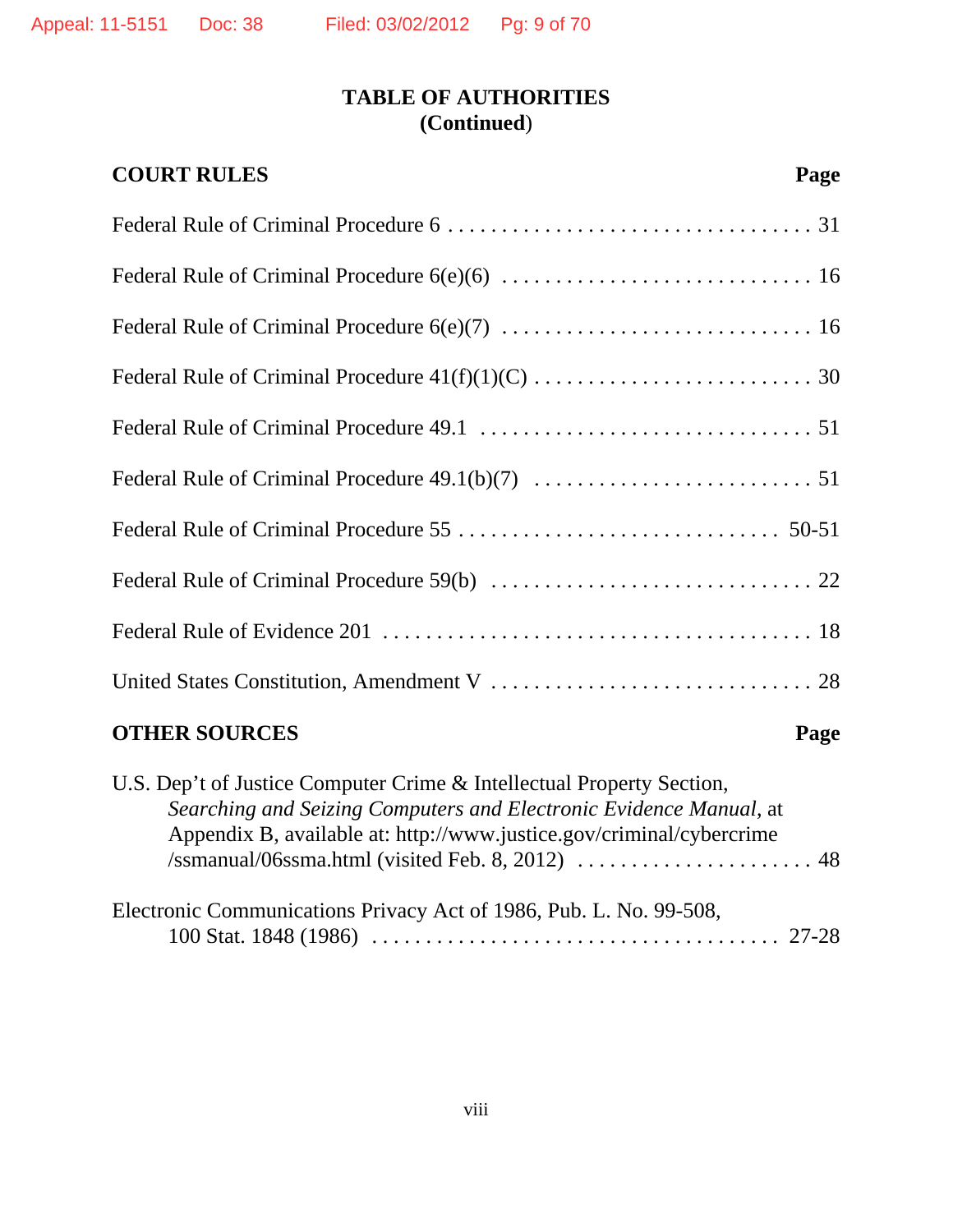# **OTHER SOURCES** Page

| Peter Beaumont, "WikiLeaks demands Google and Facebook unseal US<br>subpoenas" The Guardian, Jan. 8, 2011, available at:<br>http://www.guardian.co.uk/media/2011/jan/08/wikileaks-calls-google                                     |
|------------------------------------------------------------------------------------------------------------------------------------------------------------------------------------------------------------------------------------|
| Prison Litigation Reform Act of 1995, Pub. L. No. 104-134,                                                                                                                                                                         |
| Report of the Proceedings of the Judicial Conference of the United States (Mar.<br>17, 2009), available at: http://www.uscourts.gov/FederalCourts/Judicial<br>Conference/Proceedings/Proceedings.aspx?doc=/uscourts/FederalCourts/ |
| Tim Reagan and George Cort, Sealed Cases in Federal Courts 21-22 (Federal<br>Judicial Center 2009), available at: http://www.fjc.gov/public/pdf.nsf<br>/lookup/sealcafc.pdf/\$file/sealcafc.pdf (visited Feb. 29, 2012)  29, 50-51 |
| "Tweet" of Jacob Appelbaum @ioerror (Jan. 7, 2011), available at:<br>http://twitter.com/#!/ioerror/status/ 23545458433458177                                                                                                       |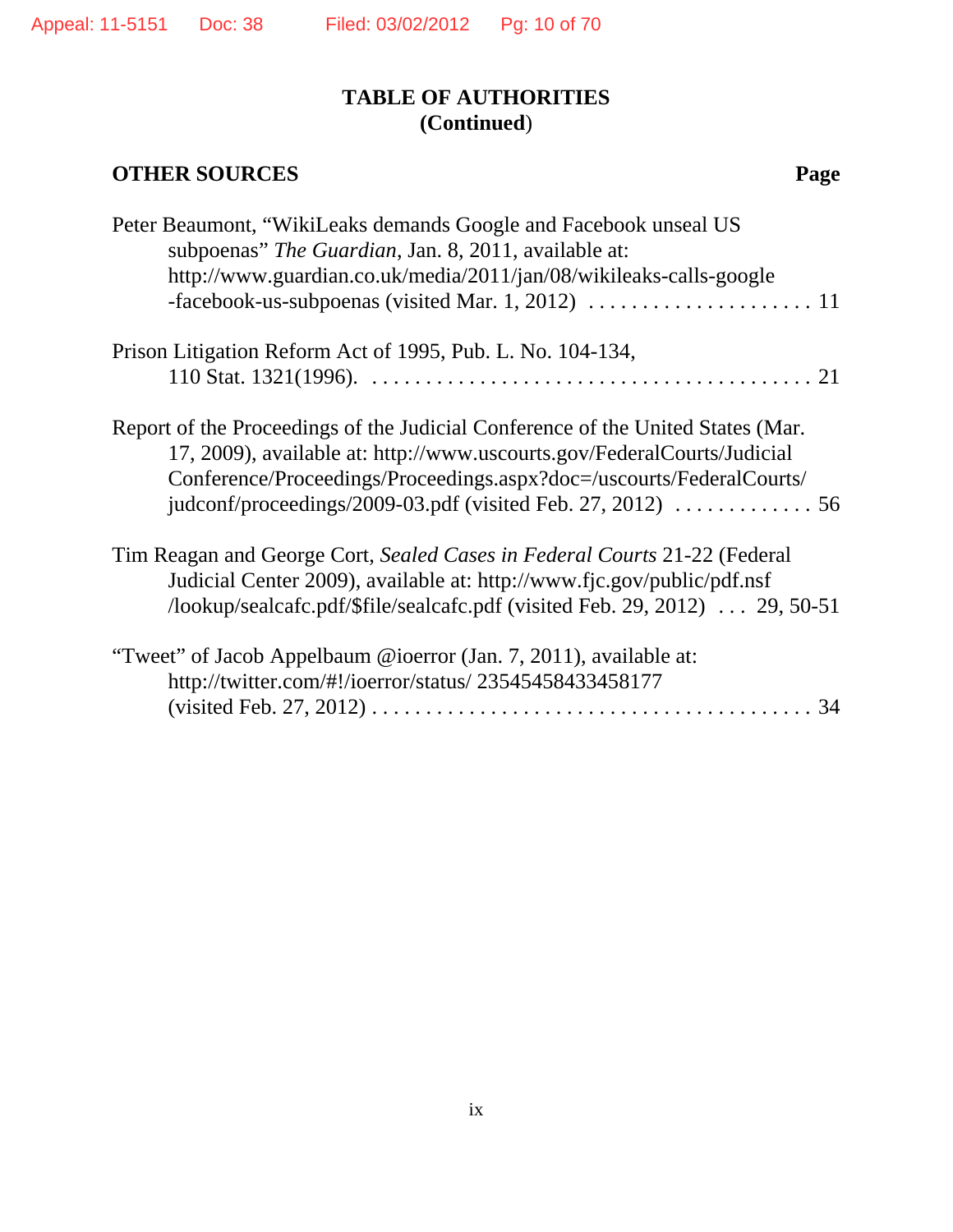### UNITED STATES COURT OF APPEALS FOR THE FOURTH CIRCUIT

\_\_\_\_\_\_\_\_\_\_\_\_\_\_\_\_\_\_\_\_\_\_

No. 11-5151 \_\_\_\_\_\_\_\_\_\_\_\_\_\_\_\_\_\_\_\_\_\_

IN RE: APPLICATION OF THE UNITED STATES OF AMERICA FOR AN ORDER PURSUANT TO 18 U.S.C. SECTION 2703(d)

\_\_\_\_\_\_\_\_\_\_\_\_\_\_\_\_\_\_\_\_\_\_

UNITED STATES OF AMERICA, *Plaintiff-Appellee,*

v.

JACOB APPELBAUM; ROP GONGGRIJP; BIRGITTA JONSDOTTIR, *Defendants-Appellants,* and TWITTER, INCORPORATED, *Defendant.*

\_\_\_\_\_\_\_\_\_\_\_\_\_\_\_\_\_\_\_\_\_\_

Appeal from the United States District Court for the Eastern District of Virginia at Alexandria *The Honorable Liam O'Grady, District Judge*

BRIEF OF THE UNITED STATES \_\_\_\_\_\_\_\_\_\_\_\_\_\_\_\_\_\_\_\_\_\_

\_\_\_\_\_\_\_\_\_\_\_\_\_\_\_\_\_\_\_\_\_\_

#### **JURISDICTIONAL STATEMENT**

Appellants, who are subscribers to electronic services provided by Twitter,

Inc. ("Twitter"), initiated litigation in the United States District Court for the

Eastern District of Virginia after receiving notification of an order issued by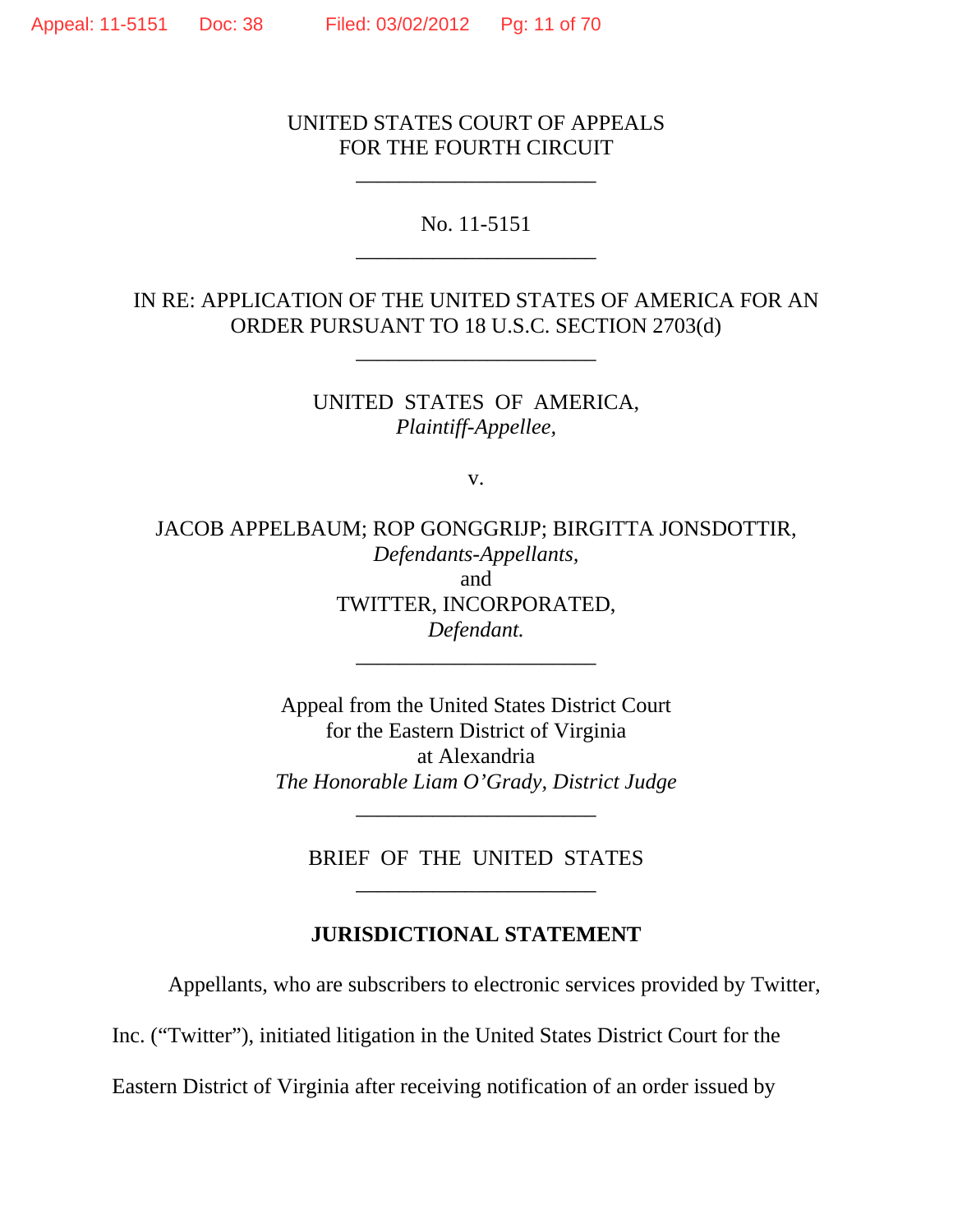United States Magistrate Judge Theresa C. Buchanan pursuant to 18 U.S.C. § 2703(d). The magistrate judge had jurisdiction to issue the order pursuant to 28 U.S.C. § 636(b)(3). *See also* 18 U.S.C. § 2711(3)(A) (defining "court of competent jurisdiction" to include "a magistrate judge"). The order previously issued by the magistrate judge directed Twitter to produce to the United States certain non-content records relating to five subscribers (the "Twitter Order") as part of an ongoing criminal investigation. In their Motion for Unsealing of Sealed Court Records (Dkt. 3), appellants, who were three of the five subscribers named in the Twitter Order (the "Subscribers"), sought not only to unseal and publicly docket all documents related to the Twitter Order, but also moved to unseal and publicly docket any other Section 2703(d) orders pertaining to them that may have been issued as part of the government's investigation. The magistrate judge granted the Subscribers' unsealing motion in part and denied it in part.

The Subscribers filed objections with United States District Judge Liam O'Grady. The district court denied the Subscribers' objections on November 10, 2011, and the Subscribers filed a notice of appeal on November 23, 2011.

In their brief on appeal, the Subscribers assert, without citing any authority, that the "district court had jurisdiction pursuant to 28 U.S.C. § 1331." Brief at 1. Section 1331 provides that federal district courts "shall have original jurisdiction of all civil actions arising under the Constitution, laws, or treaties of the United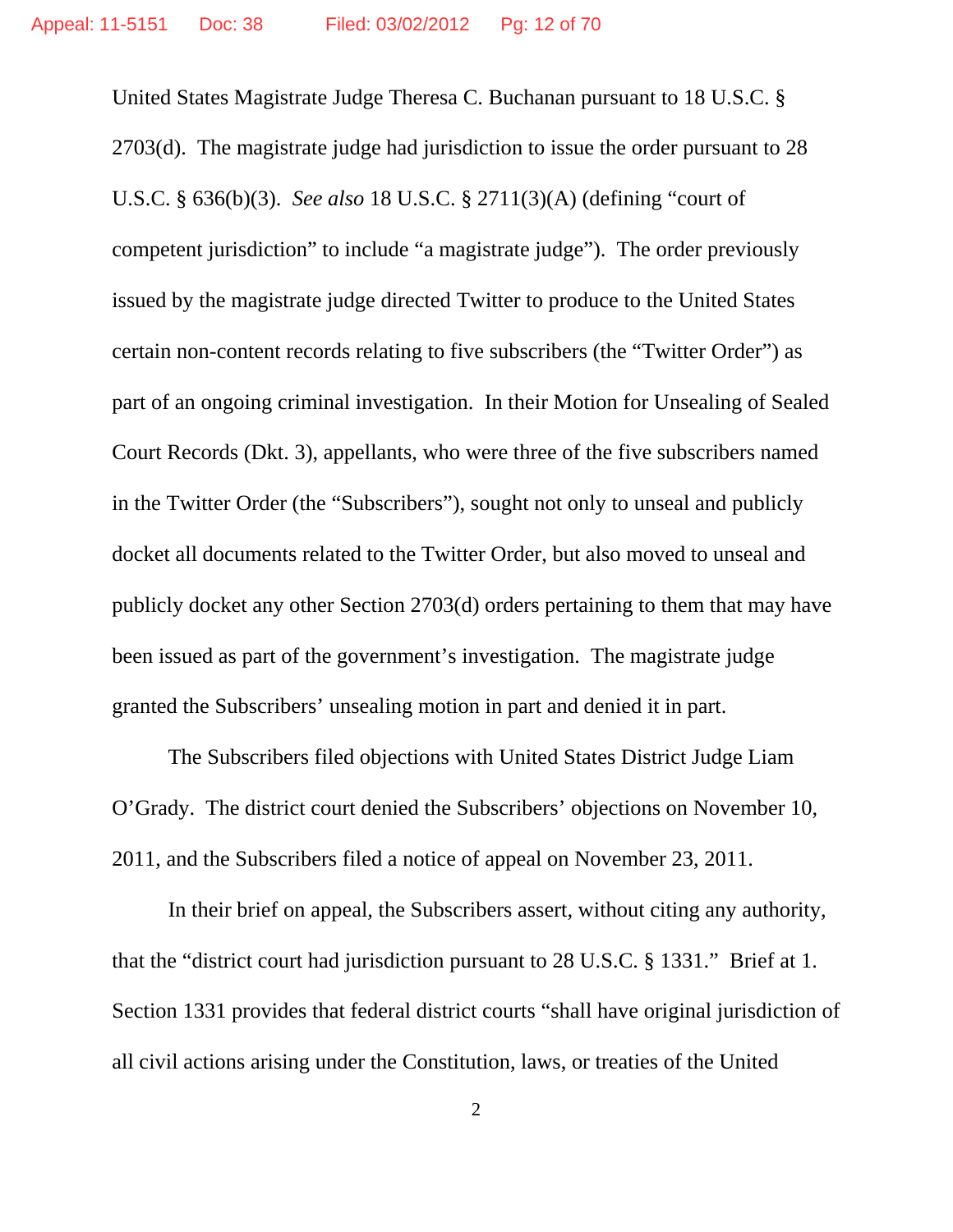States." But there is no basis for treating the United States' request for a court order under Section 2703(d) as a civil action which the Subscribers may join. Not only is Section 2703(d) a provision that allows the government to conduct criminal investigations, but also, 18 U.S.C. § 2703(e) specifically rejects even a civil cause of action against providers for complying with a court order under the chapter, let alone the United States for requesting the sealing of such a court order. Section 2703 contains no other language suggesting that it creates a "civil action" within the meaning of 28 U.S.C. § 1331. Moreover, a specific, limited civil action is expressly provided in 18 U.S.C. § 2707, but nothing in Section 2707 authorizes the relief the Subscribers seek here.

The Subscribers' claim that the United States' request for an order under Section 2703(d) is a civil action that they may join is unsupported by the statutory text and by the case law. It follows that this appeal cannot be treated as one from a final judgment in a civil case and hence falling under the jurisdictional grant in 28 U.S.C. § 1291. The Subscribers are not aided by their citation of *Catlin v. United States*, 324 U.S. 229, 233 (1945), a case involving a final judgment in a condemnation action. The rulings challenged on appeal here bear no resemblance to a final judgment in a condemnation action. $<sup>1</sup>$ </sup>

<sup>&</sup>lt;sup>1</sup> This Court has held that it has jurisdiction under 28 U.S.C. § 1291 to hear United States appeals of rulings denying application by the United States for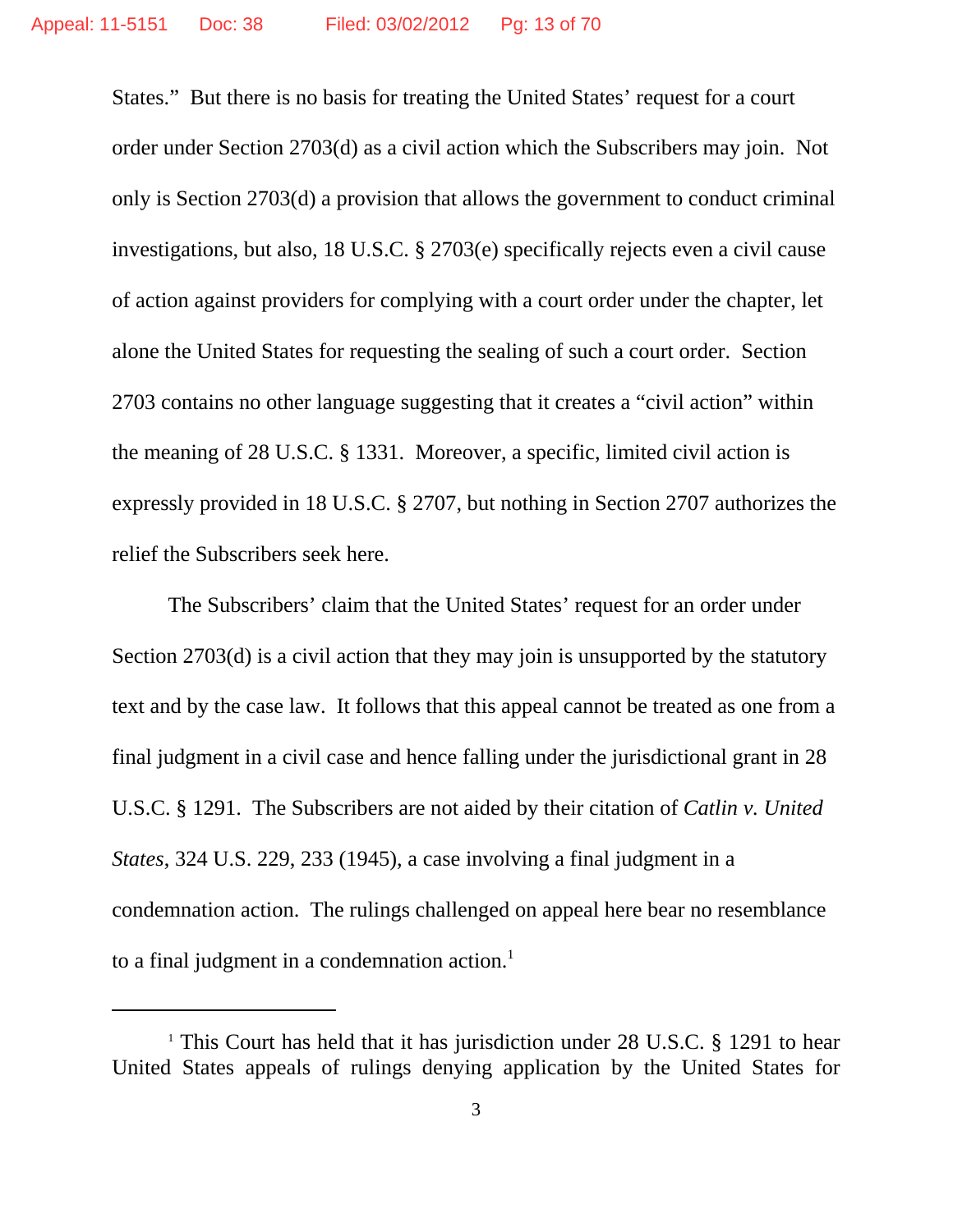On appeal, the Subscribers have abandoned their claims of individualized harm from the Twitter Order (which the lower courts held they lacked standing to pursue, *see* JA 150, 243, 258, 270) and rely solely on a public right of access to Section 2703(d) orders. Thus, the Subscribers seek to appeal what amounts to a discovery dispute arising from Section 2703(d) order.

Where the public has sought to challenge a sealing order, this Court has permitted an appeal through a petition for a writ of mandamus under the All Writs Act, 28 U.S.C. § 1651, and Federal Rule of Appellate Procedure 21. *See*, *e.g.*, *In re Charlotte Observer*, 882 F.2d 850, 852 (4th Cir. 1989) ("We have jurisdiction under the All-Writs Act and Rule 21 of the Fed. R. App. P. to review the sealing and closure orders at issue."); *In re Washington Post Co.*, 807 F.2d 383, 388 (4th Cir. 1986) (same).

But courts have established stringent standards that a petitioner must meet to obtain a writ of mandamus. "[W]rits of mandamus are to be issued only in extraordinary circumstances. . . ." *Id.* at 393 (citing *Platt v. Minnesota Mining &*

investigative orders. *See In re Application of the United States*, 563 F.2d 637, 641 (4th Cir. 1977) (denying Title III order under 18 U.S.C. § 2518); *United States v. Shriver*, 645 F.2d 221, 222 (4th Cir. 1981) ("We conclude that denial of the warrant application was a final appealable order within the meaning of 28 U.S.C. § 1291."). But this case - where the Subscribers are not appealing the denial or granting of an order under Section 2703(d), but are seeking to unseal Section 2703(d) orders already obtained by the United States - is easily distinguishable.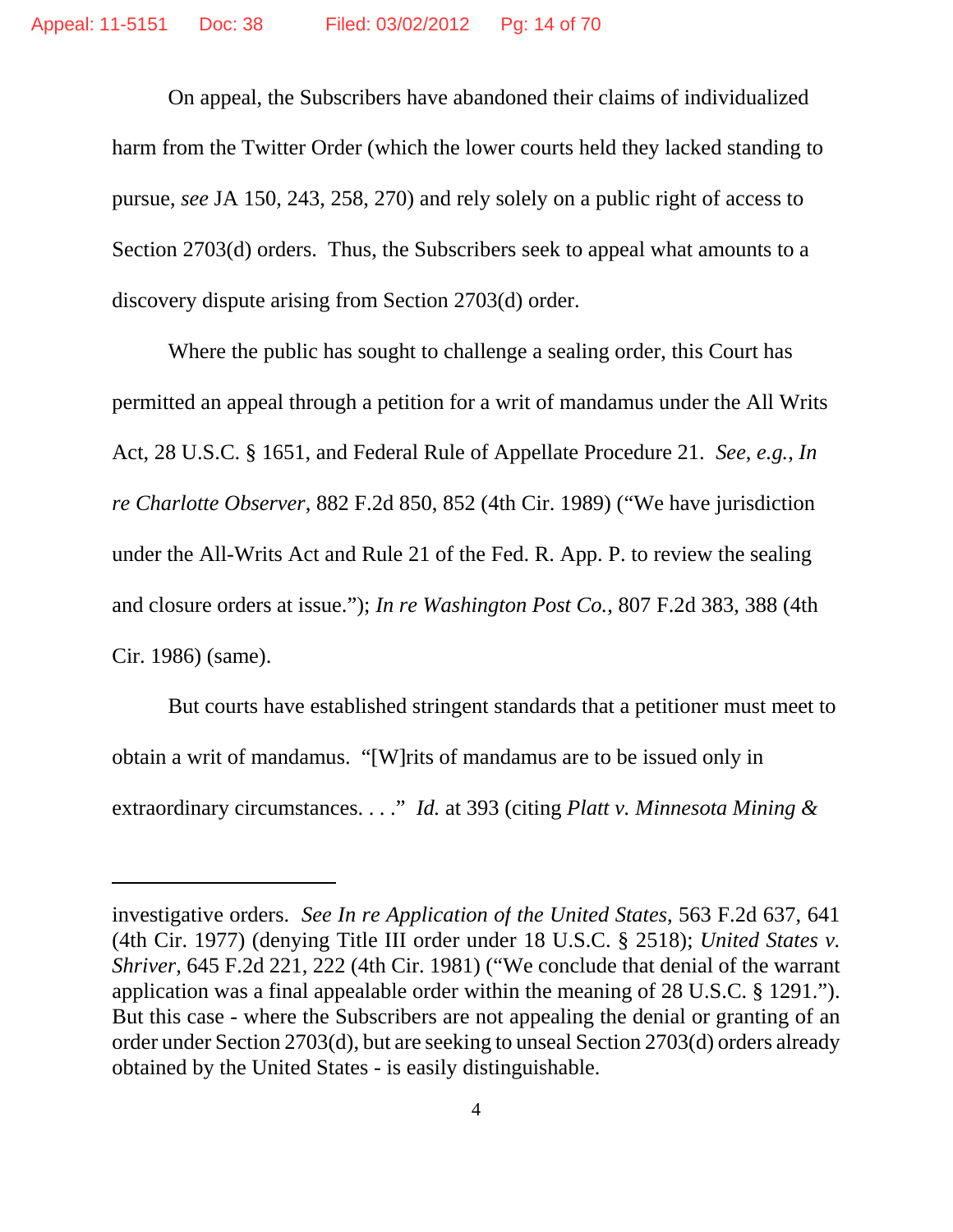*Mfgr. Co.*, 376 U.S. 240, 245 (1964)). In denying the United States' request for mandamus to prevent depositions of terrorists captured after the 9/11 attacks, this Court observed that mandamus is "a 'drastic' remedy, 'to be invoked only in extraordinary situations.'" *United States v. Moussaoui*, 333 F.3d 509, 516 (4th Cir. 2003) (quoting *Allied Chem. Corp. v. Daiflon, Inc.*, 449 U.S. 33, 34 (1980) (per curiam)). "[O]nly exceptional circumstances amounting to a judicial usurpation of power will justify the invocation of this extraordinary remedy." *Id.* (quoting *Will v. United States*, 389 U.S. 90, 95 (1967)).

At least two requirements must be satisfied as a precondition for obtaining relief under mandamus. First, "the party seeking the issuance of the writ [must] have no other adequate means to attain the relief he desires." *Id.* at 517 (quoting *Kerr v. United States Dist. Ct.*, 426 U.S. 394, 403 (1976)). Second, "the petitioner bears 'the burden of showing that [his] right to issuance of the writ is clear and indisputable.'" *Id.* (quoting *Bankers Life & Cas. Co. v. Holland*, 346 U.S. 379, 384 (1953)). *See also In re Braxton*, 258 F.3d 250, 261 (4th Cir. 2001) (listing fivepart test for mandamus and requiring (1) a "clear and indisputable right to the relief sought"; (2) a "clear duty"; (3) that the act requested was "an official act or duty"; (4) "no other adequate means to attain the relief"; and (5) "issuance of the writ will effect right and justice").

5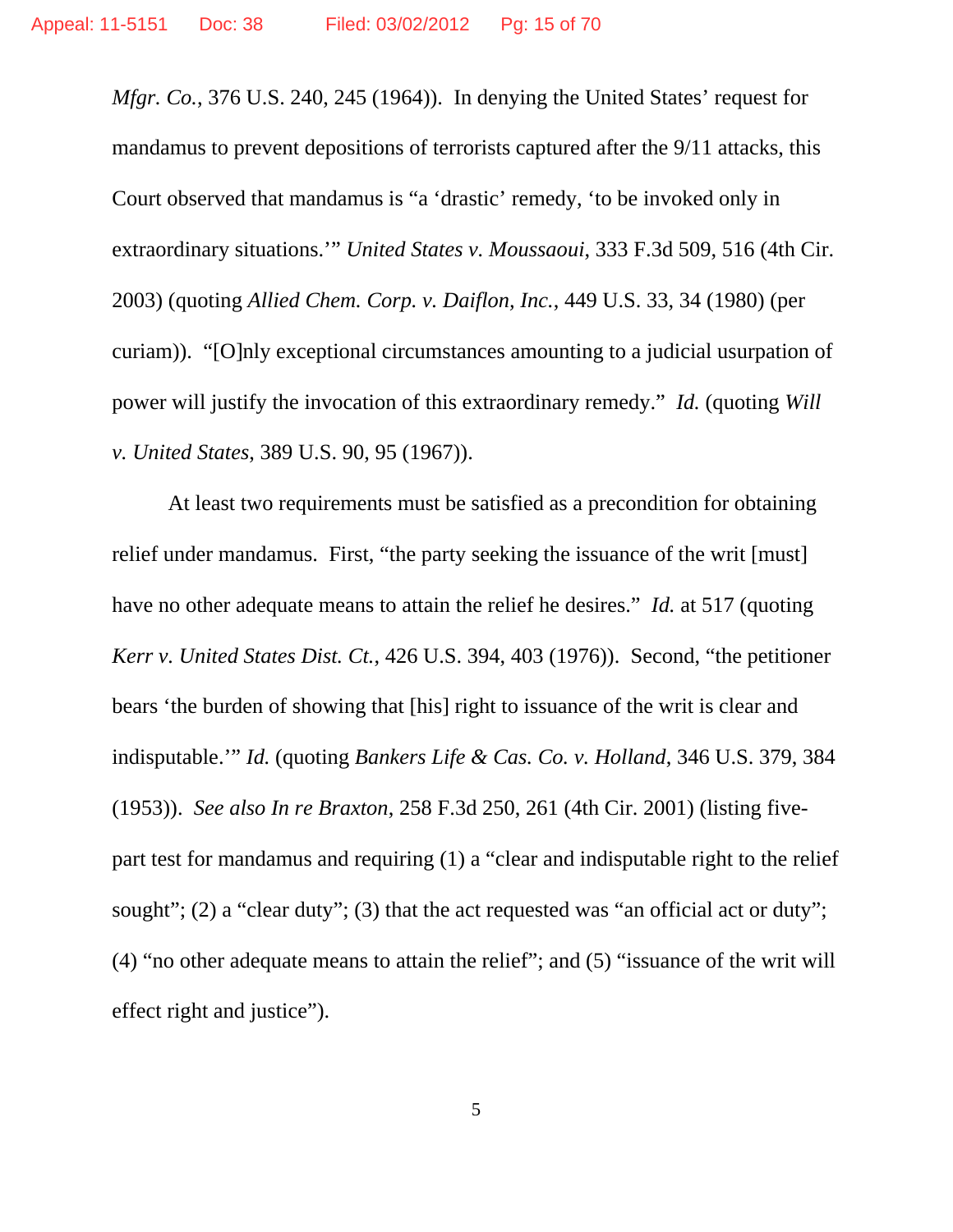As explained more fully below, the Subscribers fail to meet these stringent requirements. Most significantly, in making their novel claims, they fail to show *any* right to relief, much less a clear and indisputable right to relief.

#### **STATEMENT OF THE ISSUES**

1. Whether the district court improperly applied a "clearly erroneous or contrary to law" standard of review to the magistrate judge's sealing order and, if so, whether that error was harmless because the district court also undertook a *de novo* review.

2. Whether the district court abused its discretion in holding that the United States' decision to move to unseal the Twitter Order did not mandate unsealing of any other Section 2703(d) orders pertaining to the Subscribers that may have been issued in an ongoing criminal investigation, where there is no First Amendment right of access to such orders and any common law presumption of access is outweighed by competing interests.

3. Whether the Eastern District of Virginia's method for publicly docketing orders issued pursuant to 18 U.S.C. § 2703 violates a purported public right of access to full information regarding an ongoing criminal investigation.

## **STATEMENT OF THE CASE**

As part of an ongoing criminal investigation, Judge Buchanan issued an under seal order pursuant to 18 U.S.C. § 2703(d) directing Twitter to produce to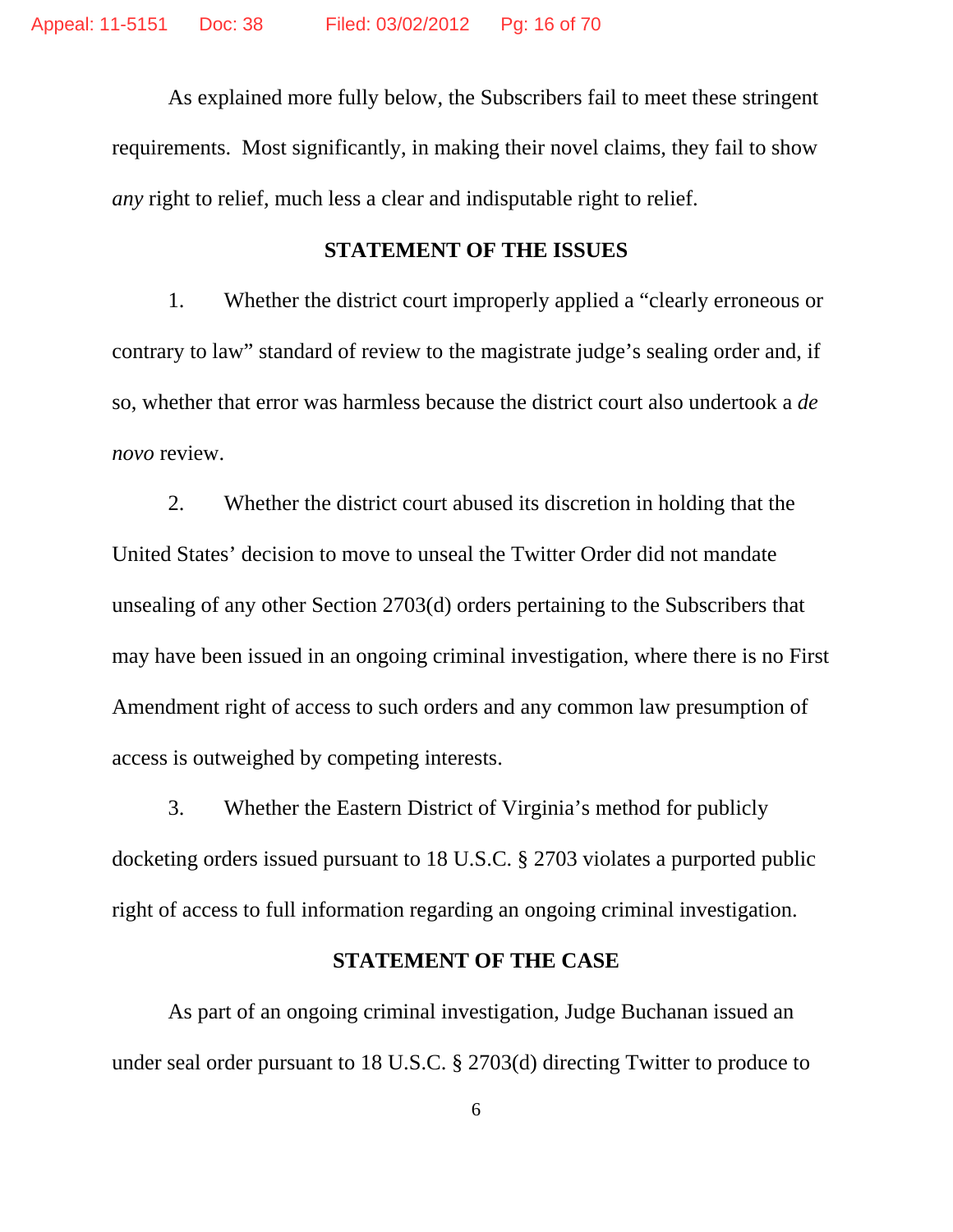the United States certain non-content business records related to five Subscribers, and prohibiting Twitter from informing the subscribers of the existence of the Twitter Order pursuant to 18 U.S.C. § 2705(b). Thereafter, the United States made a strategic decision to move to unseal the Twitter Order to enable Twitter to disclose the existence of the Twitter Order to the affected subscribers. After learning of the existence of the Twitter Order, the Subscribers promptly moved the magistrate judge to, *inter alia*, unseal and publicly docket all documents related to the Twitter Order, and unseal and publicly docket all documents related to any other Section 2703(d) orders that pertain to the Subscribers.<sup>2</sup>

The magistrate judge granted the Subscribers' motion to unseal in part - with respect to all pleadings filed in litigation over the Twitter Order - and denied it in part - with respect to the application for the Twitter Order and documents related to any other Section 2703(d) orders that may have been issued as part of the ongoing criminal investigation. With respect to public docketing, the magistrate judge directed the Clerk's Office to create a new "ec" docket, specific to Section 2703(d) orders and pen registers, which informs the public - at a minimum - of the docket

<sup>&</sup>lt;sup>2</sup> Despite the Subscribers' claims that, since at least January 2011, they have "reasonably believe[d]"that four other docket numbers pertain to Section 2703(d) orders involving them, Brief at 10, the Subscribers have filed no motions below to unseal those purported orders. Given this procedural posture, it is doubtful whether "other Section 2703(d) orders" are even properly before this Court on appeal.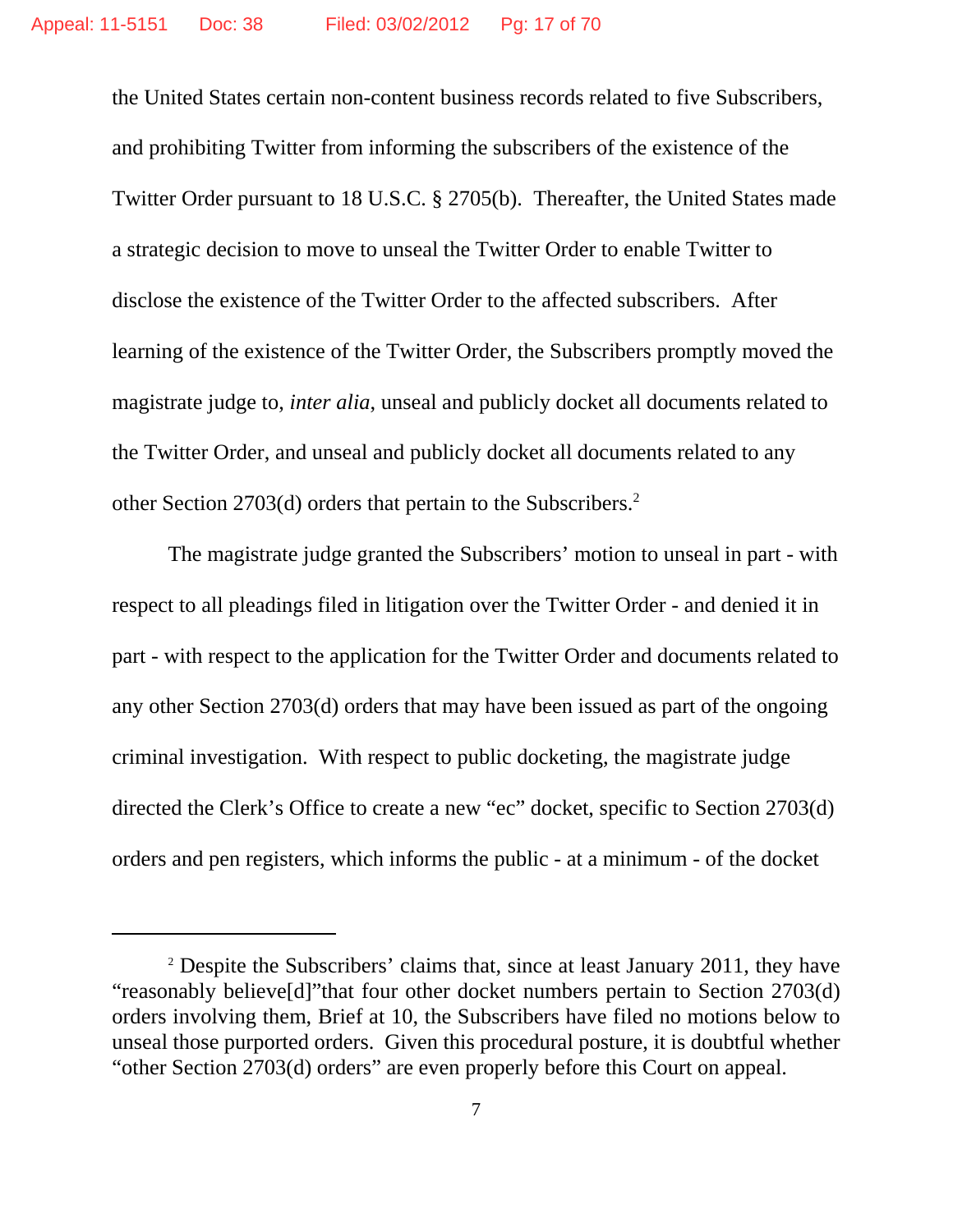number, the date the docket number was assigned, the judge it was assigned to, and whether the order was filed under seal. The Subscribers filed objections with the district court, which denied the objections. Although styled as a direct appeal, the Subscribers have effectively petitioned this Court for a writ of mandamus directing the district court to unseal all other Section 2703(d) orders pertaining to the Subscribers, and to order document-by-document public docketing of all documents relating to such Section 2703(d) orders.

#### **STATEMENT OF FACTS**

### **I. BACKGROUND**

In May 2010, United States Army Private First Class ("PFC") Bradley E. Manning was arrested at Forward Operating Base Hammer in Iraq, on accusations that he was involved in the largest unauthorized release of classified documents in United States history. PFC Manning was allegedly assisted in these illegal acts by associates of the website WikiLeaks.org.

On December 14, 2010, as part of an ongoing criminal investigation into this unauthorized release of classified information, the magistrate judge issued a Section 2703(d) order directing Twitter to disclose certain non-content business records pertaining to the Subscribers and two other subscribers.<sup>3</sup> Specifically, the

<sup>&</sup>lt;sup>3</sup> The other subscribers, PFC Manning and Julian Assange, the founder of WikiLeaks, did not challenge the Twitter Order or participate in this litigation.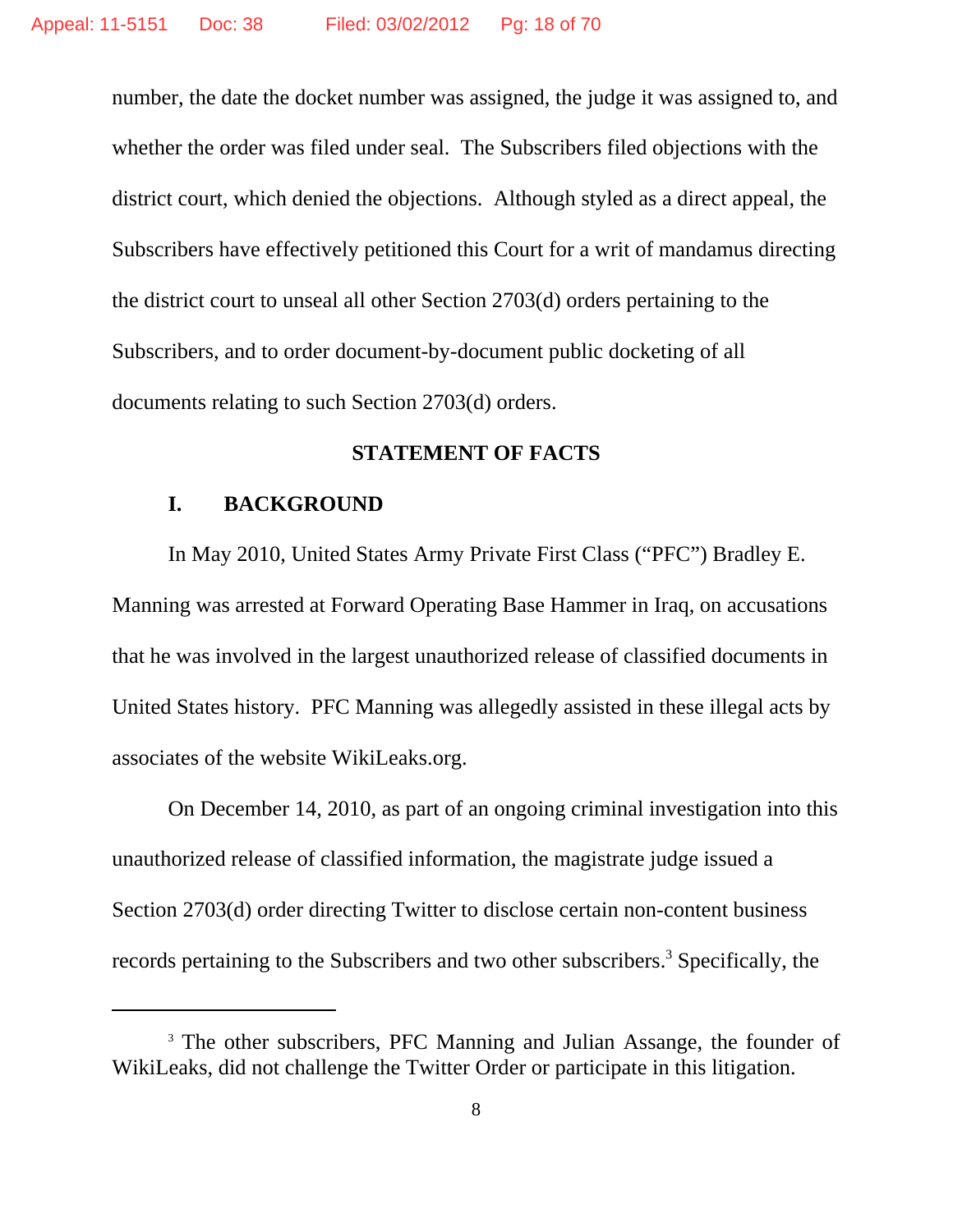Twitter Order directed Twitter to provide usernames, contact information, connection records, dates and types of services provided, payment information, to/from e-mail addresses and source/destination IP addresses for all communications between November 1, 2009, and December 14, 2010. JA 21. In the Twitter Order, the Court found that disclosure of the application or the Twitter Order to any person would seriously jeopardize an ongoing criminal investigation. JA 19. The Court ordered that the application and Twitter Order be sealed until further order of the Court, and prohibited Twitter from notifying the affected subscribers of the existence of the Twitter Order. JA 20.

Thereafter, the United States made a strategic decision to move to unseal the Twitter Order and allow Twitter to inform the affected subscribers of the existence of the Twitter Order. On January 5, 2011, upon the United States' motion, the magistrate judge unsealed the Twitter Order and authorized Twitter to disclose the Twitter Order to the five affected subscribers. JA 23. The January 5, 2011, unsealing order stated that "in all other respects," the Twitter Order remained in effect. *Id.* After Twitter disclosed the Twitter Order to the five affected subscribers, unknown persons posted the Twitter Order on the Internet.

Over the next week, the United States had discussions with the Subscribers, and ultimately agreed to narrow the time period of the request and forgo its request for financial information. Notwithstanding, on January 26, 2011, the Subscribers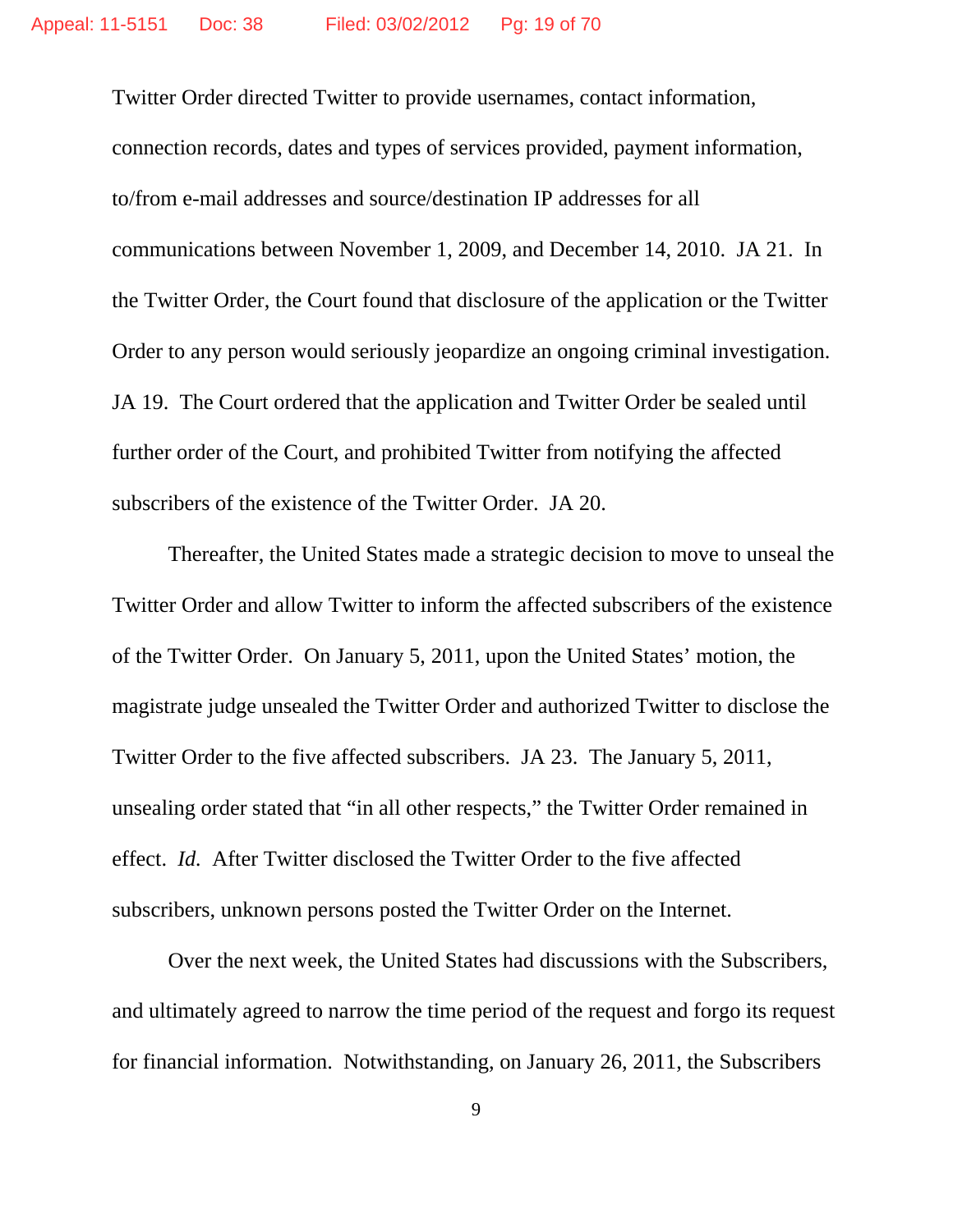filed motions, *inter alia*, requesting that the magistrate judge vacate the Twitter Order and unseal all documents related to the Twitter Order and any other Section 2703(d) orders pertaining to the Subscribers. n February 9, 2011, after briefing was concluded, the magistrate judge issued a *sua sponte* order directing the parties to file supplemental briefs addressing on a document-by-document basis which pleadings relating to the Twitter Order should remain sealed. JA 59.

On February 15, 2011, the magistrate judge held a public hearing on the Subscribers' motions and the supplemental briefing on sealing. On March 11, 2011, the magistrate judge issued a memorandum opinion and order addressing the Subscribers' motions (the "March 11 Order"). *See In re § 2703(d)*, 787 F. Supp. 2d 430 (E.D.Va. 2011). The March 11 Order denied the Subscribers' motion to vacate the Twitter Order, granted the Subscribers' motion to unseal pleadings filed during litigation over the Twitter Order, and denied the Subscribers' motion to unseal the application in support of the Twitter Order and any documents related to other Section 2703(d) orders pertaining to the Subscribers.<sup>4</sup> JA 120-23, 125.

<sup>4</sup>On appeal, the Subscribers purport to seek other unspecified "motions" related to Section 2703(d) orders. Brief at 14. It is unclear what they refer to. As explained *infra* at 18, there are generally no motions filed with an application for a Section 2703(d) order. Nor would it be necessary to unseal motions or orders to seal, to the extent they exist. *See Baltimore Sun Co. v. Goetz*, 886 F.2d 60, 65 (4th Cir. 1989) ("If appropriate, the government's submission and the officer's reason for sealing the documents can be filed under seal.")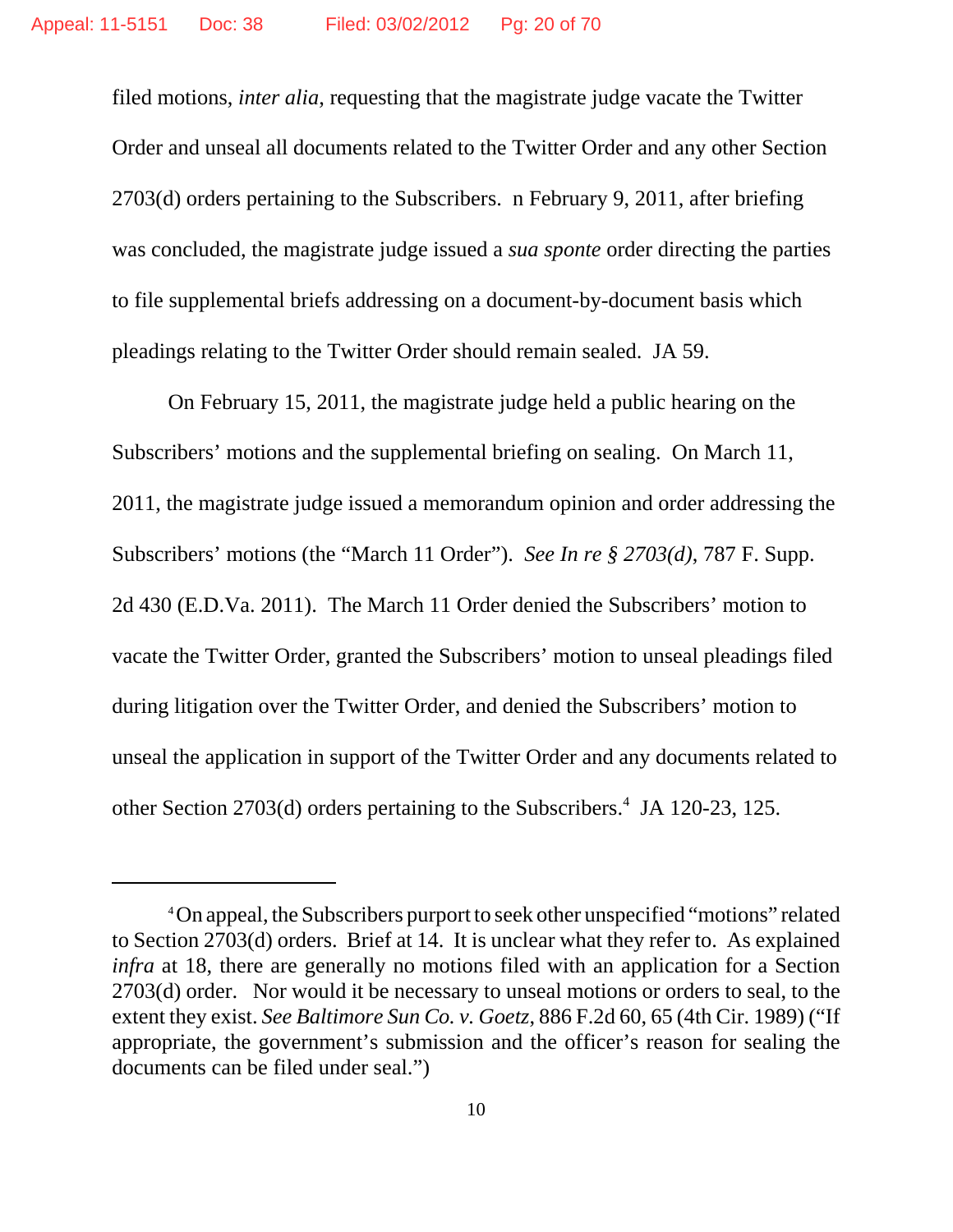Citing this Court's precedent, the magistrate judge explained that "in the pre-indictment phase, law enforcement agencies must be able to investigate crime without the details of the investigation being released to the public in a manner that compromises the investigation." *Id.* The magistrate judge further held that, even if there was a common law presumption of access to Section 2703(d) orders, this presumption was overcome here by the United States' competing interest in secrecy. JA 122. The magistrate judge found "unconvincing" the Subscribers' claims that "publicity surrounding the Twitter Order has rendered moot the traditional reasons for secrecy"<sup>5</sup> and noted that "[t]he sealed documents at issue set forth sensitive nonpublic facts, including the identity of targets and witnesses in an ongoing criminal investigation." *Id.* The magistrate judge rejected the Subscribers' claim of a First Amendment right of access to Section 2703(d) orders, finding "no history of openness for documents related to an ongoing criminal

<sup>&</sup>lt;sup>5</sup> After Twitter was authorized to disclose the Twitter Order to the five affected subscribers, unknown persons posted the Twitter Order on the Internet. Intense public scrutiny of the United States' investigation into WikiLeaks resulted, including calls by one of the Subscribers and various media outlets for potential government witnesses to identify themselves. *See*, *e.g.*, Peter Beaumont, "Wikileaks demands Google and Facebook unseal US subpoenas," *The Guardian*, Jan. 8, 2011, available at: http://www.guardian.co.uk/media/2011/jan/08/wikileaks-calls-google -facebook-us-subpoenas (visited Mar. 1, 2012). As the district court recognized, it would "create perverse incentives" if "a party could leak a controversial sealed document to the press, then point to the ensuing publicity as evidence that further sealing is unnecessary." JA 279.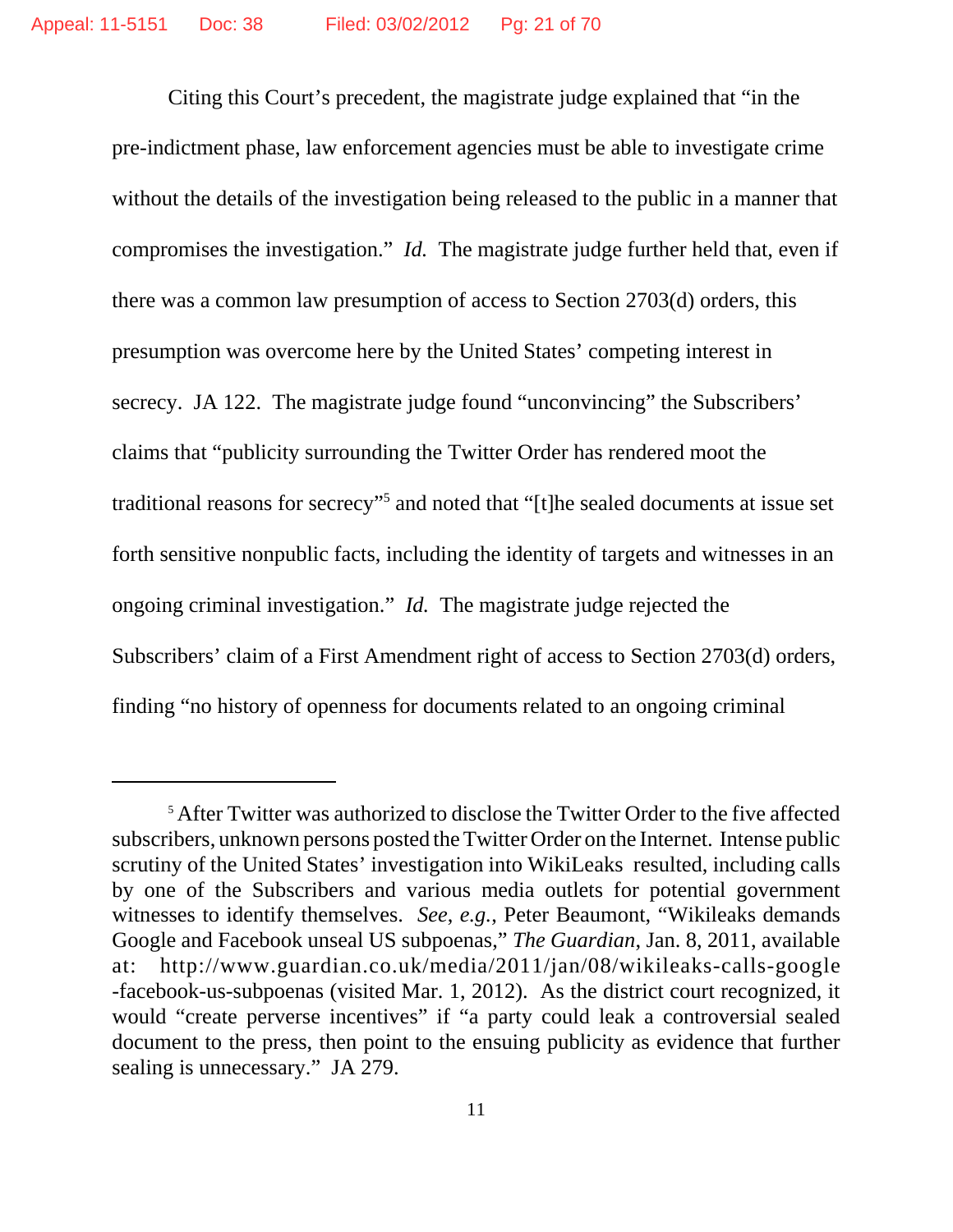investigation." JA 123. The magistrate judge deferred ruling on the Subscribers' request for public docketing of all Section 2703(d) orders pertaining to them. *Id.*  The Subscribers filed objections to the March 11 Order with the district court.

On May 4, 2011 (the "May 4 Order"), the magistrate judge granted (at least in part) the Subscribers' request for public docketing when she ordered documents related to the Twitter Order assigned to the newly created "ec" docket, case number 1:11-ec-3. JA 167. The magistrate judge directed that docket 1:11-ec-3 be recorded "on the running list in the usual manner" and ordered all documents to remain sealed. *Id.* On June 1, 2011 (the "June 1 Order"), the magistrate judge explained that the running list, which "shows at a minimum all assigned case numbers other than grand jury cases, and whether a particular case is under seal ... satisfies the public's right to know that a particular case exists and has been sealed." JA 181. Specifically, the running list informs the public of the docket number, the date the docket number was assigned, the judge it was assigned to, and whether the order was filed under seal. JA 278. The Subscribers promptly filed objections to the May 4 Order and the June 1 Order with the district court.

On November 10, 2011, the district court issued a 60-page memorandum opinion overruling the Subscribers' objections. *See In re Application of the U.S. for an Order Pursuant to 18 U.S.C. § 2703(d)*, – F. Supp. 2d –, 2011 WL 5508991 (E.D.Va. 2011). *First*, the district court performed a thorough analysis as to the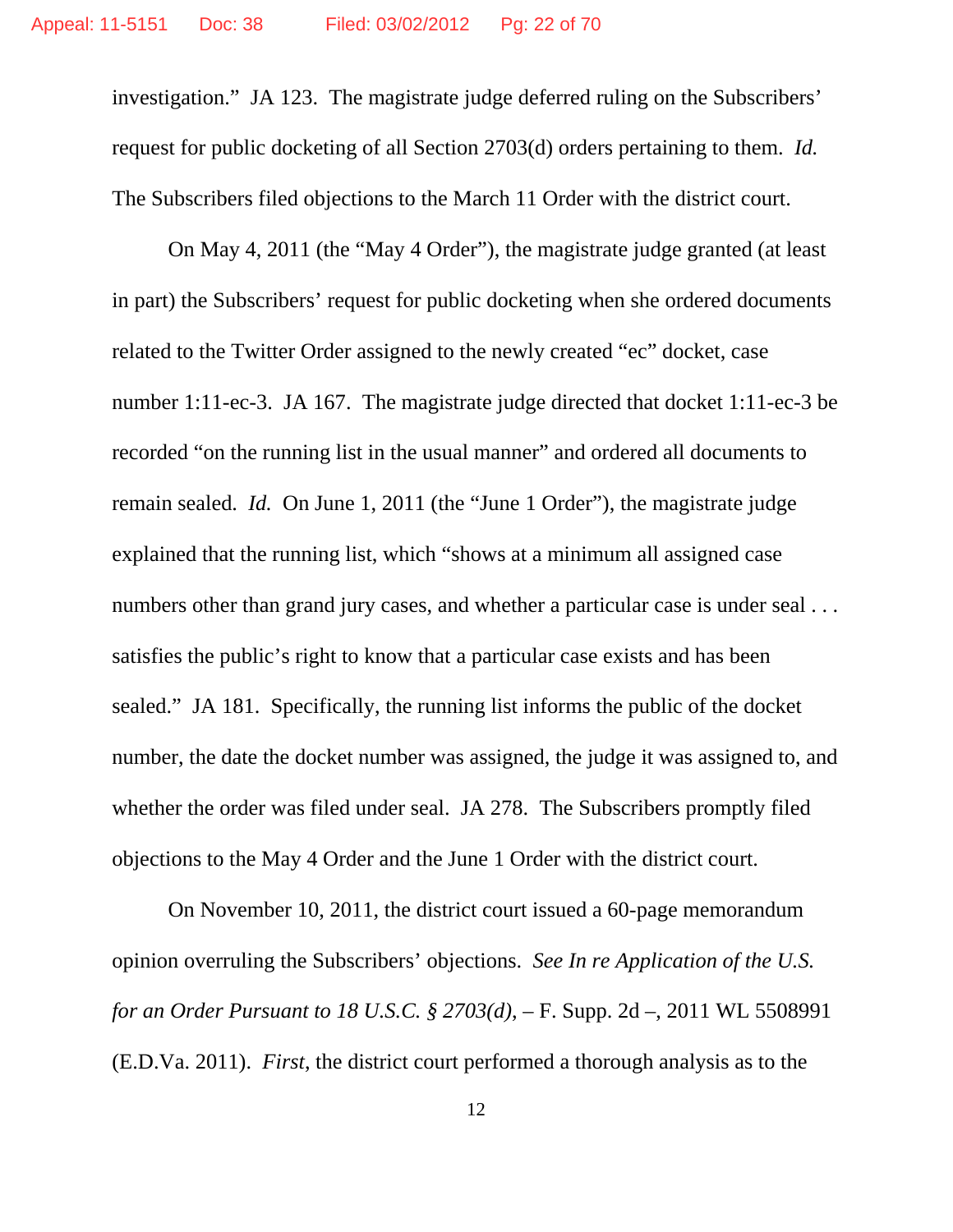proper standard of review, and determined that the "clearly erroneous or contrary to law standard applied." JA 236-37. However, the district court "also conducted a *de novo* review and f[ound] that Magistrate Judge Buchanan's findings and orders survive the more demanding scrutiny." JA 231 n.7.

*Second*, the district court rejected a First Amendment right of access to the Twitter Order application and other Section 2703(d) orders pertaining to the Subscribers, finding this Court's holding in *Goetz*, 886 F.2d at 64, "dispositive." JA 276. Specifically, the district court noted that "procedures for obtaining a § 2703 order are modeled after search warrant procedures, such as those at issue in *Goetz*"; the district court also rejected the Subscribers' minimization of the risk disclosure would have on potential destruction of evidence, noting that "electronic evidence may be more prone to destruction or removal than physical evidence" and that "[e]ven if Twitter has already preserved information sought by the Twitter Order, others may be able to destroy other sensitive information not under Twitter's control." JA 277. The district court found "unpersuasive" the Subscribers' argument that "routine disclosure of § 2703 activities would improve the functioning of the judicial system," quoting the Supreme Court in *Press-Enterprise Co. v. Superior Court*, 478 U.S. 1, 8-9 (1986) ("*Press-Enterprise II*"): "Although many governmental processes operate best under public scrutiny, it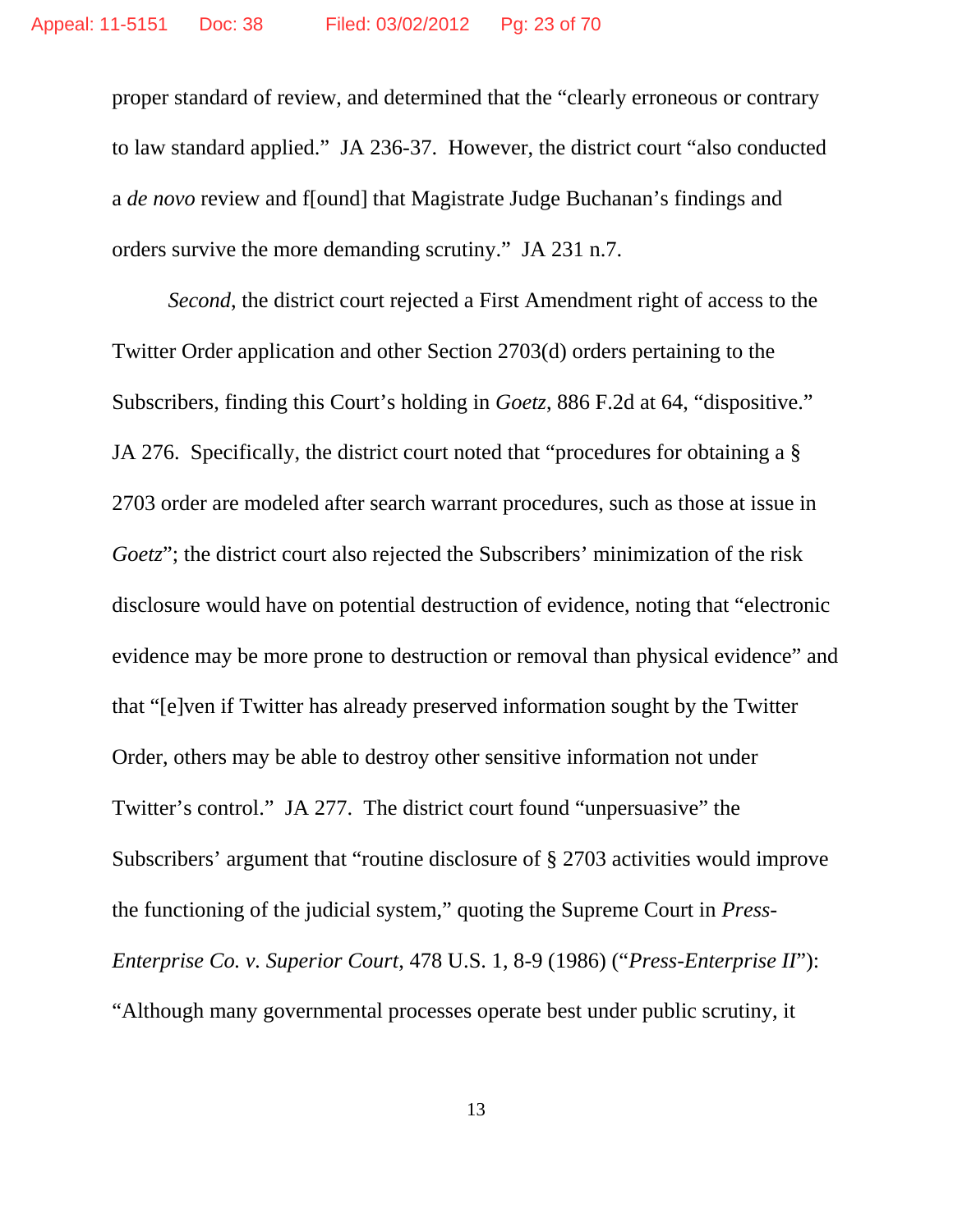takes little imagination to recognize that there are some kinds of government operations that would be totally frustrated if conducted openly." JA 277.

*Third*, the district court found any common law presumption of access to the requested materials was outweighed by the competing interest in continued sealing. JA 278-79. The district court found that the magistrate judge correctly applied this Court's standards and found her stated reasons for sealing persuasive. JA 279-80. The district court rejected the Subscribers' claim that the magistrate judge was required to prepare an order detailing her document-by-document reasoning for sealing, explaining that *Media General Operations, Inc. v. Buchanan*, 417 F.3d 424, 431 (4th Cir. 2005), held to the contrary. JA 281. The district court also noted that the Subscribers' position "would create perverse incentives" in that "a party could leak a controversial sealed document to the press, then point to the ensuing publicity as evidence that further sealing is unnecessary." JA 279.

*Fourth*, with respect to document-by-document public docketing, the district court "examined the Clerk's docketing procedures thoroughly" and found them acceptable under the Constitution and the common law. JA 278; JA 281. The district court noted that the "ec" docket provides the public with information "showing that a particular docket is a criminal case, the date of assignment, the presiding judge, the fact that it is under seal, and other information." JA 278. The district court noted that more detailed docketing - such as the exact type of order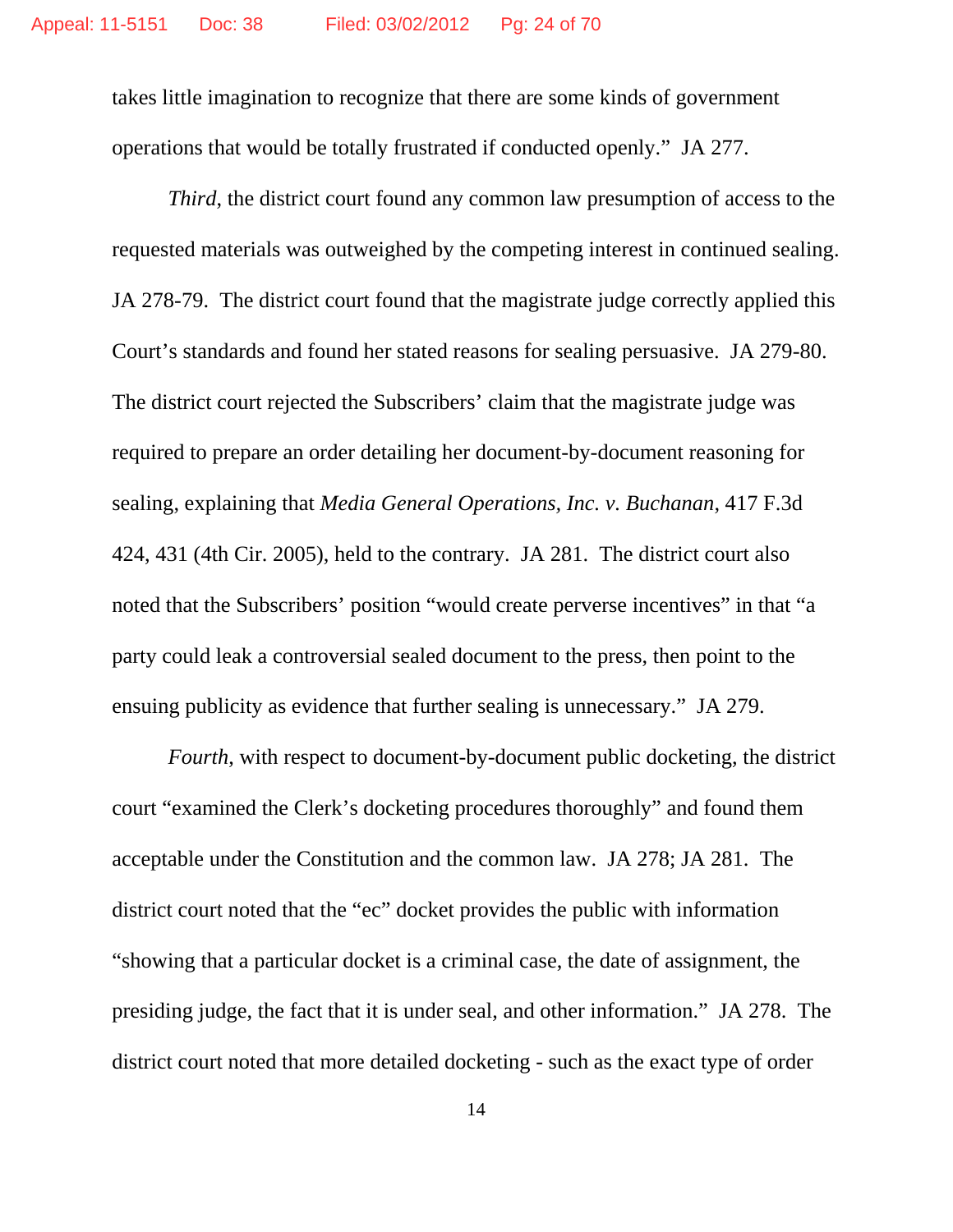issued or the date of issuance - would allow the Subscribers "(and many others) to observe the progress of a particular investigation, or to analyze the correspondence between government activity and docketing of sealed orders, or even the investigative methodology in a particular case, permitting inferences about the contents of sealed records," which is unsupported by "history" and "logic." *Id.*

#### *Background on Investigative Tools*

In investigating a criminal matter involving electronic evidence, federal prosecutors have a number of tools available, depending on the type of information sought and the extent to which the evidence collected during the investigation establishes a tie between targets or witnesses and the requested information. All investigative tools, however, may be kept secret during an ongoing investigation if necessary to protect the investigation.

Grand jury subpoenas are, as the name suggests, issued by the grand jury, when the material sought is of interest in a grand jury investigation. JA 187. Grand jury subpoenas may be used to obtain information that a target or witness has provided to a business, which then keeps that information as part of its business records. For example, grand jury subpoenas may be used to obtain Internet service provider ("ISP")<sup>6</sup> subscriber information such as name, address,

<sup>&</sup>lt;sup>6</sup> ISPs include providers of Internet-based communications such as e-mail, webbased telephone services, and social networking.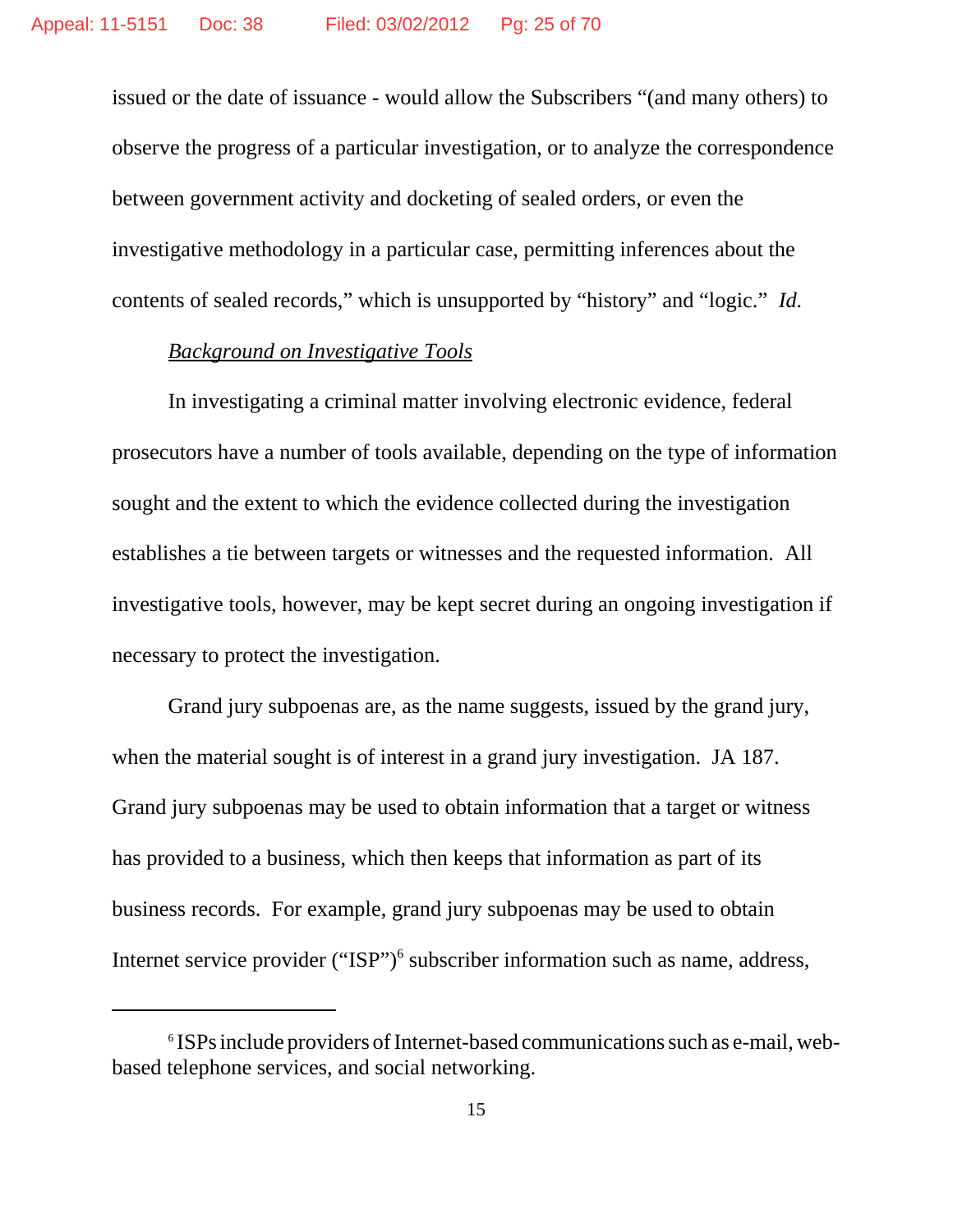billing information, and Internet Protocol  $("IP")^7$  addresses used. Pursuant to Federal Rule of Criminal Procedure 6(e)(6), grand jury subpoenas, records, and orders are kept under seal "to the extent and as long as necessary" to protect the investigation; violators may be held in contempt of court, *see* Fed. R. Crim. P. 6(e)(7). In the Eastern District of Virginia, grand jury subpoenas and materials are tracked by the United States Attorney's Office, rather than the Clerk's Office, and are assigned "gj" identification numbers. JA 187.

Orders issued pursuant to 18 U.S.C. § 2703(c) and (d) enable collection of additional non-content records or information that a subscriber provides to an ISP.8 JA 240. Such orders may be used to obtain additional non-content information kept in an ISP's business records, such as to/from e-mail addresses and/or IP addresses, *see*, *e.g.*, JA 90-92, which can reveal the extent of communications between and among targets or witnesses as well as whether and when targets or witnesses were in the same location.<sup>9</sup> Section 2703(d) orders are issued upon a

<sup>7</sup> An IP address is a unique numerical code assigned to a particular Internet connection. Much like a telephone number, an IP address is tied to a particular geographic location.

<sup>&</sup>lt;sup>8</sup> By statute, Section 2703(d) orders may be issued to providers of "remote computing services" or "electronic communications services." For ease of reference, this brief will refer to these entities as ISPs.

<sup>9</sup> For example, if targets or witnesses accessed the same wireless router for Internet access, their Internet activities would bear the same IP address.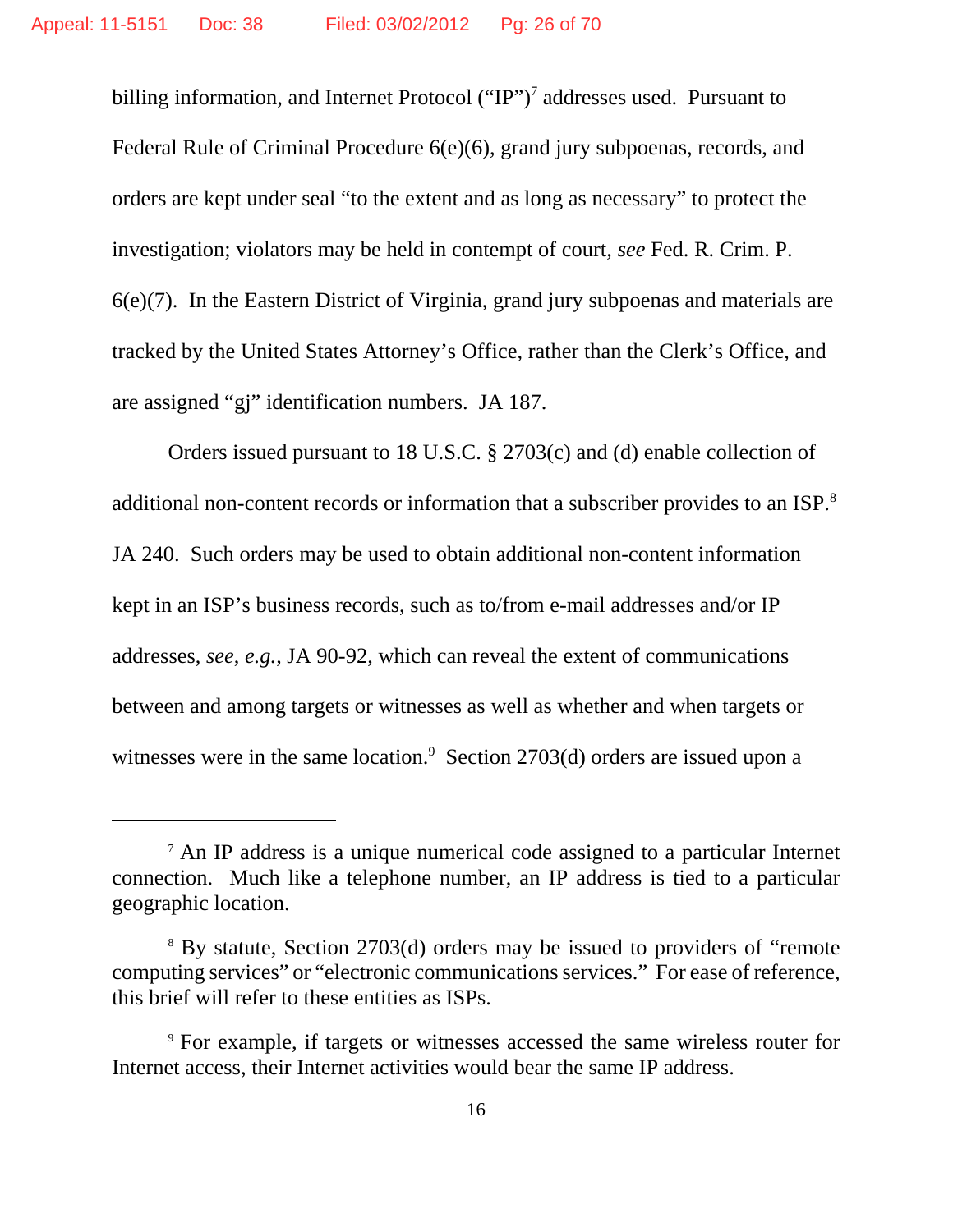"governmental entity['s]" offer of "specific and articulable facts showing that there are reasonable grounds to believe that . . . the records or other information sought[ ] are relevant and material to an ongoing criminal investigation." JA 240 (quoting 18 U.S.C. § 2703(d)). Applications for Section 2703(d) orders may set forth any justification for sealing and non-disclosure<sup>10</sup> as well as the necessary factual showing; thus, no separate motion to seal or motion for non-disclosure need be filed. Section 2703(d) orders are assigned an "ec" docket number by the Clerk's Office. JA 186-87. If a Section 2703(d) order is sealed, the docket reflects - at a minimum - the docket number, the date the docket number was assigned, the judge to whom it was assigned, and a notation that the matter is under seal. JA 278.

When prosecutors seek to obtain all records and information pertaining to a subscriber or customer, including the contents of all communications - such as emails or other private messages - they must obtain a warrant. *See* 18 U.S.C. §  $2703(a)$ , (b)(1)(A). A warrant may issue upon the setting forth and swearing to of facts establishing probable cause, which this Court has explained "exist[s] where

 $10$  Section 2705(b) enables the court to "command" the ISP "not to notify any person of the existence of" the order "for such period as the court deems appropriate." 18 U.S.C. § 2705(b). The court "shall enter" a non-disclosure order if "it determines that there is reason to believe" notification will endanger someone's life or physical safety; result in flight from prosecution, destruction of or tampering with evidence, or intimidation of potential witnesses; or otherwise seriously jeopardize an investigation or unduly delay a trial. *Id.*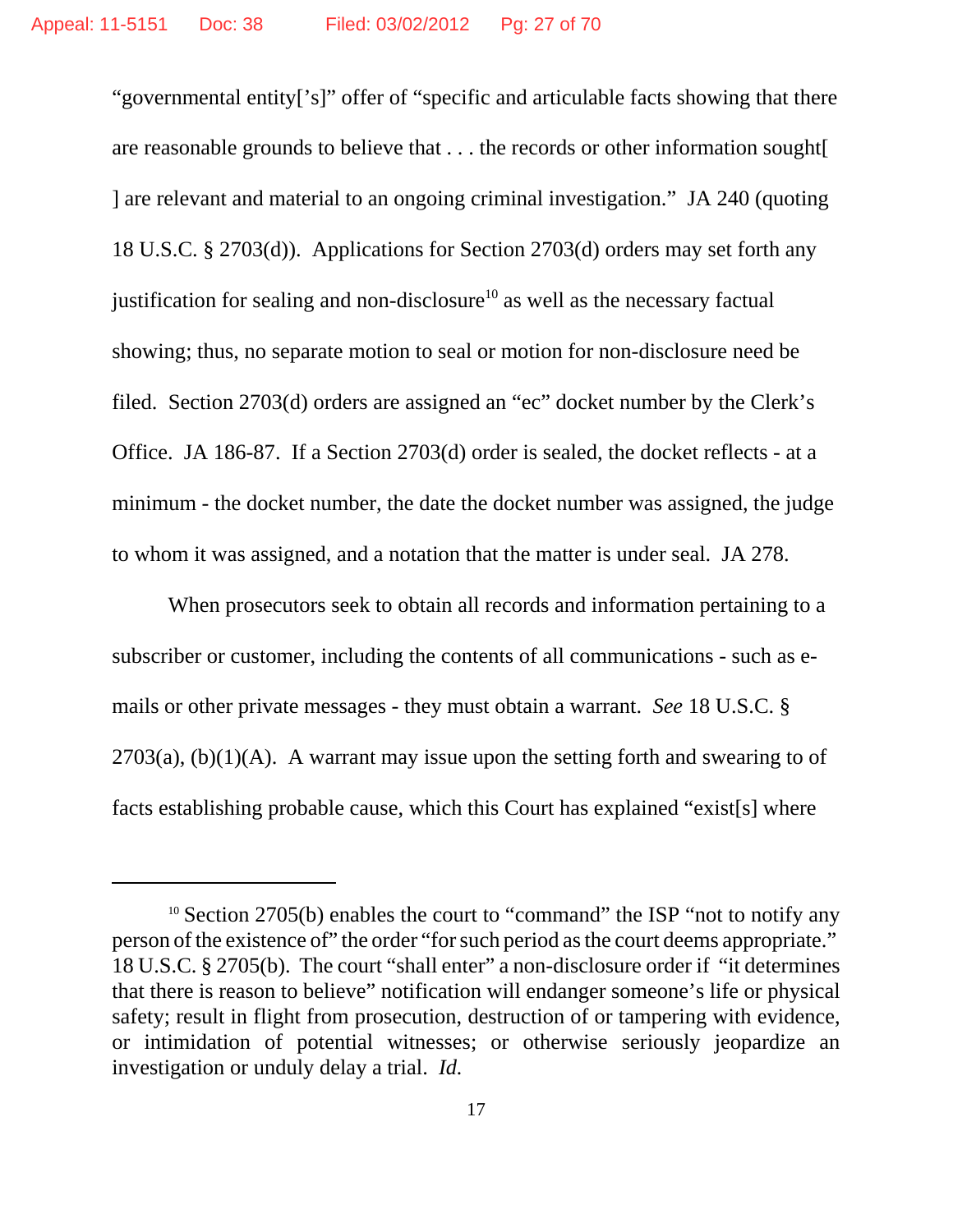the known facts and circumstances are sufficient to warrant a man of reasonable prudence in the belief that contraband or evidence of a crime will be found in the place to be searched." *United States v. Blauvelt*, 638 F.3d 281, 287 (4th Cir. 2011). Search warrants are automatically sealed until they are executed. *See* E.D.Va. Local Criminal Rule 49(B). If post-execution sealing is also required (as is often the case with search warrants directed to ISPs, as a target or witness will not be made aware of the investigation as he would if his residence was searched), the prosecutor must file a separate motion for sealing. *See id.* In the Eastern District of Virginia, search warrants are assigned a "sw" number by the Clerk's Office.11 Prior to execution, search warrants are not docketed. Post-execution, the docketing procedure for sealed search warrants and sealed Section 2703(d) orders is the same.

 $11$  Though the "sw" docketing method is not mentioned in the lower courts' opinions, both the magistrate judge and the district court in fact evaluated and considered the docketing processes in the Eastern District of Virginia in reaching their opinions. *See* JA 173 ("[U]pon further review and consideration of the Clerk's Office procedures . . . ."); JA 278 ("The Court has has examined the Clerk's docketing procedures thoroughly."). *See*, *e.g.*, *Horton v. West*, No. 1:10cv154, 2011 WL 124602, \*4 n.5 (E.D. Va. Jan. 13, 2011) ("It is well established that a court may take judicial notice of its own records and files, whether it is requested to do so or not.") (citing Fed. R. Evid. 201). As such, this Court may also consider the "sw" docketing procedure. *See*, *e.g.*, *Brooks v. Arthur*, 626 F.3d 194, 200 (4th Cir. 2010) ("[W]e may consider facts on which the district court properly took judicial notice.").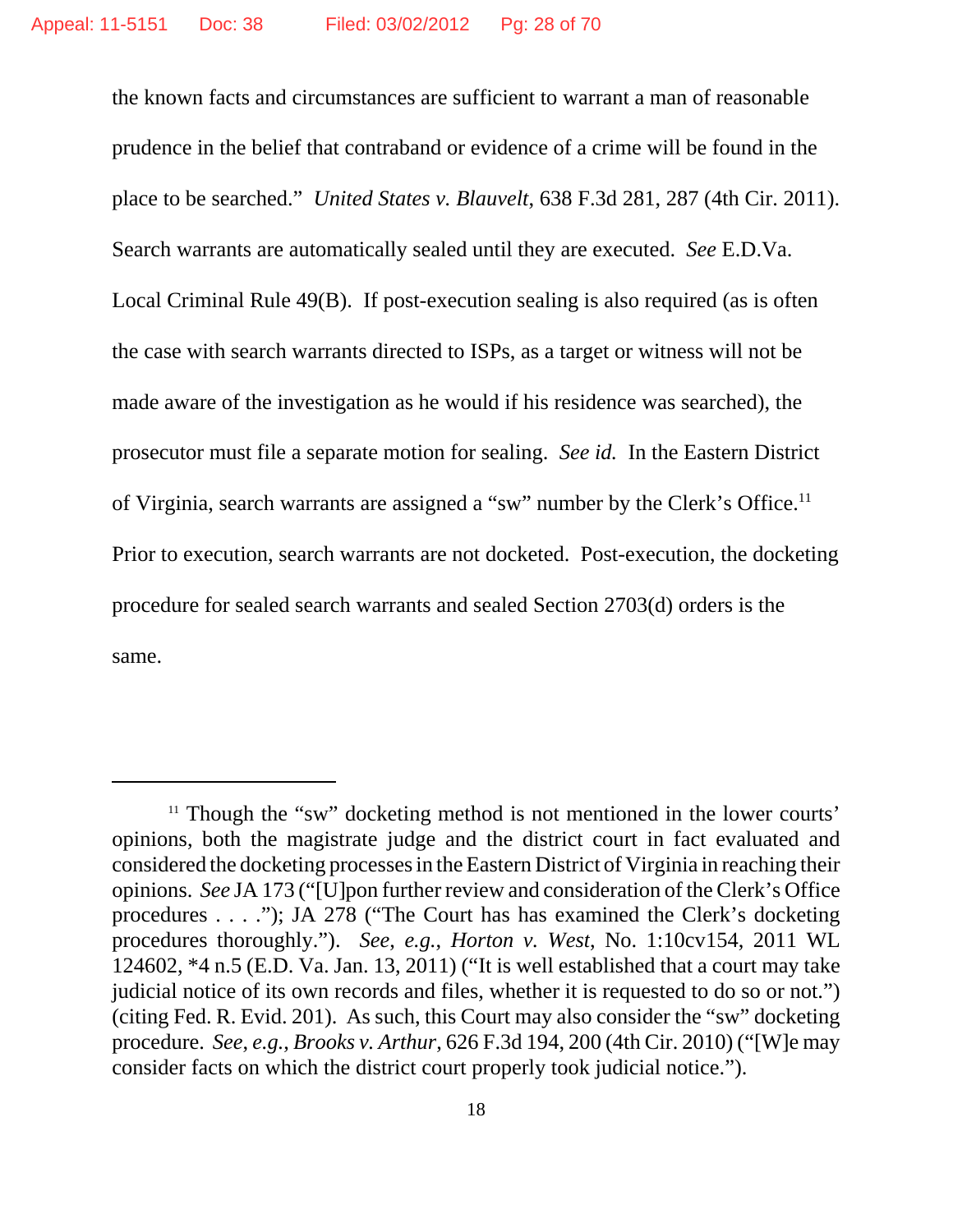## **SUMMARY OF ARGUMENT**

The Subscribers claim that the district court improperly applied a "clearly erroneous or contrary to law" standard of review to the magistrate judge's orders, and should have applied a *de novo* standard of review instead. The district court provided a detailed legal analysis on this point, which demonstrates that the "clearly erroneous or contrary to law" standard is correct. And the Subscribers' challenge is merely academic, as the district court also applied a *de novo* standard of review and found the magistrate judge's ruling correct under that more stringent standard as well.

The Subscribers persist in their argument that there is a First Amendment right of access to Section 2703(d) orders issued as part of an ongoing criminal investigation, and that, under the common law standard for access, any government interest in keeping details of ongoing investigations secret is outweighed by the "strong public interest in having access to these judicial orders." Brief at 35. Case law does not support the Subscribers' arguments, as there is neither a First Amendment right nor a common law presumption of access to Section 2703(d) orders. And, even if this Court were to disagree and find a common law presumption of access, that presumption would be outweighed by the countervailing interest in keeping private such information as the identity of witnesses, the ISP accounts the United States is targeting, and the path the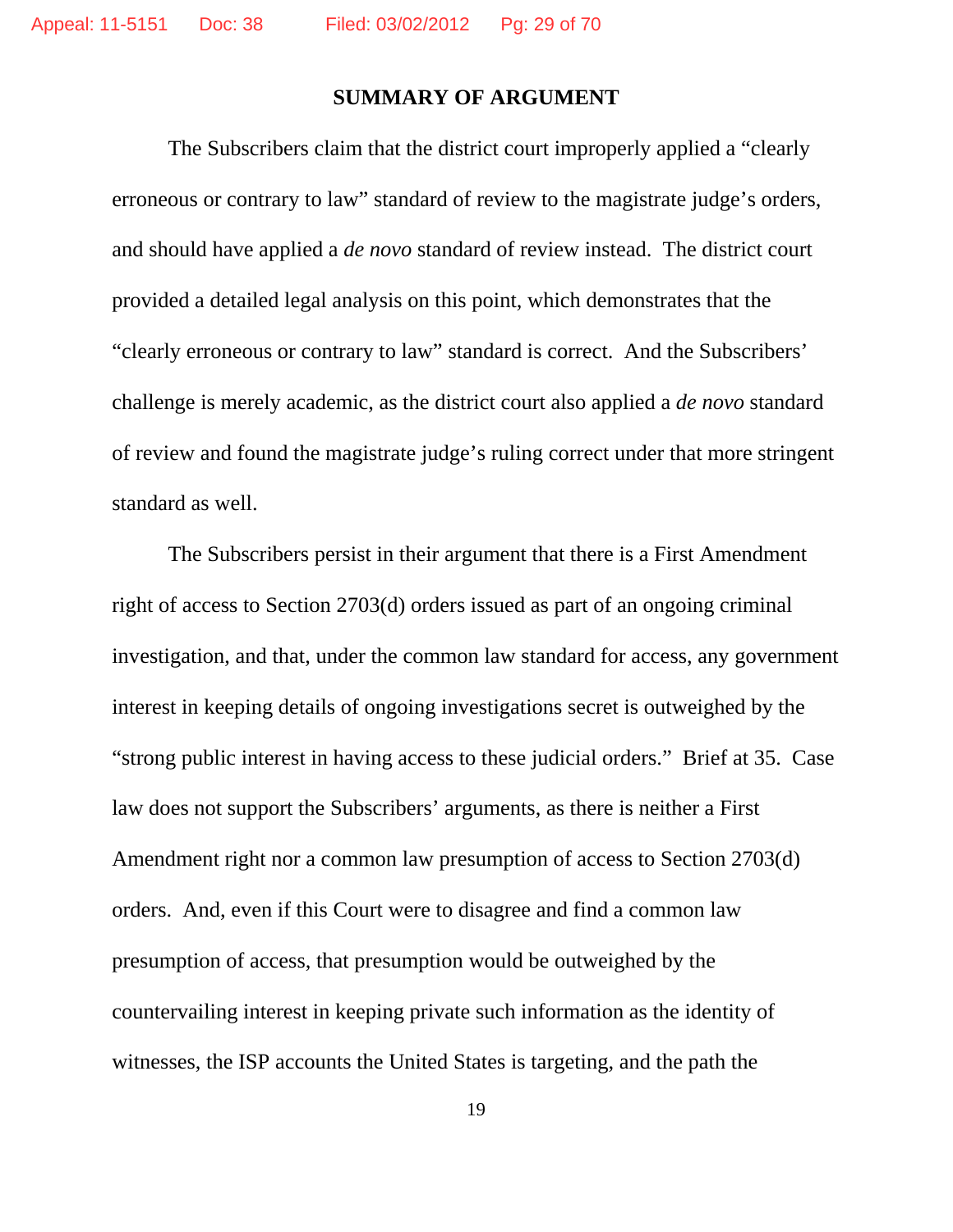investigation has taken to date. As the Subscribers have stated consistently throughout these proceedings, their motivation for unsealing is to impede the grand jury investigation by challenging other investigative orders pertaining to them, which they lack standing to do, *see* JA 150, 243, 258, 270 - and which is hardly the "public interest" they claim to represent on appeal.

The Subscribers further request public docketing of all documents related to Section 2703(d) orders pertaining to them. The Subscribers mischaracterize the Eastern District of Virginia's "running list" as a "sealed docket," and argue that individual docket entries are instead necessary. But the running list provides sufficient information to inform the public that an investigative order has been issued and, if applicable, was placed under seal, which is all that is required. The Subscribers have no right to additional detailed information during the course of an active criminal investigation.

#### **STANDARD OF REVIEW**

As explained *supra* at 4-6, the Subscribers attempt to style as a direct appeal what is in fact a petition for a writ of mandamus. This Court "refrain[s] from issuing a writ of mandamus in all but the most extraordinary circumstances to avoid circumventing congressional judgments about the proper scope of appellate jurisdiction." *In re Blackwater Security Consulting LLC*, 460 F.3d 576, 593 (4th Cir. 2006). To be entitled to relief, "the party seeking the issuance of the writ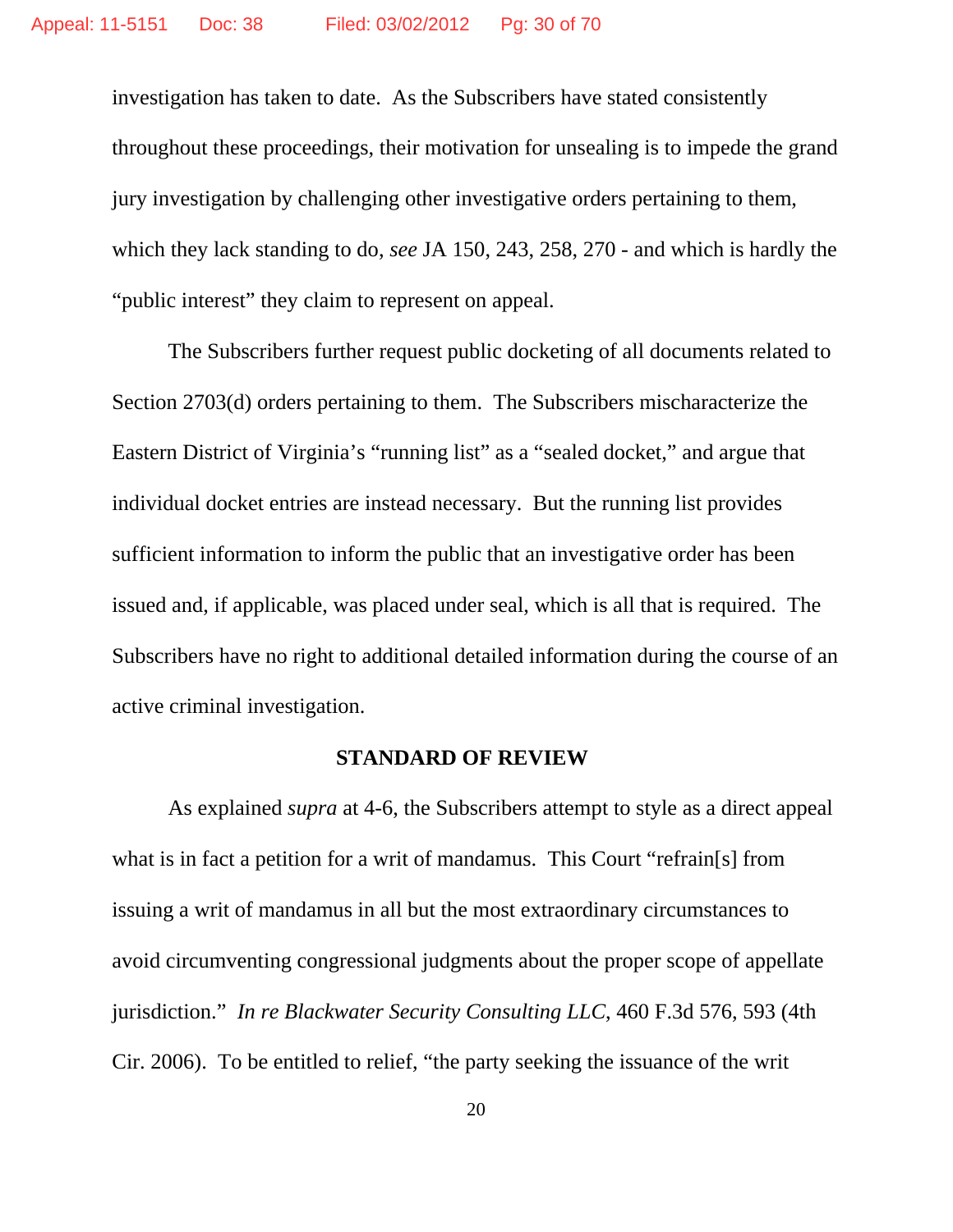[must] have no other adequate means to attain the relief he desires." *Moussaoui*, 333 F.3d at 517 (quoting *Kerr*, 426 U.S. at 403). Moreover, "the petitioner bears 'the burden of showing that [his] right to issuance of the writ is clear and indisputable.'" *Id.* (quoting *Bankers Life*, 346 U.S. at 384).

The standard of review for this petition for a writ of mandamus depends on whether, and on what basis, the public is entitled to access to Section 2703(d) orders. Where there is a First Amendment right of access to a document, this Court reviews a district court's decision *de novo*. *See Virginia Dep't of State Police v. Washington Post*, 386 F.3d 567, 575 (4th Cir. 2004). Where there is a common law presumption of access, a sealing decision is "committed to the sound discretion of the judicial officer who issued the [document]", and this Court reviews the sealing decision for an abuse of discretion. *Media Gen.*, 417 F.3d at 429.12

 $12$  The Subscribers cite a First Circuit case in support of their statement that, where a common law presumption of access exists, the court's scrutiny is "more" rigorous than garden-variety abuse of discretion review." Brief at 17 (citing *In re Providence Journal*, 293 F.3d 1, 10 (1st Cir. 2002)). That is simply not the law in this Court. The Subscribers also attempt to broaden the holding of *Alexander v. Boyd*, 113 F.3d 1373, 1381 (4th Cir. 1997), which merely held that, notwithstanding abuse of discretion review for an award of attorney fees, this Court applies a *de novo* standard of review to the extent the award was based on statutory amendments to Section 803(d) of the Prison Litigation Reform Act of 1995, Pub. L. No. 104-134, 110 Stat. 1321 (1996).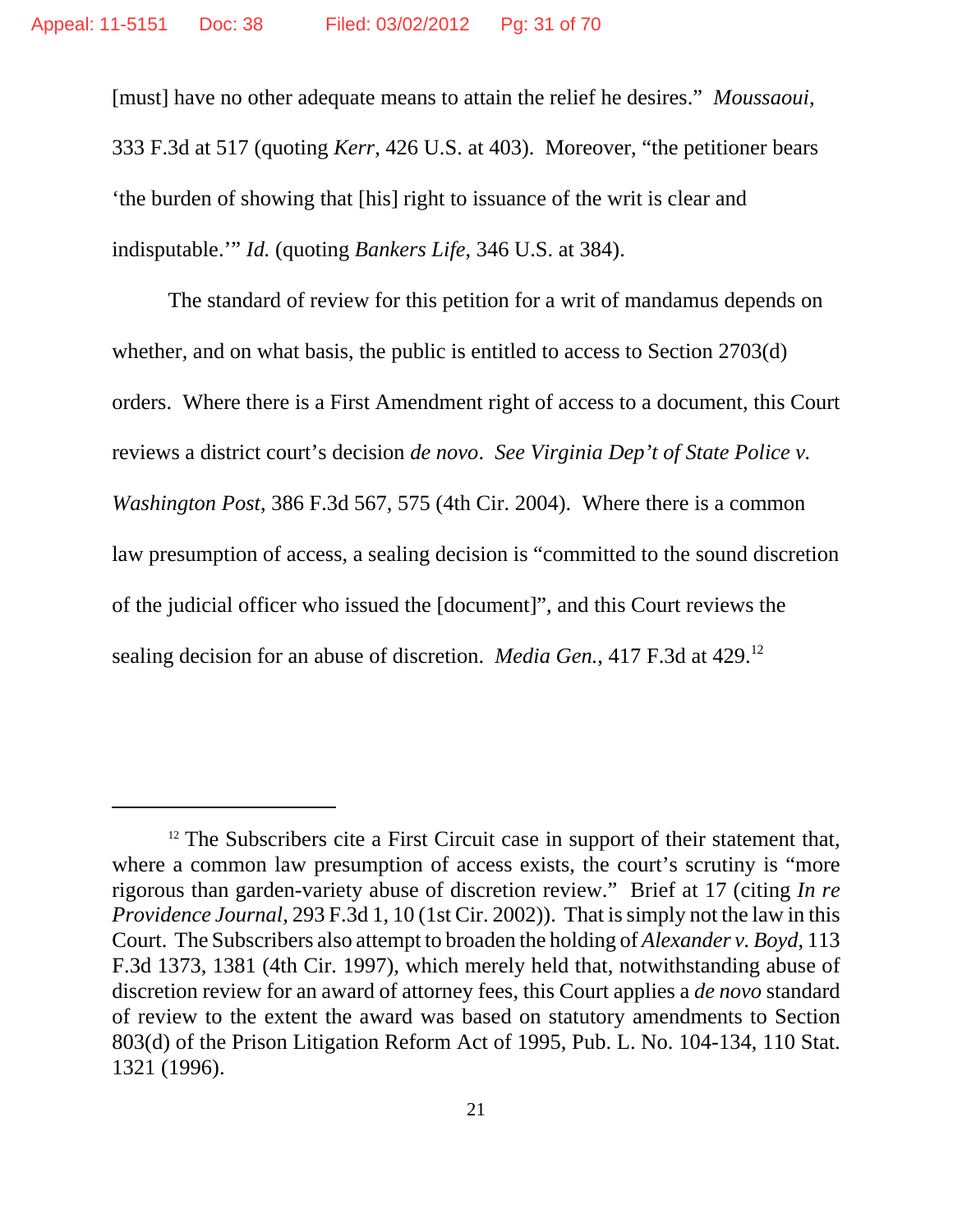#### **ARGUMENT**

## **I. THE DISTRICT COURT PROPERLY APPLIED A "CLEARLY ERRONEOUS OR CONTRARY TO LAW" STANDARD OF REVIEW TO THE MAGISTRATE JUDGE'S SEALING DECISION**

The Subscribers argue that the district court improperly applied a deferential standard of review to the magistrate judge's denial of their unsealing motion, because the magistrate judge's decision was "dispositive" of their motion.

The Subscribers are incorrect that the magistrate judge's decision was "dispositive." The scope of the "matter" at hand is not the Subscribers' motion. Brief at 17. If that were true, a third party who files a motion in a criminal case would always receive *de novo* review, because the denial of his motion would be "dispositive" of his request, regardless of whether he could make further motions or seek to intervene on other grounds.<sup>13</sup> Rather, as the district court properly held, the matter at issue is the ongoing criminal investigation. JA 234-37. Indeed, in their initial motion before the magistrate judge, the Subscribers described the "matter" as the government's investigation. *See* Motion for Unsealing of Sealed Court Records 2 (filed Jan. 26, 2011) (Dkt. 3)*.* The magistrate judge's order does

 $13$  This would create an unusual - and potentially unjust - system wherein the third party intervenor would receive more favorable review than the criminal defendant, as the criminal defendant's own motions would be reviewed under the "clearly erroneous or contrary to law" standard unless they disposed of a claim or defense in the criminal case. *See* Fed. R. Crim. P. 59(b).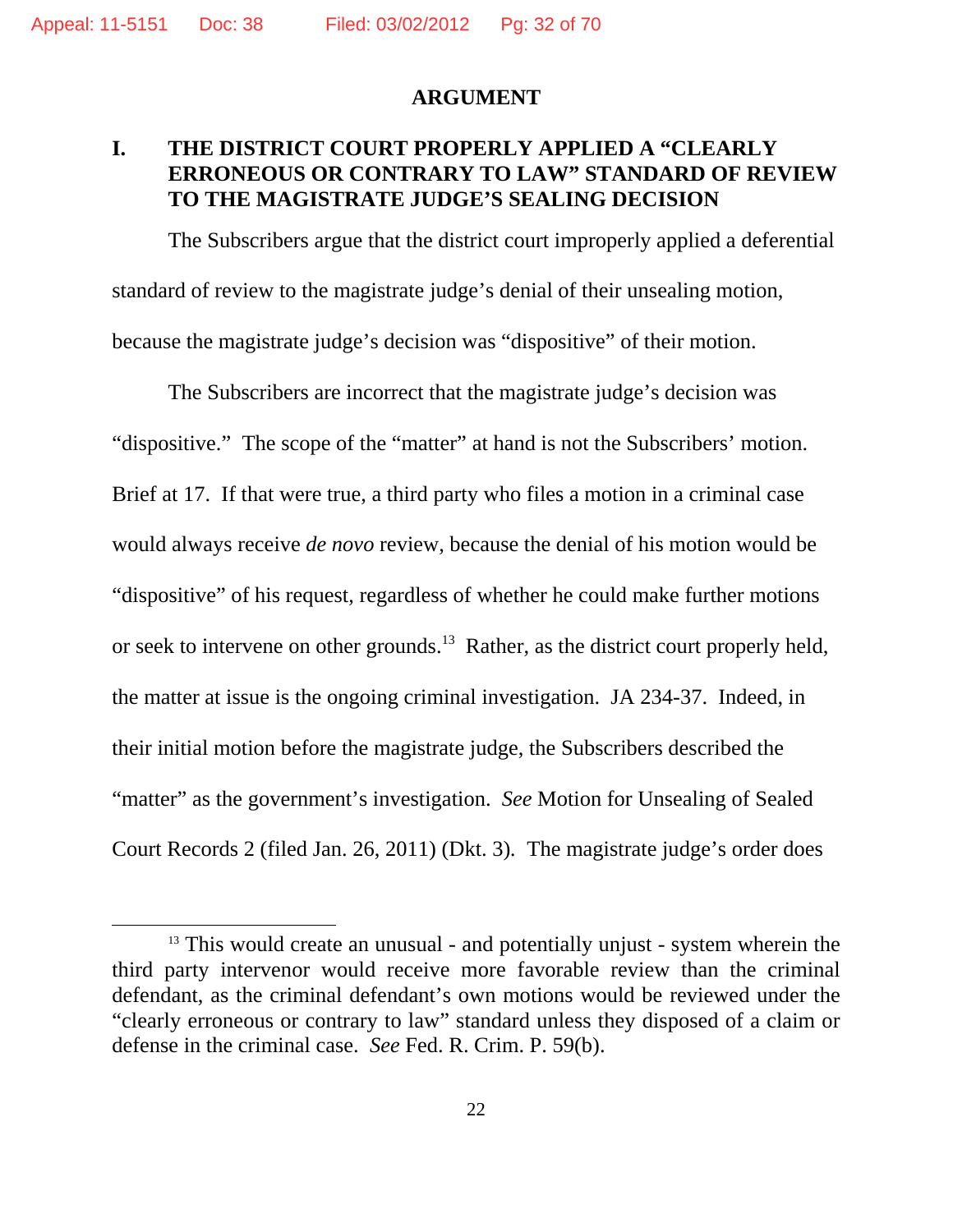not terminate the criminal investigation, and thus is not "dispositive" as to any matter. JA 235.

Strong policy reasons also counsel against applying a *de novo* standard in this context. As the district court noted, this Court's case law suggests that the judicial officer closest to the facts and investigation should have the most discretion regarding sealing. JA 237-38; *see Media Gen.*, 417 F.3d at 429. Here, that is the magistrate judge.<sup>14</sup> Moreover, the Subscribers' challenge, which comes in the midst of a grand jury investigation that may result in criminal charges, is the functional equivalent of a "pre-trial matter." "Pre-trial matters" are subject to a more deferential standard of review because, as noted by the district court, the failure to give deference to the initial finder of fact could lead to ongoing litigation which would grind the investigative process to a halt. JA 237.

*Aluminum Company of America (ALCOA) v. EPA*, 663 F.2d 499 (4th Cir. 1981), does not require a different result. Although the panel in *ALCOA* held that a district court reviewing a magistrate judge's decision regarding an administrative search warrant on the basis of 28 U.S.C. § 636(b) was subject to *de novo* review, *id.* at 502 n.8, the grand jury context is distinguishable. As noted by the district

<sup>&</sup>lt;sup>14</sup> Contrary to the Subscribers' assertions, the district court correctly distinguished *In re Application and Affidavit for a Search Warrant*, 923 F.2d 324, 326 n.2 (4th Cir. 1991), on this ground, as the issue in that case was whether a district court should defer to a magistrate judge's view of the safeguarding role of *voir dire*, which a magistrate judge has no experience with. JA 238-39.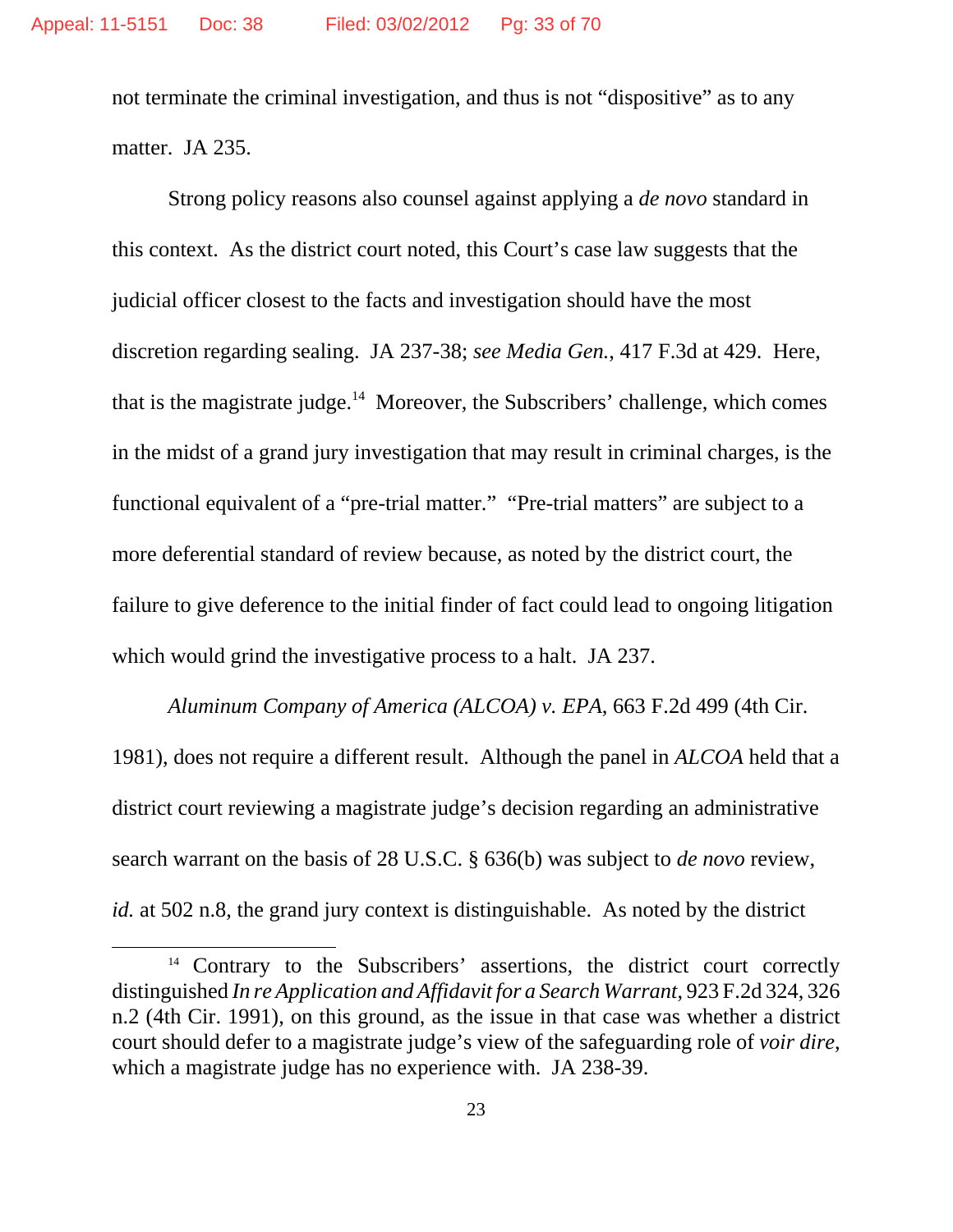court, courts do not defer to the existence of administrative investigations because no judicial process is involved. JA 235-36 (quoting *Reich v. Nat'l Eng'g & Contracting Co.*, 13 F.3d 93, 95-96 (4th Cir. 1993)). Where an ongoing grand jury investigation would be impeded by *seriatim* litigation, deference to the magistrate judge is appropriate.

Finally, the Subscribers' argument is merely academic, as the district court "also conducted a *de novo* review and f[ound] that Magistrate Judge Buchanan's findings and orders survive the more demanding scrutiny." JA 231 n.7. The Subscribers' argument that this Court cannot credit the district court's footnote, as the body of the opinion does not clearly reveal a *de novo* review, is without merit. Indeed, this Court itself utilizes footnotes to indicate that it has also conducted a more stringent review. *See*, *e.g.*, *Sto Corp. v. Lancaster Homes, Inc*., 11 Fed. App'x 182, 187 n.2 (4th Cir. 2001) ("Sto argues that . . . we should adopt a de novo or more rigorous abuse of discretion standard of review. We do not need to reach this question because even under a de novo standard of review our result would be the same."). Thus, remand is not required.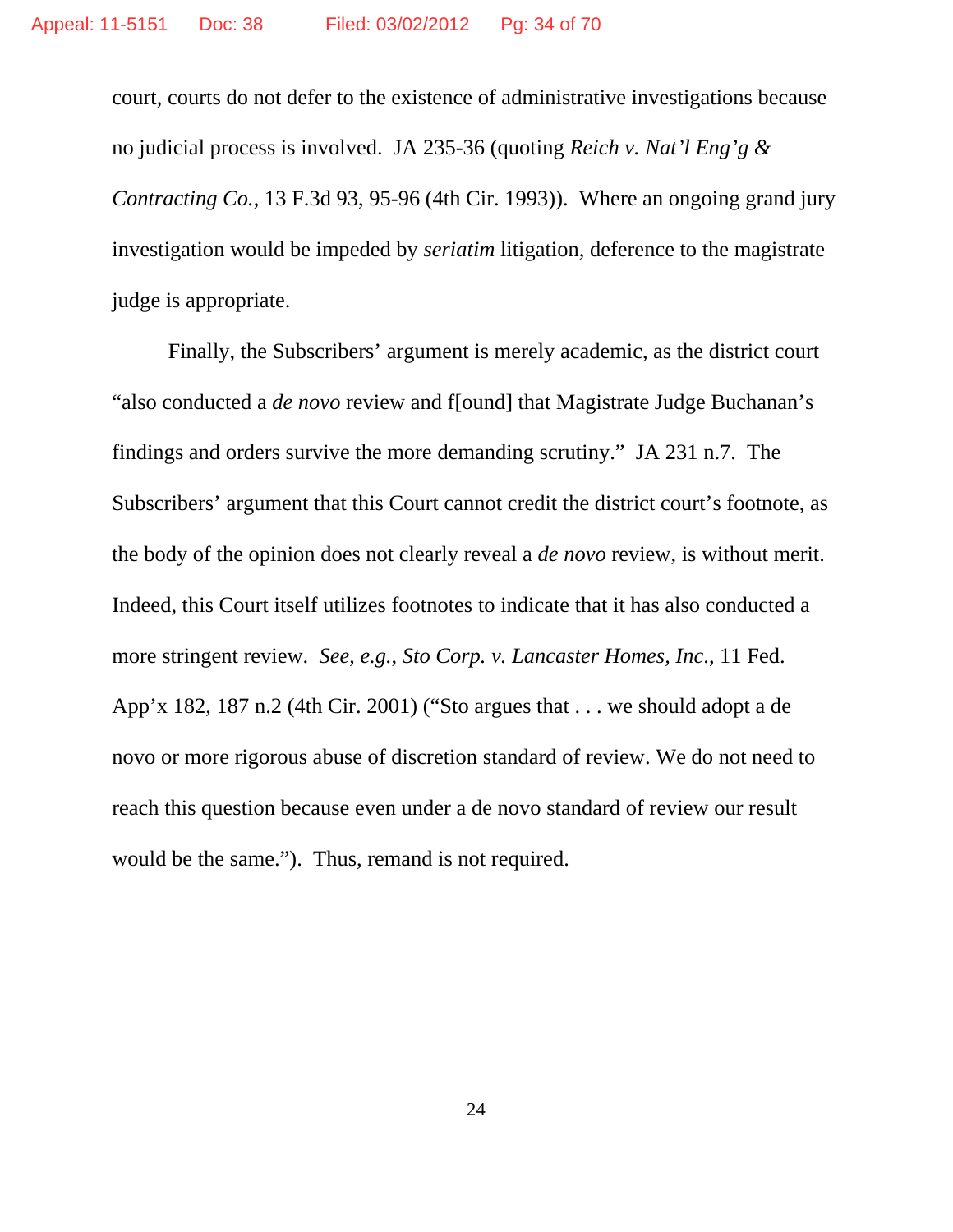## **II. THERE IS NO JUSTIFICATION FOR UNSEALING OTHER LAWFUL ORDERS ISSUED AS PART OF THE UNITED STATES' ONGOING CRIMINAL INVESTIGATION**

## **A. There is No Public Right of Access to Section 2703(d) Orders**

1. Section 2703(d) Orders are Not "Judicial Records"

There is not a public right of access to each and every document issued by a

judge. Rather, the right of access is limited to "judicial records." *Nixon v. Warner*

*Communications, Inc.*, 435 U.S. 589, 597 (1978). Though the Fourth Circuit has

not defined this phrase, it has cited with approval the Second Circuit's guidance in

*United States v. Amodeo*, 44 F.3d 141, 145 (2d Cir. 1995):

We think that the mere filing of a paper or document with the court is insufficient to render that paper a judicial document subject to the right of public access. We think that the item filed must be relevant to the performance of the judicial function and useful in the judicial process in order for it to be designated a judicial document.

*See United States v. Moussaoui*, 65 Fed. App'x 881, 889 (4th Cir. 2003) (noting

that some sealed documents in government appendix "may not qualify as 'judicial records' at all"); *see also*, *e.g.*, *Anderson v. Cryovac, Inc.*, 805 F.2d 1, 11 (1st Cir. 1986) ("We think it is clear and hold that there is no public right of access to documents considered in civil discovery motions").

Under this standard, Section 2703(d) orders that may have been issued in this investigation are not "judicial records." They are not "useful to the judicial process" as they are, at root, a vehicle for obtaining business records. Such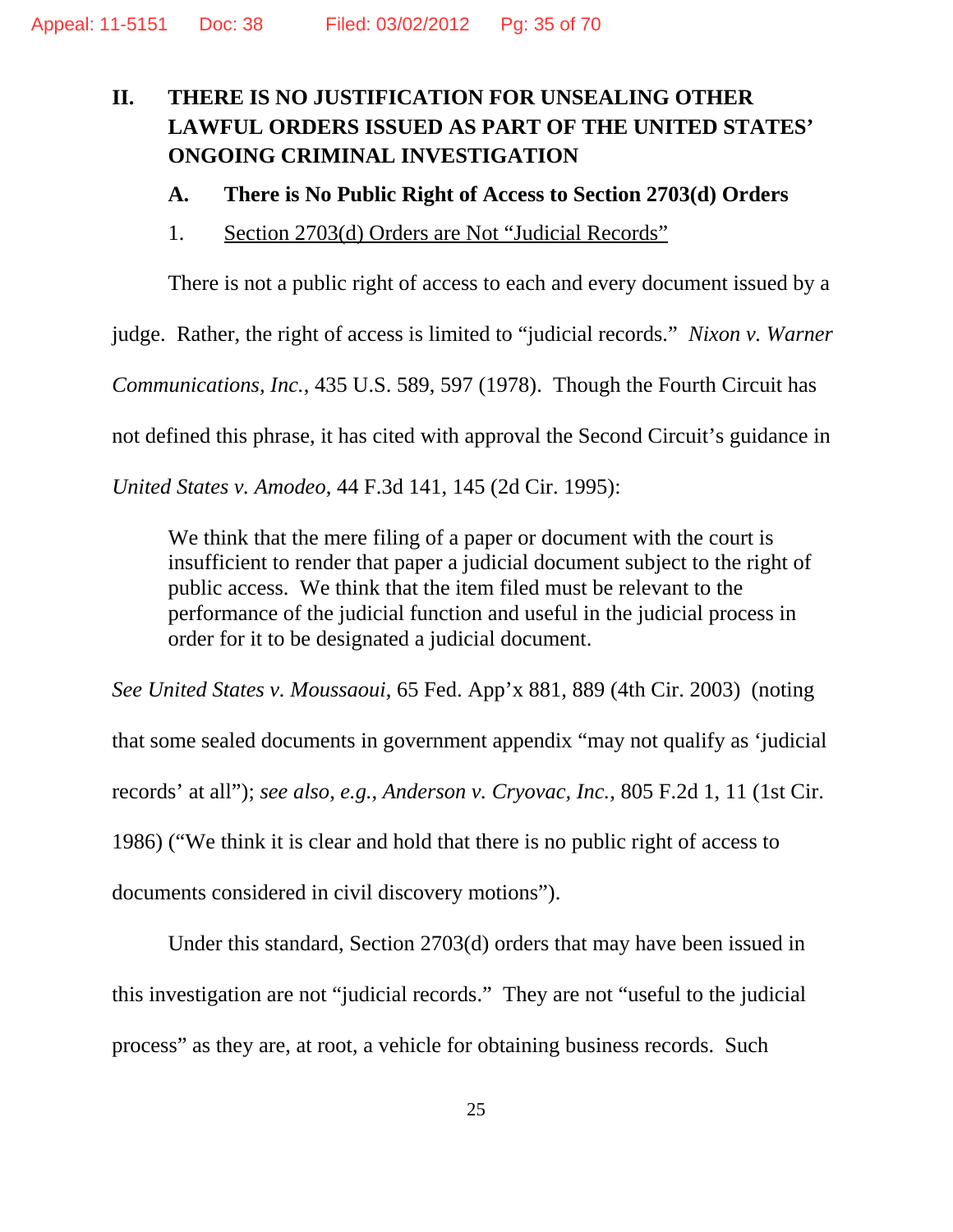business records may be obtained if they are "relevant and material to an ongoing investigation," JA 244 (quoting 18 U.S.C. 2703(d)), which is a broad standard. As the district court noted, "[t]he government need not show actual relevance, such as would be required at trial." *Id.* Any Section 2703(d) orders issued in this investigation would not affect, let alone dispose of, a party's substantive rights. *See* JA 264 ("Issuing a § 2703 order affects none of the subject's protected interests, such as life, liberty, or property."). Moreover, as the district court noted, it is "'the governmental entity,' not the judicial officer responsible for evaluating the application," that may "require disclosure" of the requested information. JA 271. To the extent business records obtained through a Section 2703(d) order will be eventually used at trial, they do not constitute a party admission (as would records seized through a search warrant), but are admissible as business records. In this sense, the Section 2703(d) orders are akin to grand jury subpoenas, notwithstanding that a judge, rather than the grand jury, authorizes the request. *See*, *e.g.*, *United States v. McDougal*, 559 F.3d 837, 840 (8th Cir. 2009) ("general right to inspect and copy public records and documents, including judicial records and documents," does not include grand jury materials); *United States v. Smith*, 123 F.3d 140, 156 (3d Cir. 1997) ("Unlike judicial records to which a presumption of access attaches when filed with a court, grand jury materials have historically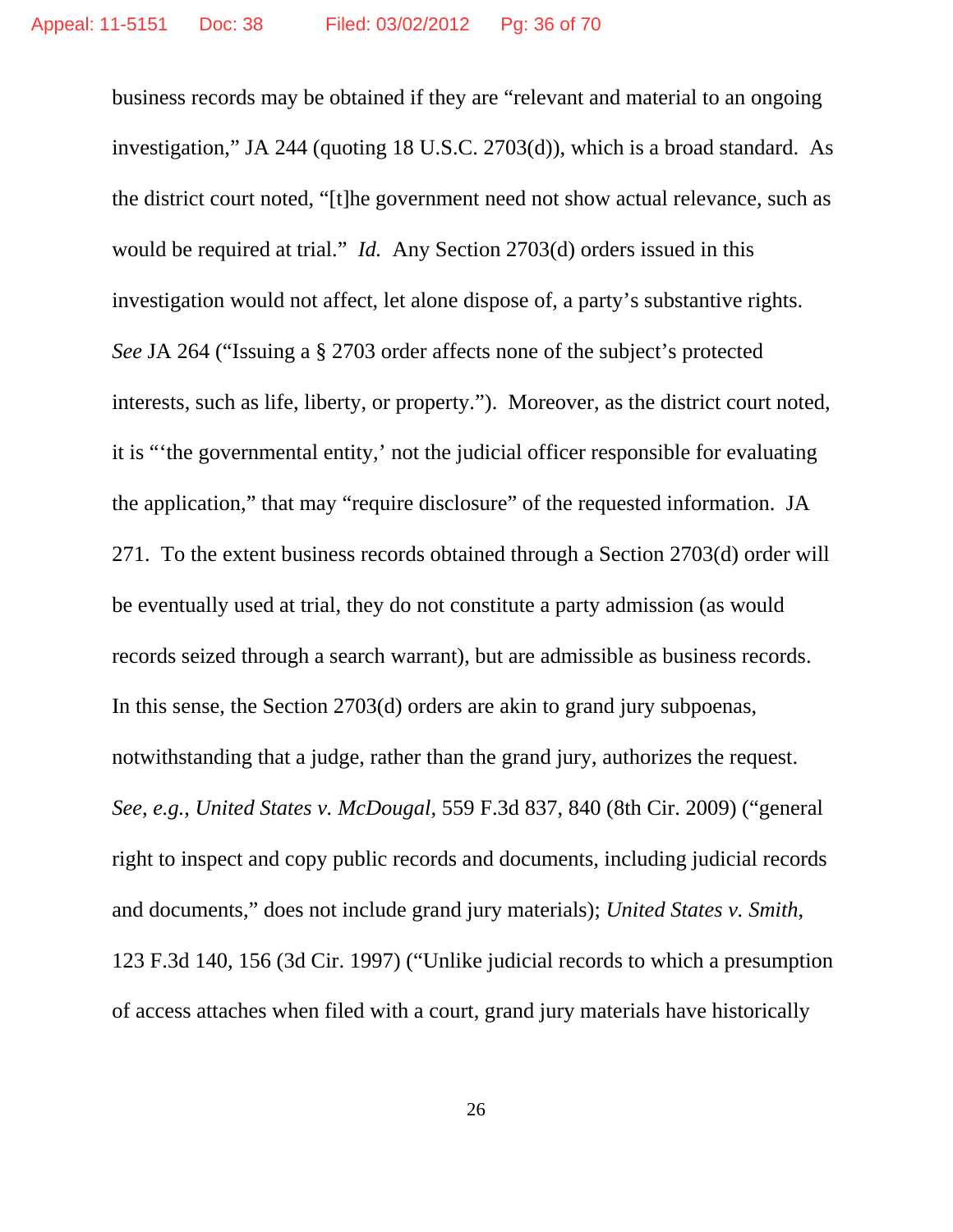been inaccessible to the press and the general public, and are therefore not judicial records in the same sense.").

### 2. Not All "Judicial Records" Are Subject to a Presumption of Access

Even if this Court disagrees and finds that Section 2703(d) orders are considered "judicial records," it does not follow that there is a presumption of access to such orders. Traditionally, investigative proceedings have been closed to the public, including targets and witnesses. *See Press-Enterprise II*, 478 U.S. at 10 ("Grand jury proceedings have traditionally been closed to the public and the accused.")*; Illinois v. Abbott & Assoc., Inc.*, 460 U.S. 557, 571 (1983) (noting that non-disclosure rules governing Civil Investigative Demands ("CID") "also underlie the traditional secrecy accorded to the grand jury"); *In re Motion of Dow Jones & Co.*, 142 F.3d 496, 504 (D.C. Cir. 1998) ("Although some have identified a common law tradition of public access to criminal trials, this never extended to preindictment, pretrial proceedings involving a grand jury.").

The reason for this is twofold: first, there is no history of public access to pre-indictment investigations. *See Douglas Oil Co. v. Petrol Stops N.W.*, 441 U.S. 211, 218 n.9 (1979) (noting that investigative proceedings have been kept secret since at least the 17th century). This is likewise true for Section 2703(d) orders, which have only existed since 1986 and were thus unknown at common law. *See*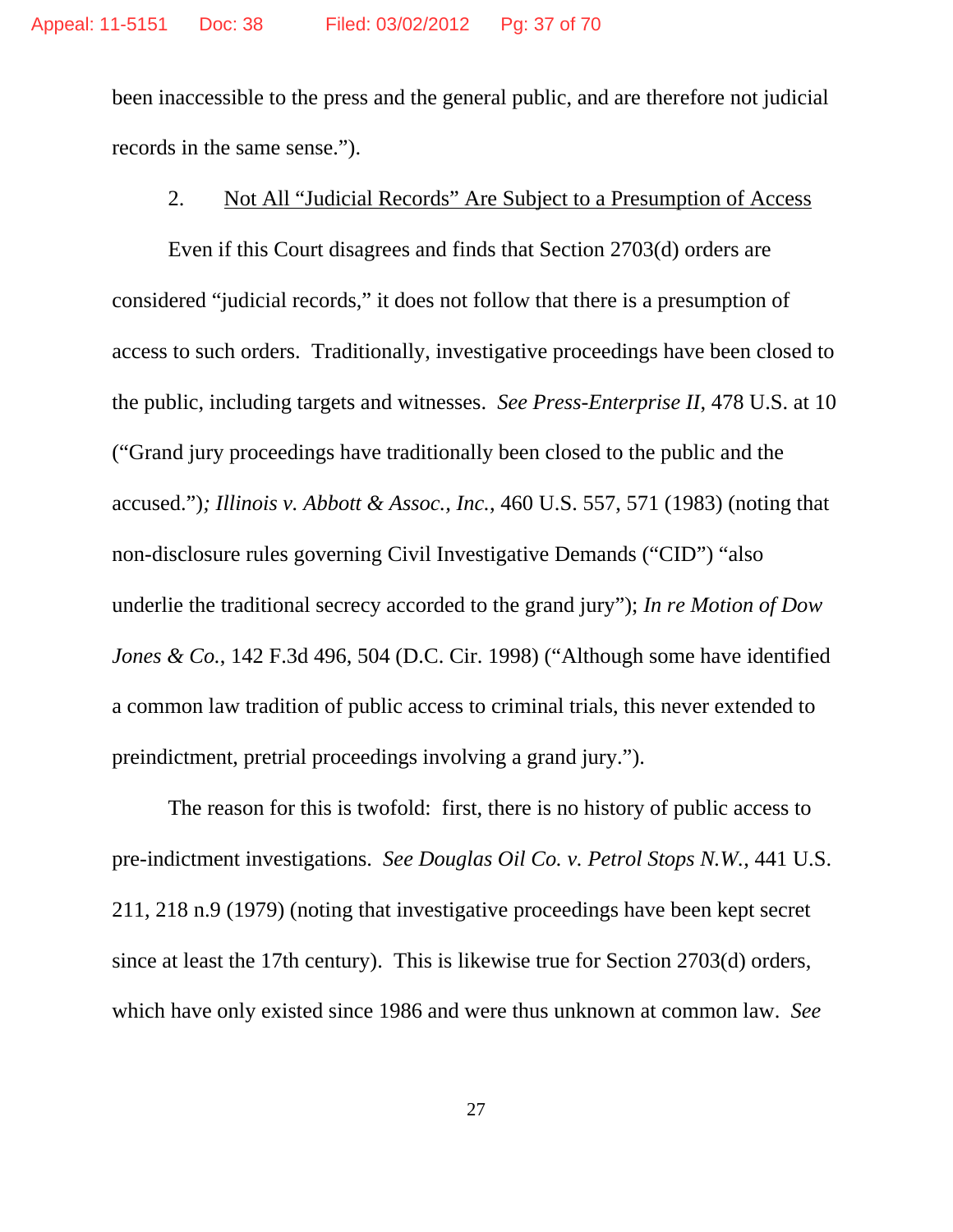Electronic Communications Privacy Act of 1986, Pub. L. No. 99-508, 100 Stat. 1848 (1986).

Second, "[t]here is . . . no right of access to 'documents which have traditionally been kept secret for important policy reasons.'" *Dow Jones*, 142 F.3d at 504 (quoting *Times Mirror Co. v. United States*, 873 F.2d 1210, 1219 (9th Cir. 1989)). The policy reasons for the secrecy of Section 2703(d) orders are identical to the policy reasons for grand jury and CID secrecy. *See Douglas Oil*, 441 U.S. at 219; *Abbott & Assoc.*, 460 U.S. at 571. A Section 2703(d) order reveals that a criminal investigation exists, and could identify a potential witness (the ISP), target(s) (the customer(s)), and important information of interest to the investigation (the target account(s) or communication service(s), specific dates, etc.). Revealing such information could cause a target to flee or may improperly influence a witness. *See Douglas Oil*, 441 U.S. at 219*.* Moreover, if no indictment is returned, a Section 2703(d) order could identify individuals who may have been suspected of criminal wrongdoing but were exonerated by the grand jury. *Id.* Indeed, Section 2703(d) orders are simply another tool used to gather information as part of federal criminal investigations, which must, with few exceptions, be presented to a grand jury if charges are to be brought. *See* U.S. Const. amend. V.

The policy reasons for secrecy are reflected in the Eastern District of Virginia's local rules and docketing procedures. Local Criminal Rule 57.1(B)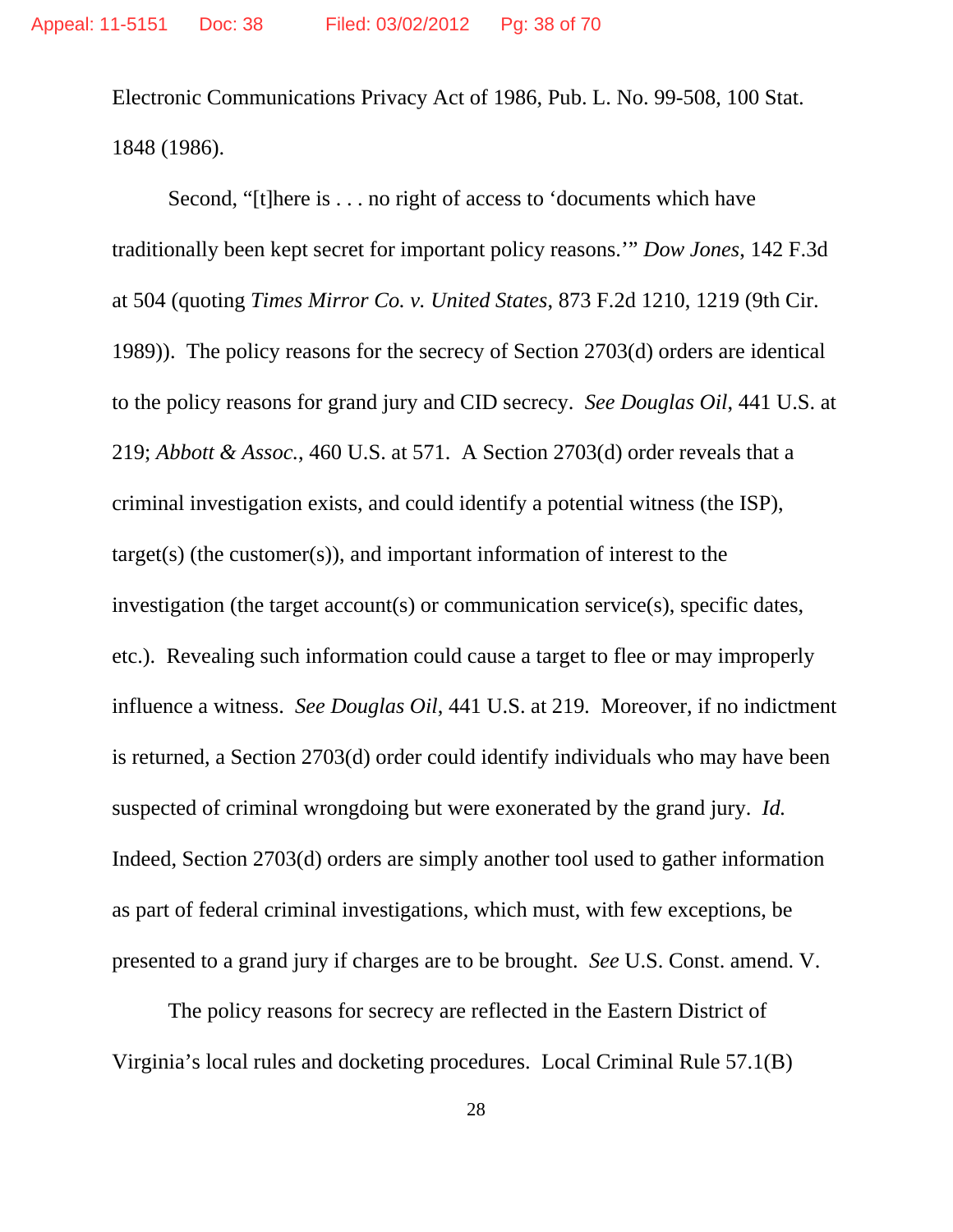explicitly recognizes an interest in the secrecy of pending investigations by limiting public disclosures made by attorneys who participate in such matters. *See* E.D. Va. Loc. Cr. R. 57.1(B) (requiring lawyers involved with pending investigatory matters to refrain from making any extrajudicial statements regarding the matter where there is a reasonable likelihood the statements would be disseminated publicly and the statements do not "aid in the investigation"). With respect to docketing, grand jury subpoenas, which are court orders, *see Brown v. United States*, 359 U.S. 41, 48 (1959), *overruled on other grounds by Harris v. United States*, 382 U.S. 162 (1965), are not publicly docketed. *See In re Sealed Case*, 199 F.3d 522, 526 (D.C. Cir. 2000). Nor are other proceedings ancillary to the investigative process, such as motions to quash or to compel. *See id.* ("It cannot be said here that the District Court abused its discretion in failing to promulgate a generic rule . . . requiring a public docket for all grand jury ancillary proceedings."). Courts also routinely seal and do not publicly docket the issuance of wiretaps, pen registers, and other requests for records issued as part of ongoing investigations. *See* Tim Reagan and George Cort, *Sealed Cases in Federal Courts* 21-22 (Federal Judicial Center 2009) (hereinafter "*Sealed Cases*"), available at: http://www.fjc.gov/public/pdf.nsf/lookup/sealcafc.pdf/\$file/sealcafc.pdf (visited Feb. 29, 2012). Consistent with these principles, the Eastern District of Virginia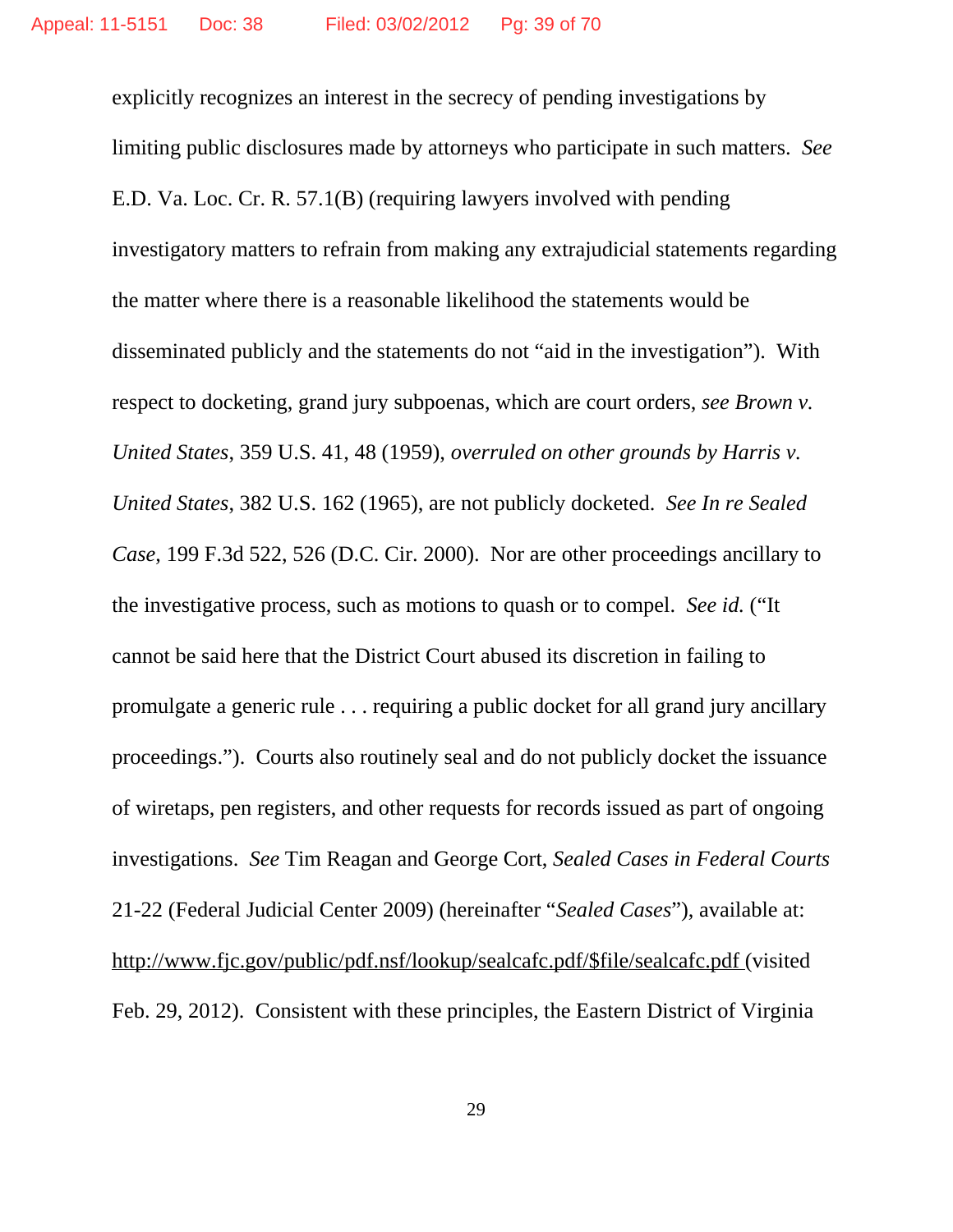dockets sealed Section 2703(d) orders, sealed search warrants, and sealed cases in the same manner.

The policy reasons for the secrecy of Section 2703(d) orders also differentiate this case from *Goetz*, where this Court held there is a common law presumption of access to records related to search warrants.15 *See* 886 F.2d at 65. The justifications for investigative secrecy are diminished where, as in *Goetz*, a search warrant is executed at a physical premises, as execution is typically a public act known to the owner of the place to be searched or any person whose property is seized. *See* Fed. R. Crim. P. 41(f)(1)(C) (requiring delivery of search warrant to owner of property or at place searched). This is fundamentally different from a grand jury subpoena, Section 2703(d) order for business records, or search warrant for electronic evidence from a third party, which are frequently obtained without

<sup>&</sup>lt;sup>15</sup> Although the district court found *Goetz* to be "dispositive," JA 276, this Court may affirm a district court decision on other grounds. *See Cochran v. Morris*, 73 F.3d 1310, 1315 (4th Cir. 1996) (en banc). In the March 11 Order, the magistrate judge correctly concluded that the Subscribers had *no* right of access to the requested documents. The magistrate judge explained that, in the investigatory phase, "law enforcement agencies must be able to investigate crime without the details of the investigation being released to the public in a manner that compromises the investigation." JA 121 (quoting *Va. Dep't of State Police*, 386 F.3d at 574). The magistrate judge noted various ways that secrecy is critical to criminal investigations, including preventing destruction of evidence and protecting witnesses against intimidation and retaliation. *Id.*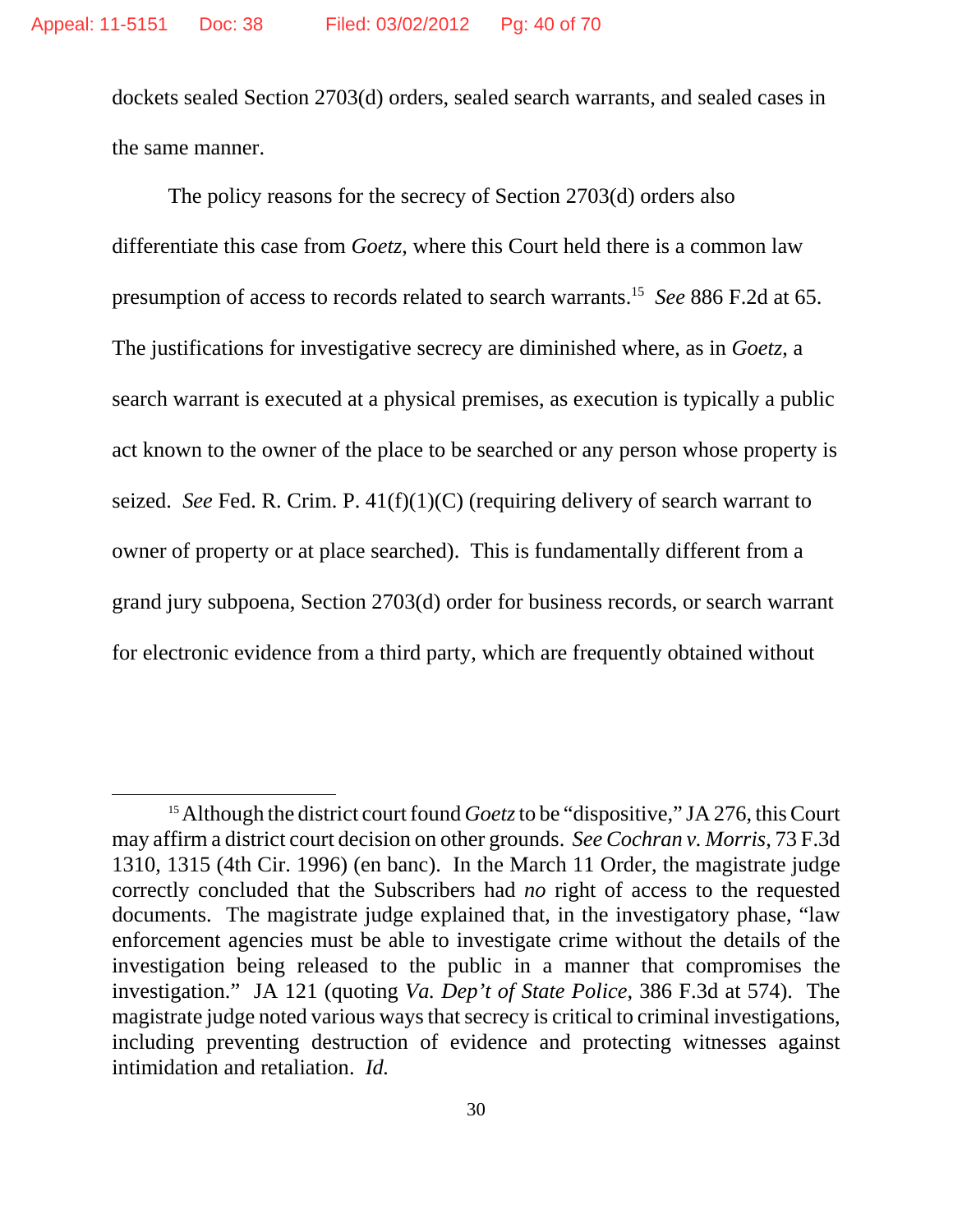public disclosure.16 *See* Fed. R. Crim. P. 6; 18 U.S.C. § 2705(b); E.D. Va. Loc. Crim. R. 49(B) (providing for sealing of search warrant and affidavit).

## **B. There is No First Amendment Right of Access to Section 2703(d) Orders**

For a First Amendment right of access to a record to exist, (1) the place or process must have been historically open to the press and public, and (2) public access must play a significant positive role in the particular process. *See Goetz*, 886 F.2d at 63-64 (citing *Press-Enterprise II*, 478 U.S. at 8-10).<sup>17</sup> This Court has recognized a First Amendment right of access in documents and hearings integral to judicial proceedings, such as documents filed as part of a summary judgment motion, *see Va. Dep't of State Police*, 366 F.3d at 578-79, or in connection with plea hearings and sentencing hearings in criminal cases, *see Washington Post*, 807 F.2d at 390. In contrast, this Court has declined to decide whether a transcript for a pre-trial discovery hearing is subject to First Amendment right of access, and

<sup>&</sup>lt;sup>16</sup> Moreover, most of the information sought by the Twitter Order could be obtained via grand jury subpoena. It would be an odd result to require the United States to forfeit the confidentiality of an investigation when, acting in an abundance of caution, it seeks a Section 2703(d) order for an investigative step that it could largely undertake without it.

<sup>&</sup>lt;sup>17</sup> The Subscribers argue that, where a legal process is relatively new, the "historical" prong gives way to the "logic" prong, effectively transforming the two prongs of the *Press-Enterprise II* holding into a disjunctive test. *See* Brief at 25-26. But one of the very cases they rely on acknowledged that the Fourth Circuit does not alter the *Press-Enterprise II* test in that way. *See United States v. Gonzales*, 150 F.3d 1246, 1258 (10th Cir. 1998) (citing *Goetz*, 886 F.2d at 64).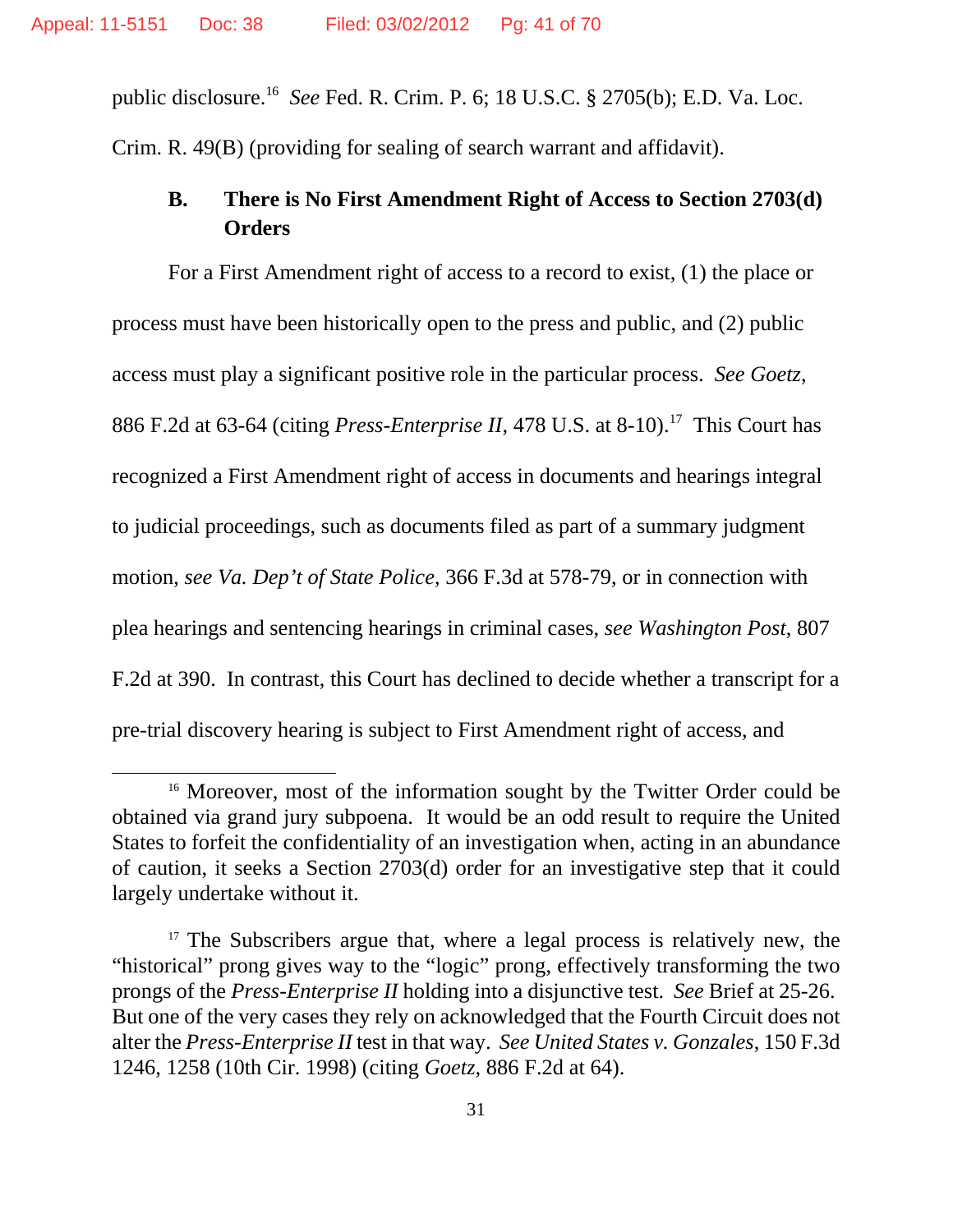remanded a district court's decision that documents attached to non-dispositive pre-trial pleadings are subject to a First Amendment right of access, noting that it was "not at all convinced that this is a correct assumption." *See Va. Dep't of State Police*, 366 F.3d at 580*.* Against this backdrop, the Subscribers' claim of a First Amendment right of access fails.

*First*, as explained *supra* at 29, there is no historical right of access to preindictment criminal proceedings. Although certain pre-indictment investigative proceedings are overseen by the judiciary, *see Morrison v. Olson*, 487 U.S. 654, 681 n.20 (1988), such proceedings have not historically been open to the public. *See Times Mirror*, 873 F.2d at 1214 ("[T]he experience of history implies a judgment that warrant proceedings and materials should not be accessible to the public, at least while a pre-indictment investigation is still ongoing . . . ."); *Dow Jones*, 142 F.3d at 502-03 (holding there is no right of access to proceedings ancillary to the grand jury). Such proceedings are typically not public for an important reason - to protect ongoing criminal investigations. *See Times Mirror*, 873 F.2d at 1213 ("Openness may, for example, frustrate criminal investigations and thereby jeopardize the integrity of the search for truth that is so critical to the fair administration of justice."); *United States v. McVeigh*, 918 F. Supp. 1452, 1457 (W.D. Okla. 1996) ("Every criminal prosecution in a federal court begins with some investigation by one or more law enforcement agencies of government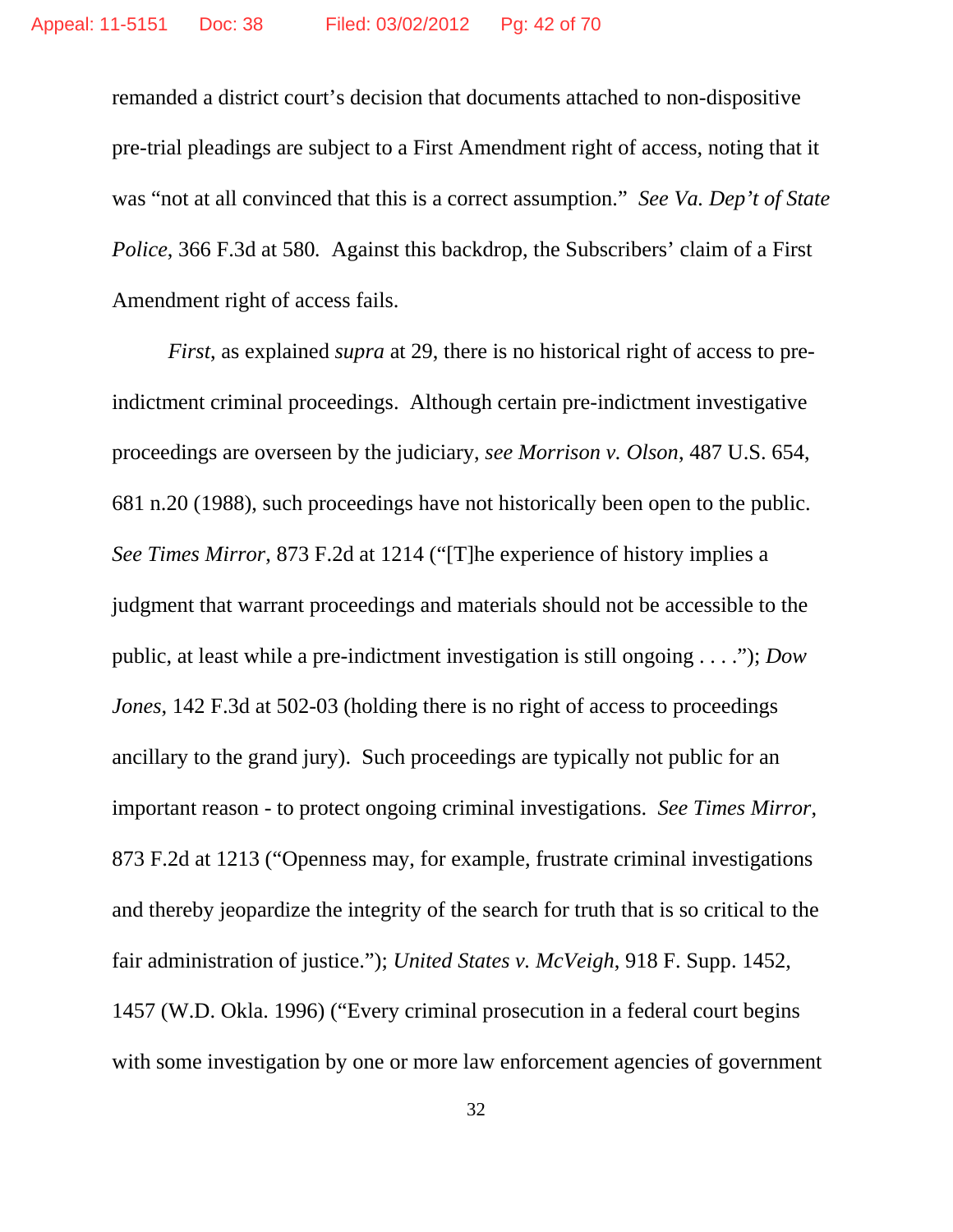to develop an evidentiary base for the necessary showing of probable cause. The documents generated during the investigation and the conduct of the investigators are largely shielded from public view."). The idea that criminal investigations should remain confidential prior to the return of a charging document is a concept that pre-dates the founding of our country, *see Douglas Oil*, 441 U.S. at 218 n.9, and one that has been repeatedly upheld by our courts, *see United States v. United States District Court*, 407 U.S. 297, 321-22 (1972) ("The investigation of criminal activity has long involved imparting sensitive information to judicial officers who have respected the confidentialities involved.").

There is likewise no history of openness in Section 2703(d) proceedings. Section 2703(d) applications are traditionally submitted *ex parte* and *in camera*. The statute specifically authorizes the United States to obtain an order prohibiting notification of the existence of a Section 2703(d) order to anyone. *See* 18 U.S.C. § 2705(b). These factors alone are sufficient to defeat the Subscribers' First Amendment challenge. *See Goetz*, 886 F.2d at 63; *see also In re Application of the N.Y. Times Co. to Unseal Wiretap & Search Warrant Materials*, 577 F.3d 401, 410 (2d Cir. 2009) (holding no First Amendment right of access to wiretap materials where applications were created by statute and statute also had protective scheme); *Dow Jones*, 142 F.3d at 502-03 (holding no First Amendment right of access to proceedings ancillary to grand jury investigation because no tradition of openness).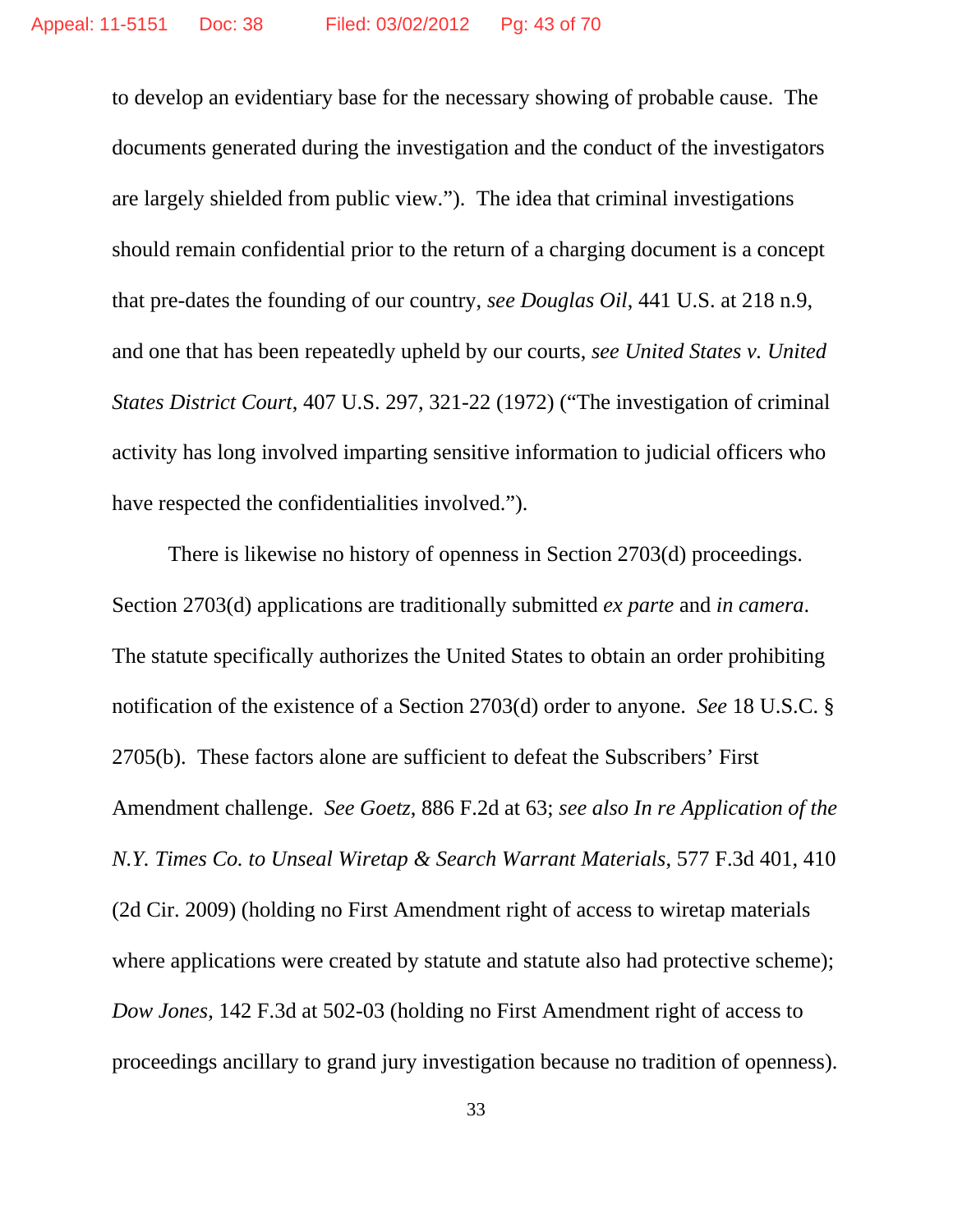*Second*, public access would not play a significantly positive role in the investigative process. Investigations are necessarily conducted secretly, in order to protect the investigative process. *See In re Macon Telegraph Pub. Co.*, 900 F. Supp. 489, 492 (M.D. Ga. 1995) ("The very nature of . . . investigative proceedings . . . is secretive . . . . The court refuses to find the existence of a right that would in some circumstances possibly destroy institutions (such as the grand jury and warrant issuance processes) so valuable and necessary to society."). Any other Section 2703(d) orders should remain sealed for the same reason certain search warrants are sealed: they identify witnesses, reveal electronic accounts of interest to the investigation, and could allow subjects of the investigation to frustrate the aims of the order by destroying evidence or altering behavior. *See Goetz*, 886 F.2d at 64. Indeed, after receiving notice of the existence of the Twitter Order, appellant Jacob Appelbaum called on his Twitter "followers" to undertake just such a change in behavior. *See* "Tweet" of Jacob Appelbaum @ioerror (Jan. 7, 2011), available at: http://twitter.com/#!/ioerror/status/ 23545458433458177 ("Do not send me Direct Messages - My Twitter account contents have apparently been invited to the (presumably-Grand Jury) in Alexandria.") (visited Feb. 27, 2012).<sup>18</sup>

<sup>&</sup>lt;sup>18</sup> As noted *supra* at 9, the Twitter Order did not request message content, and thus would not have collected Direct Messages. Thus, to the extent the government later developed probable cause to obtain the content of the account, Appelbaum's "tweet" likely decreased the evidence available to the government.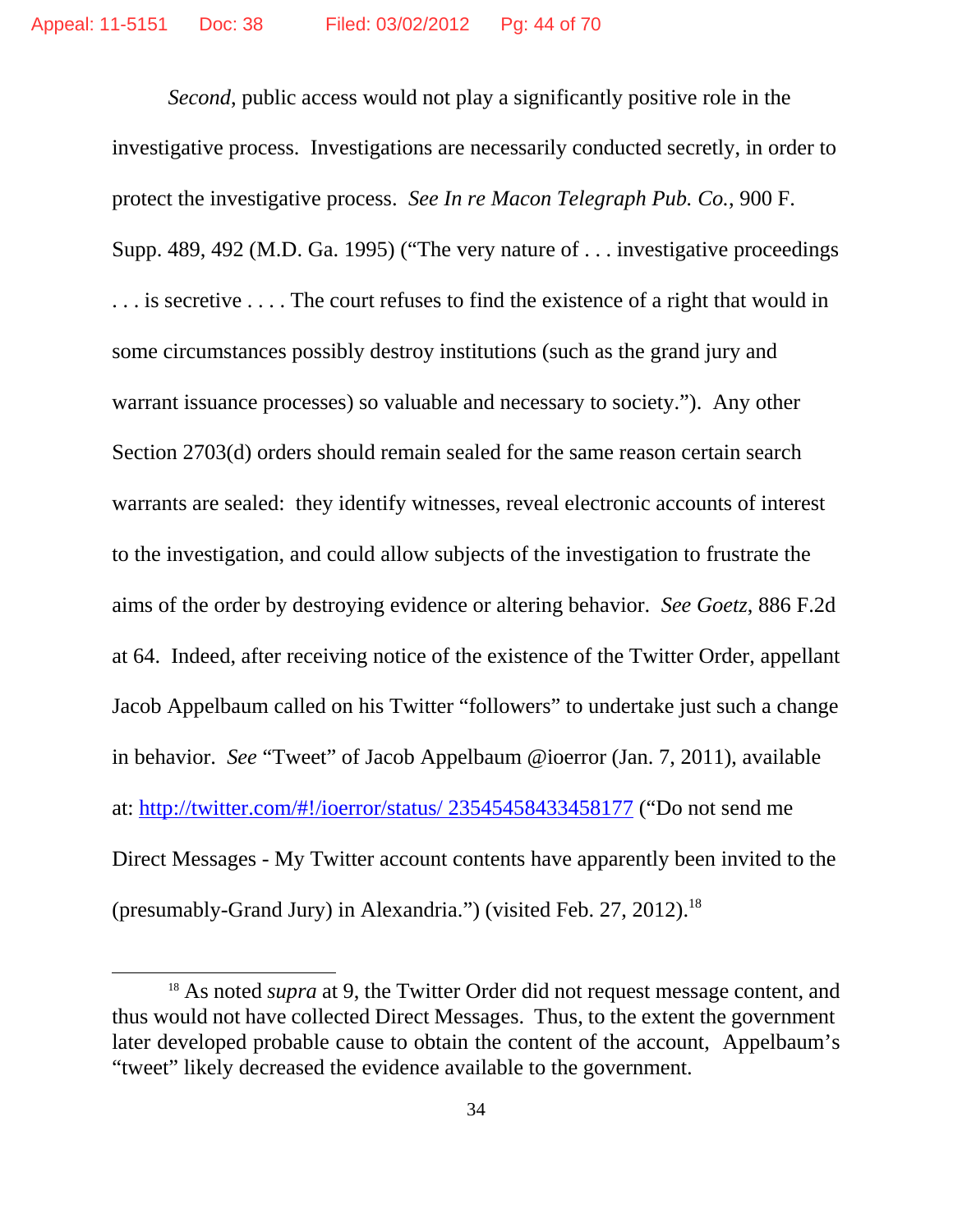Moreover, Section 2703(d) orders are often just a stepping stone in a criminal investigation. Records obtained through non-content Section 2703(d) orders can provide probable cause for the targeted account(s), allowing the government to later obtain private content, or even approval for a wiretap. Such records can also identify other witnesses, who may be called to testify before the grand jury. Disclosing the existence of Section 2703(d) orders could cause targets to cease using accounts that the government is aware of or encourage targets to open new accounts that the government is unaware of, frustrating the government's ability to obtain evidence.

The Subscribers identify no specific way in which openness furthers the Section 2703(d) process. Rather, they simply state that access to judicial records enable the public to serve "as a 'watchful eye' over the operation of government agencies and the courts, and in ensuring that our judicial system is fair, unbiased, trustworthy, and reaches the right results." Brief at 36-37. While this is an attractive general proposition, in the context of pre-indictment investigations a general benefit from openness is insufficient to overcome society's compelling interest in the secrecy of investigative proceedings and the prompt administration of justice. As the Ninth Circuit noted in *Times Mirror*:

Appellants essentially argue that any time self-governance or the integrity of the criminal fact-finding process may be served by opening a judicial proceeding and its documents, the First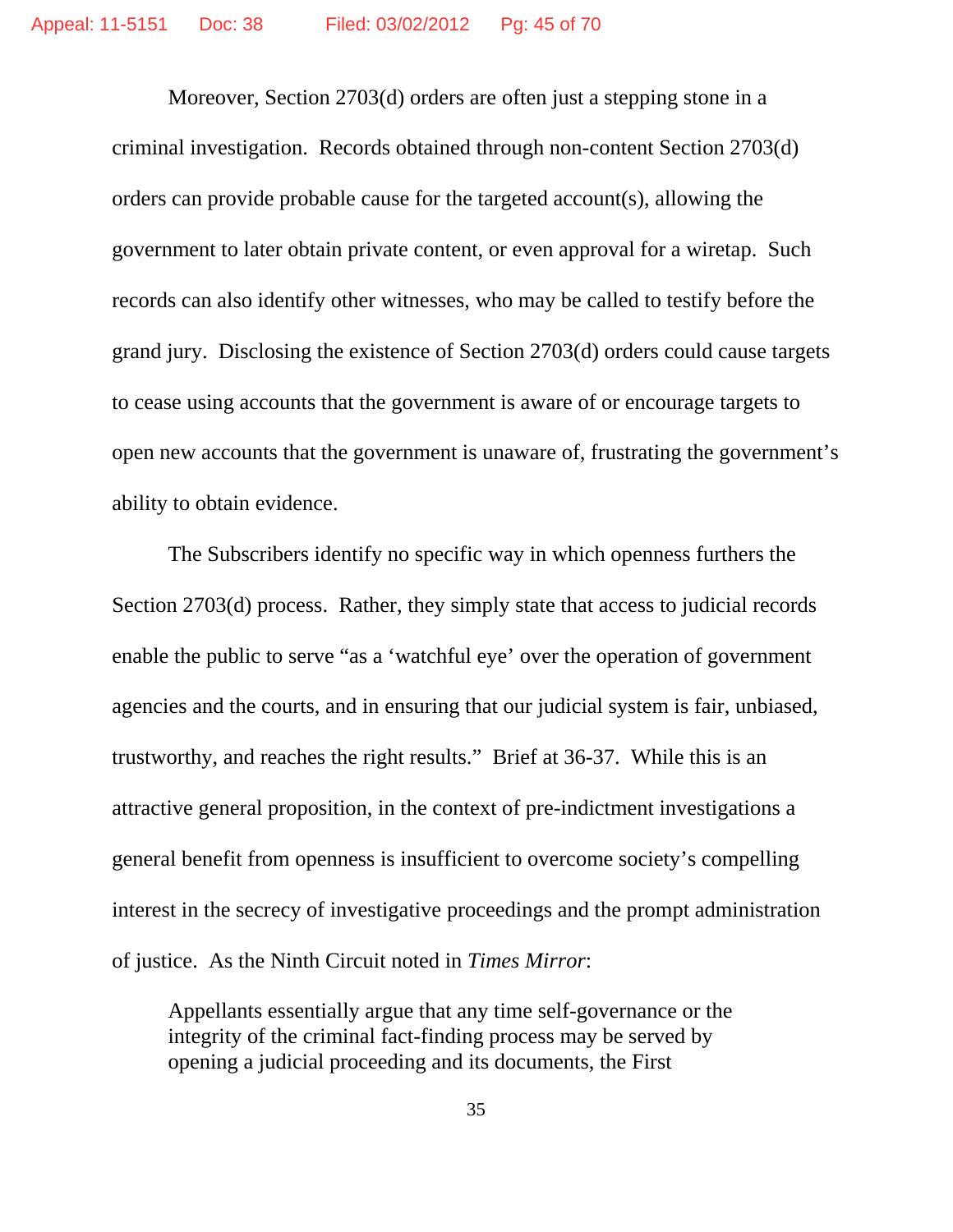Amendment mandates opening them to the public. Were we to accept this argument, few, if any, judicial proceedings would remain closed. Every judicial proceeding, indeed every governmental process, arguably benefits from public scrutiny to some degree, in that openness leads to a better-informed citizenry and tends to deter government officials from abusing the powers of government. However, complete openness would undermine important values that are served by keeping some proceedings closed to the public. Openness may, for example, frustrate criminal investigations and thereby jeopardize the integrity of the search for truth that is so critical to the fair administration of justice.

873 F.2d at 1213; *see also Goetz*, 886 F.3d at 64 (citing *Times Mirror* in denying First Amendment right of access to search warrant materials).

Judicial records may be sealed notwithstanding a First Amendment right of access when sealing is "essential to preserve higher values and is narrowly tailored to serve that interest." *Id.* at 65-66. Even in the First Amendment context, this Court has noted its "complete agreement with the general principle that a compelling governmental interest exists in protecting the integrity of an ongoing law enforcement investigation." *Va. Dep't of State Police*, 386 F.3d at 579. This Court further stated, "[a]lthough we need not attempt to catalogue the various reasons which may be considered in deciding whether an asserted interest is compelling, we note that one consideration is . . . whether the granting of access to the contents of an ongoing police investigation file will disclose facts that are otherwise unknown to the public." *Id.*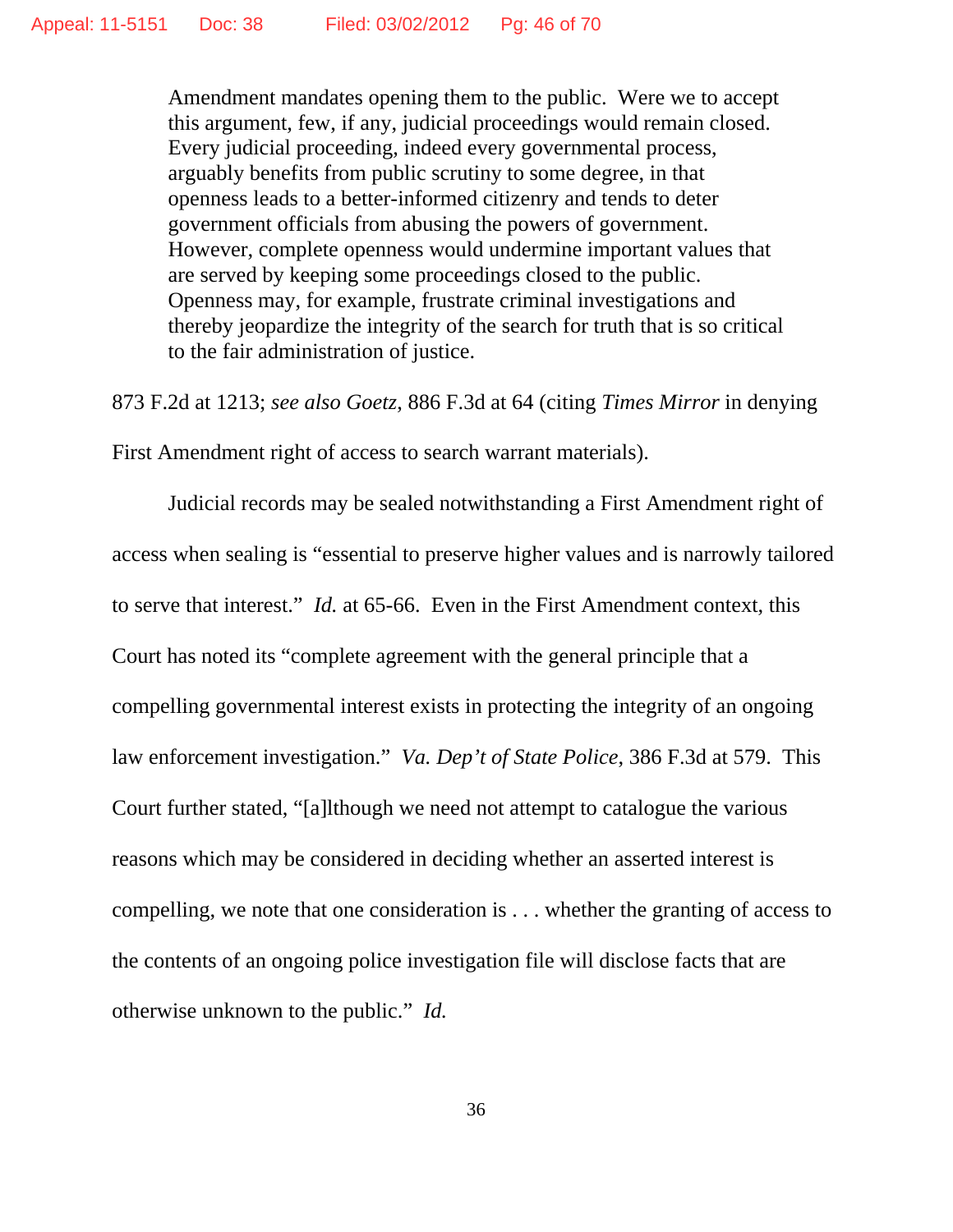Here, there can be no doubt that unsealing other Section 2703(d) orders in the government's active investigation would disclose facts that are unknown to the public. The identity of customer accounts and ISPs could alert other witnesses and targets that the government may be aware of their communications with the Subscribers, which could cause them to destroy evidence the government has not yet obtained or could cause them to flee. *See Douglas Oil*, 441 U.S. at 219. The mere *number* of Section 2703(d) orders issued would signal to targets and witnesses how heavily the government was relying on electronic communications, as opposed to other law enforcement tools, as part of the investigation. Dates of issuance would provide further information on the path and focus of the government's investigation at specific times.

The Subscribers attempt to downplay this risk by stating that they "already know the identity of their other online service providers . . . so unsealing documents disclosing those names would not lead to any additional risk of the destruction of evidence." Brief at 31. But there is a significant difference between the Subscribers knowing their ISPs and knowing that the government has sought their information (and potentially other information) from their ISPs. Witnesses and targets who have corresponded with accounts that have not been publicly disclosed may believe that their communications are safe, and may change their behavior or destroy evidence presently unknown to the government if they realize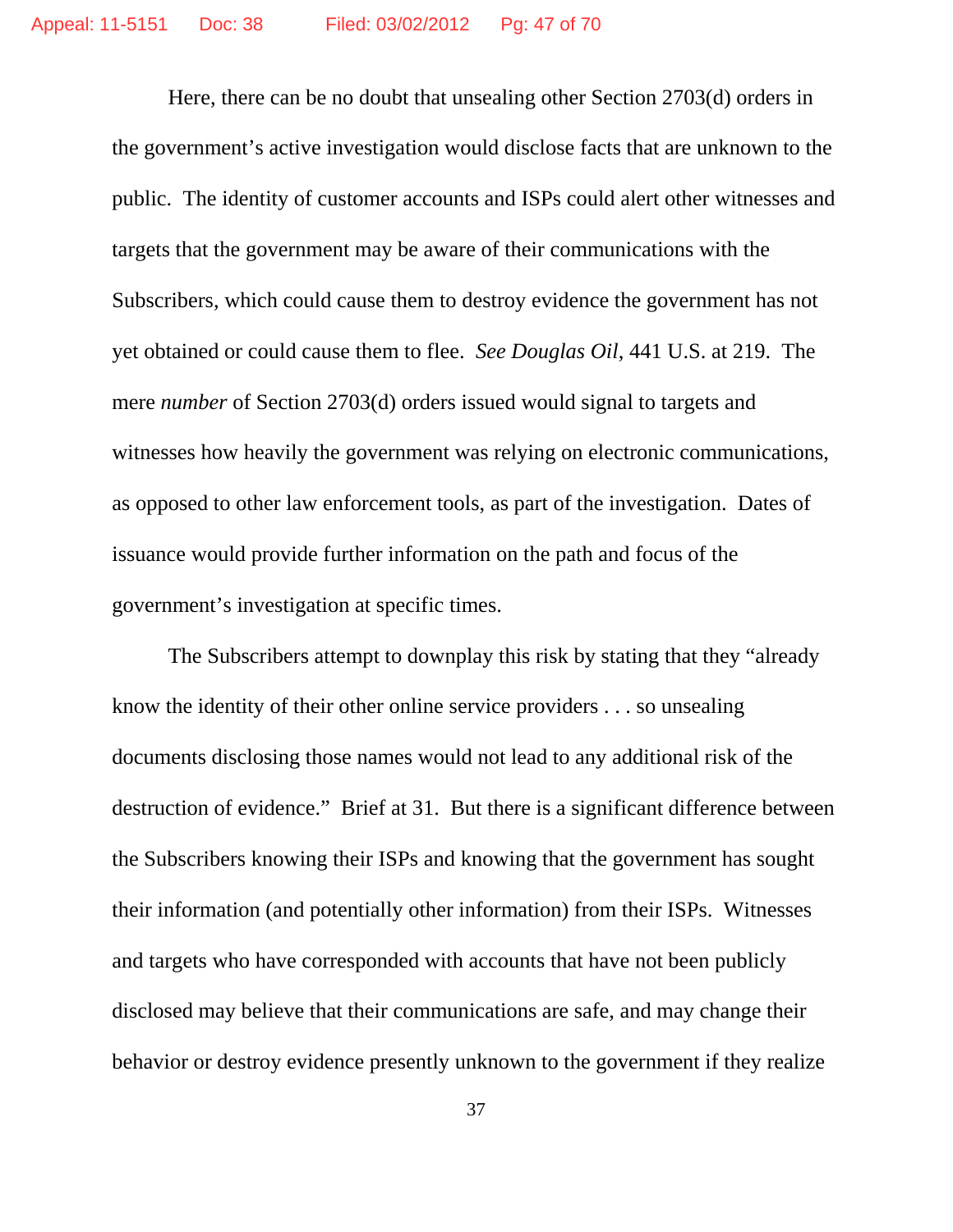that their identities have been revealed to the government. In addition, keeping Section 2703(d) orders sealed allows the government to use information obtained from those orders to confirm the accuracy of information provided by, and assess the credibility of, cooperating witnesses. Each of these reasons for secrecy is "compelling" and would override a First Amendment right of access in the context of a pre-indictment investigation.

## **C. Any Common Law Presumption of Access to Section 2703(d) Orders is Outweighed by Competing Interests**

As this Court has explained, "[t]he distinction between the rights of access afforded by the common law and the First Amendment is significant, because the common law does not afford as much substantive protection to the interests of the press and the public as does the First Amendment." *Va. Dep't of State Police*, 366 F.3d at 575 (internal citation and quotation marks omitted). "Consequently, the common law does not provide as much access to the press and public as does the First Amendment." *Id.* (citation and quotation marks omitted).

The common law presumption of access recognized by the Supreme Court in *Nixon*, 435 U.S. at 597, is guided by the lower courts' supervisory powers; a lower court "may, in its discretion, seal documents if the public's right of access is outweighed by competing interests." *In re Knight Publishing Co.*, 743 F.2d 231, 235 (4th Cir. 1984); *see Moussaoui*, 65 Fed. App'x at 886 ("The common law right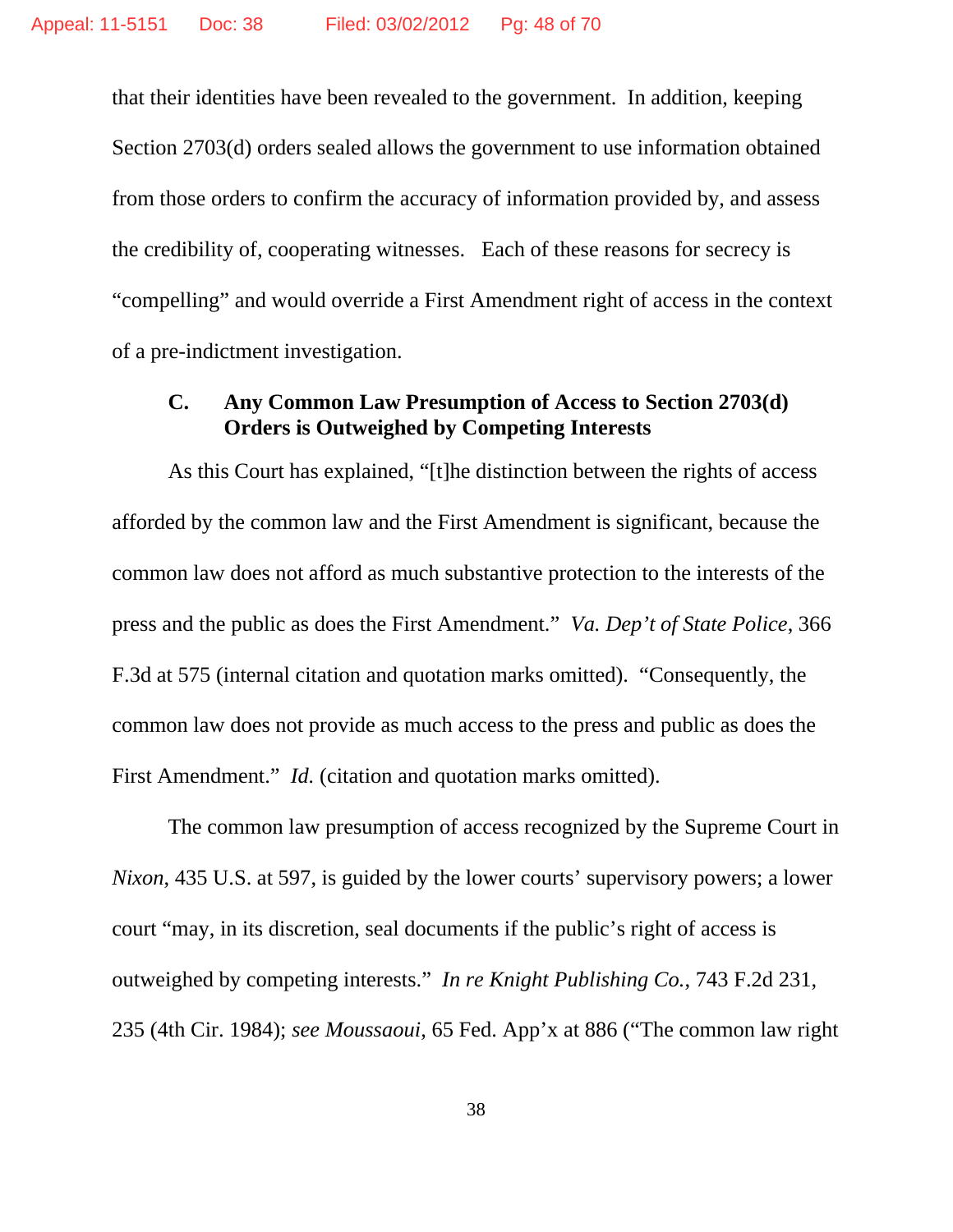of access must yield to the supervisory power of the court to control its own records when the public's right of access is outweighed by competing interests.") (internal quotation marks omitted).<sup>19</sup> Such competing interests may include "whether the records are sought for improper purposes, such as promoting public scandals or unfairly gaining a business advantage; whether release would enhance the public's understanding of an important *historical* event; and whether the public has already had access *to the information* contained in the records." *Knight*, 743 F.2d at 235 (citing *Nixon*, 435 U.S. at 597-608) (emphases added). Applying this test, the Subscribers' argument fails.

*First*, this is the antithesis of an historical event. The Subscribers seek unsealing of multiple investigative orders in an active criminal investigation that they themselves describe as "a matter of national importance." Brief at 36. As such, this factor from *Knight* (enhancement of public understanding) is inapplicable here.

<sup>&</sup>lt;sup>19</sup> The district court correctly rejected the Subscribers' argument that the magistrate judge was required to find that competing interests "heavily outweigh" the public interest in access. Brief at 40. As the district court noted, neither *Goetz* nor *Knight* used a "heavily outweigh" standard, and the intervening case of *Rushford v. New Yorker Magazine*, 846 F.2d 249, 253 (4th Cir. 1988), which did, relied on *Nixon*, just as *Goetz* and *Knight* had. JA 280. Moreover, to the extent *Rushford* purported to overrule the standard adopted in *Knight*, it had no power to do so. *See*, *e.g.*, *Jones v. Angelone*, 94 F.3d 900, 905 (4th Cir. 1996) ("[W]e cannot, as a panel of the court, overrule the decision of another panel; only the *en banc* court may overrule a prior panel decision.").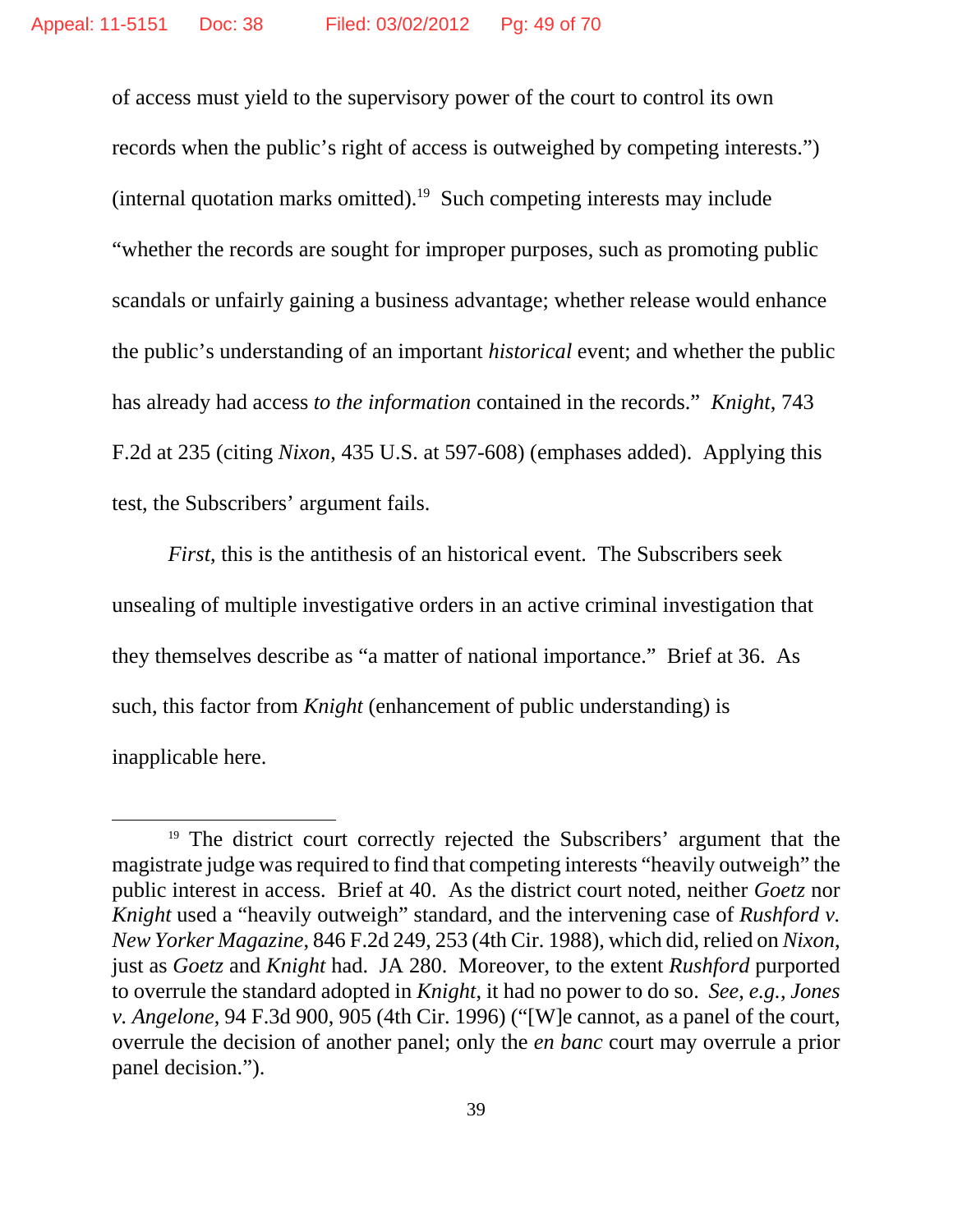Even if this factor were applicable, contrary to the Subscribers' claim, *see* Brief at 37, the public debate will *not* be furthered by unsealing other Section 2703(d) orders. There is a significant difference between post-charging scrutiny and criticism of grand jury and law enforcement processes on the one hand, and real-time interference with and challenges to lawful investigative techniques on the other.20 Moreover, the Subscribers completely disregard the important public interest in the prompt investigation and prosecution of crimes. *See*, *e.g.*, *Bloate v. United States*, – U.S. –, 130 S. Ct. 1345, 1356 (2010) (noting "public interest in the swift administration of justice"); *United States v. Dionisio*, 410 U.S. 1, 17 (1973) ("Any holding that would saddle a grand jury with minitrials and preliminary showings would assuredly impede its investigation and frustrate the public's interest in the fair and expeditious administration of the criminal laws."). The Subscribers' desire that the public "know about legal steps that the government is

<sup>&</sup>lt;sup>20</sup> Though on appeal the Subscribers purport to represent a public interest in unsealing, they have consistently stated their goal as to "unseal only the § 2703 proceedings related to them so that Movants can challenge the orders." *See* Reply in support of Motion for Unsealing of Sealed Court Records 10 (filed Feb. 10, 2011) (Dkt. 29); Brief at 39 ("To the extent any of those orders to other companies have not been complied with already, Movants need to have them unsealed so that they can challenge them.").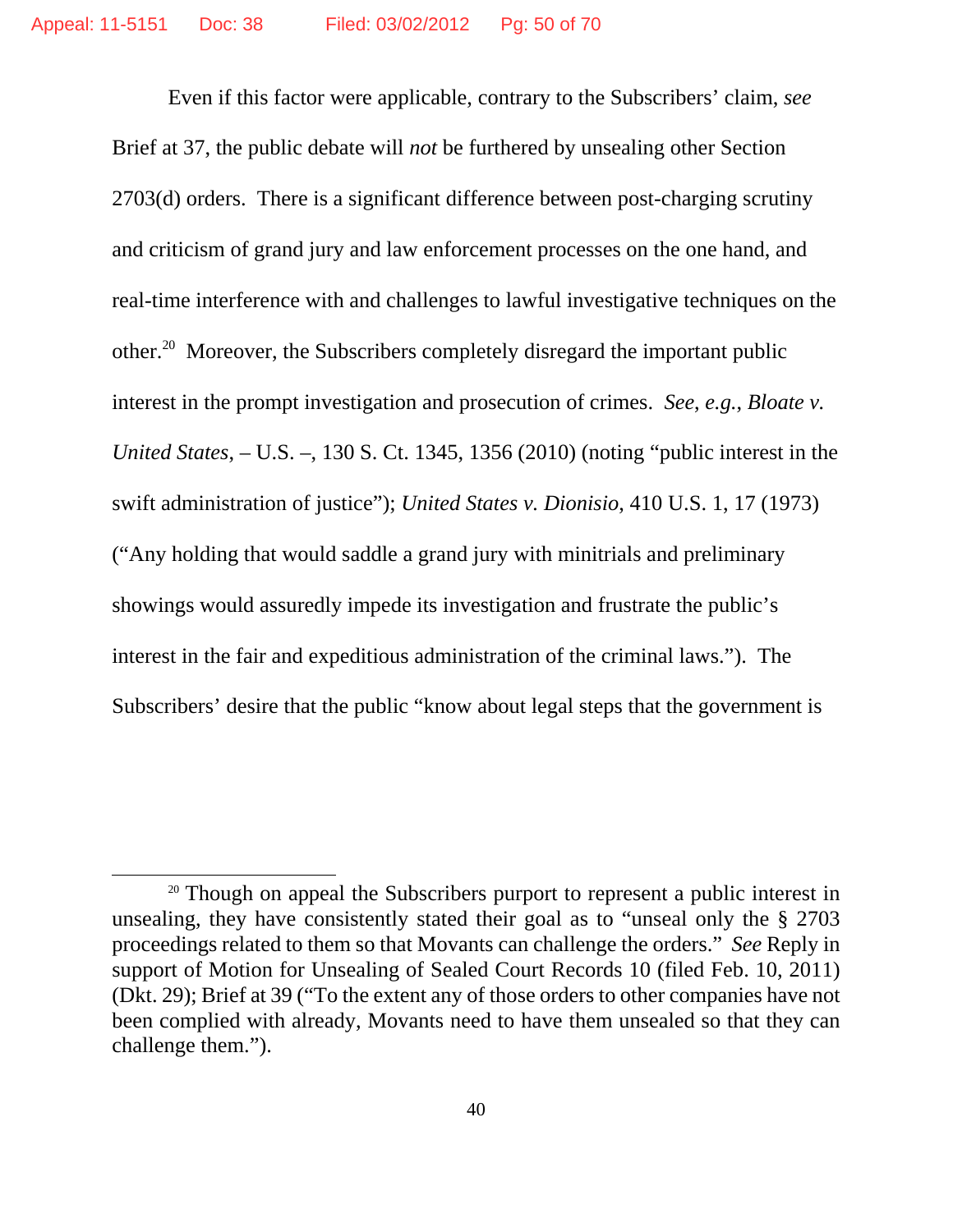taking to address this matter of national concern," Brief at 37, will be fulfilled when the government in fact takes legal steps - by filing a charging document.<sup>21</sup>

*Second*, the Subscribers seek access to information that is not already in the public domain. As explained *supra* at 38-39, the identity of customer accounts and ISPs could alert other witnesses and targets that the government may be aware of their communications with the Subscribers, which could cause them to flee or destroy evidence the government has not yet obtained. *See Douglas Oil*, 441 U.S. at 219.22 The mere *number* of Section 2703(d) orders issued would signal to targets and witnesses how heavily the government was relying on electronic communications, as opposed to other law enforcement tools, as part of the investigation. Dates of issuance would provide further information on the path and focus of the government's investigation at specific times.

As the district and magistrate judges correctly found, the cases relied on by the Subscribers are distinguishable. JA 279. Although the document sought by the Washington Post in *Application and Affidavit for a Search Warrant* was a search

<sup>&</sup>lt;sup>21</sup> The Subscribers also overstate "Congress['] need to know." Brief at 38. Congress can, and regularly does, request information on Department of Justice and law enforcement activities. It is unlikely that, if other Section 2703(d) orders are unsealed, Congress will abandon this method in favor of calculating statistics itself.

<sup>&</sup>lt;sup>22</sup> Indeed, the very publicity that the Subscribers strive to generate can intimidate or deter witnesses from coming forward, result in witness collusion, or lead to intimidation of grand jury members. *See Douglas Oil*, 441 U.S. at 218.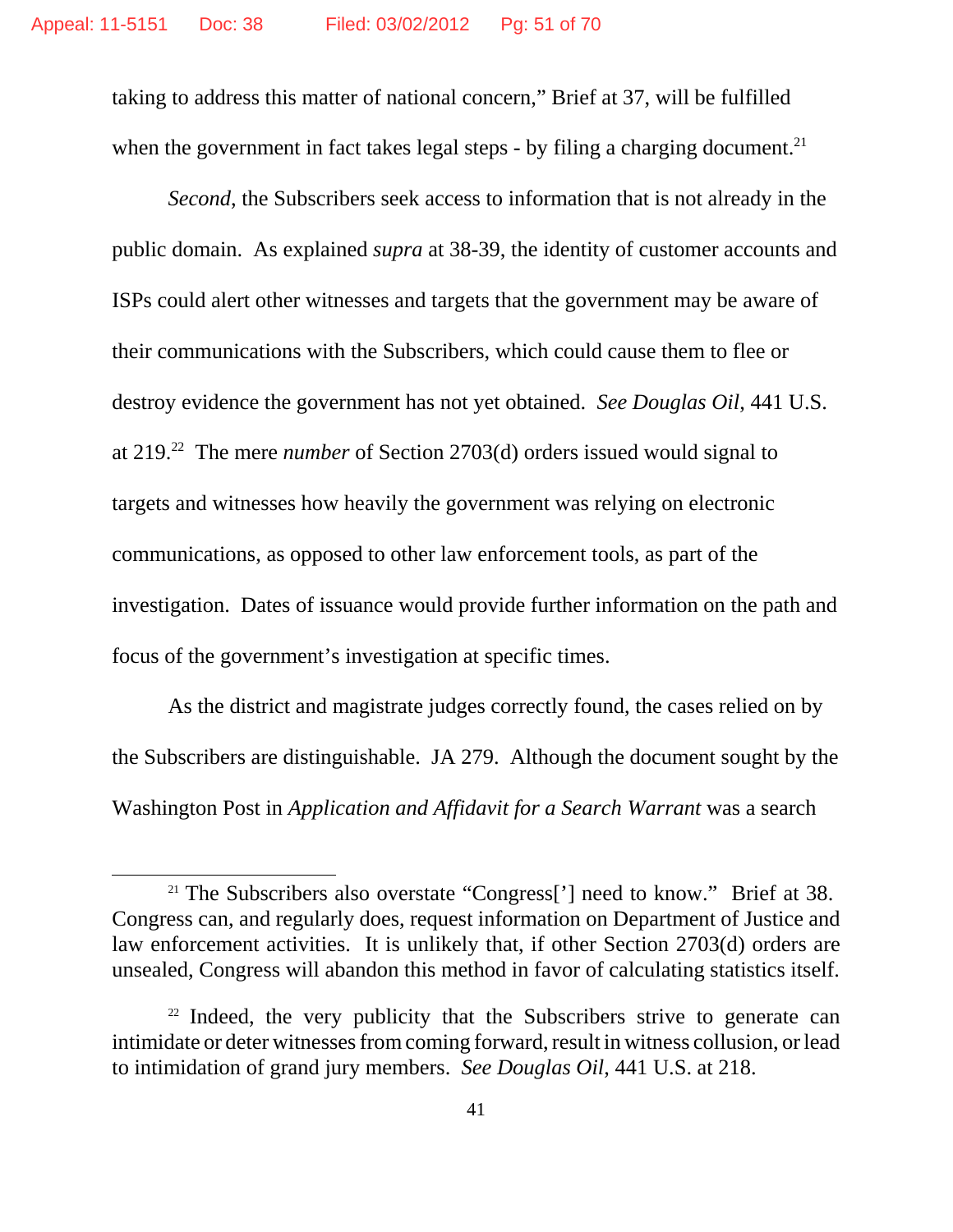warrant affidavit, the unsealing request at issue was initiated *after* the government's investigation was concluded. *See* 923 F.2d at 326. The Washington Post had also sought to unseal the affidavit *during* the investigation, and the magistrate denied that request. *See id*. Post-investigation, the government agreed that release of the affidavit was proper; the issue on appeal was whether a single paragraph the government sought to redact should also be released. *See id.* In holding that it should, this Court explicitly noted that its holding did not extend to situations where an investigation was ongoing: "We do not address the situation where disclosure of an affidavit would compromise an ongoing investigation or endanger the safety of witnesses. Obviously, the ameliorative effects of *voir dire* are not available to remedy those consequences, and such cases accordingly raise a different set of concerns." *Id.* at 331 n.4.

*Va. Dep't of State Police* dealt primarily with the more generous First Amendment right of access. In that case, Earl Washington, Jr., who had been convicted of and imprisoned for the rape and murder of a Culpeper, Virginia, woman based on his confession, but was later exonerated based on the absence of his DNA from the crime scene, had filed a civil rights lawsuit challenging his detention. After extensive pleadings and a hearing, the district court agreed with the police that certain documents – identifying a suspect whose DNA *was* found at the crime scene – should remain under seal. *See* 386 F.3d at 572. However, the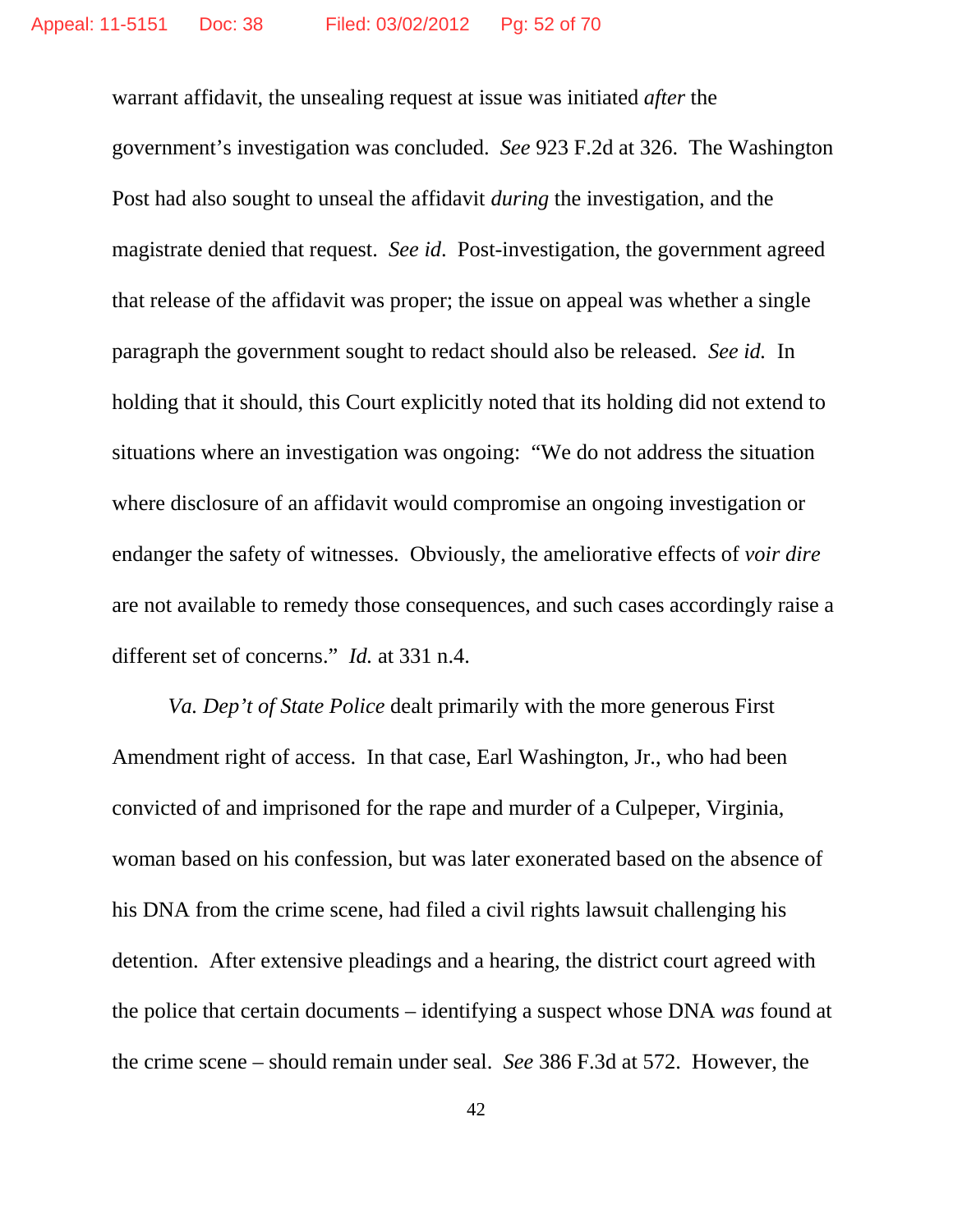police had agreed to unseal other documents that identified the suspect and disclosed that his DNA was found at the crime scene. *See id.* In light of this disclosure, the Fourth Circuit held that, notwithstanding its "sympath[y] to the desire of the state police to keep aspects of a murder investigation off the public record," *id.* at 573, nine documents – eight of which were filed as part of a summary judgment motion, and one for which no specific reason for sealing was provided – should be unsealed, *id.* at 579-80. The Court did not recognize a general right of access to investigative materials, and instead found the issue "quite narrow" and based on "the unique circumstances of th[e] case." *Id.* at 574. Indeed, the Court remanded for reconsideration of four documents that the district court had also ordered unsealed, stating that it was "not at all convinced that [the district court's assumption that there was a First Amendment right of access] is a correct assumption." *Id.* at 580. *See also Charlotte Observer*, 882 F.2d at 853 (granting writ of mandamus where court ordered change of venue hearing - which was subject to First Amendment right of access - closed to avoid "republication" of information previously published by newspapers).

The government's competing interest outweighs any common law presumption of access for several other reasons as well. The Subscribers' request could identify other witnesses, if any, from whom the government had requested evidence. The chilling effect on potential witnesses would jeopardize the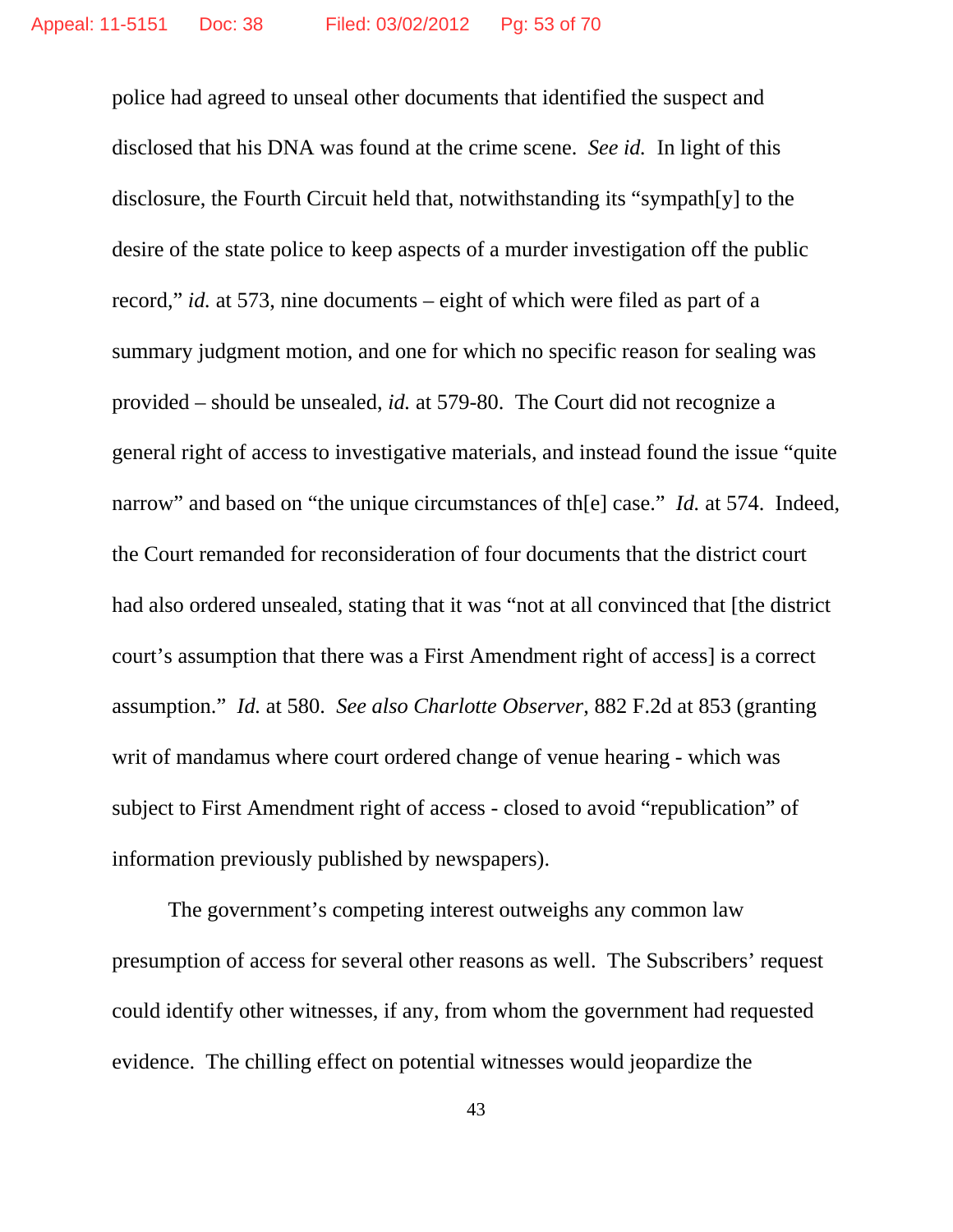government's investigation. *See In re Grand Jury Investigation of Cuisinarts, Inc.*, 665 F.2d 24, 27-28 (2d Cir. 1981) (noting prevention of influence on potential witnesses is fundamental justification for secrecy of investigations); *United States v. Penrod*, 609 F.2d 1092, 1096 (4th Cir. 1979) ("One important reason for this desire to maintain secrecy is to encourage free and untrammeled disclosures by persons who have information with respect to the commission of crimes.") (internal quotations and citations omitted). "Specific and articulable facts" justifying a Section 2703(d) order, and probable cause justifying a warrant, are frequently derived from evidence obtained from cooperating witnesses (such as ISPs). Prospective cooperating witnesses may become hesitant to come forward if they believe that their participation will not be held in confidence. *See Douglas Oil*, 441 U.S. at 219. Witnesses who *do* agree to participate in the investigation may be less likely to participate fully and fairly based on fear of public scrutiny, retribution, or inducements. *See id.*

In sum, even if there is a common law presumption of access to Section 2703(d) orders, it is outweighed in this case - at this point - by the competing interests in protecting the integrity of an ongoing criminal investigation.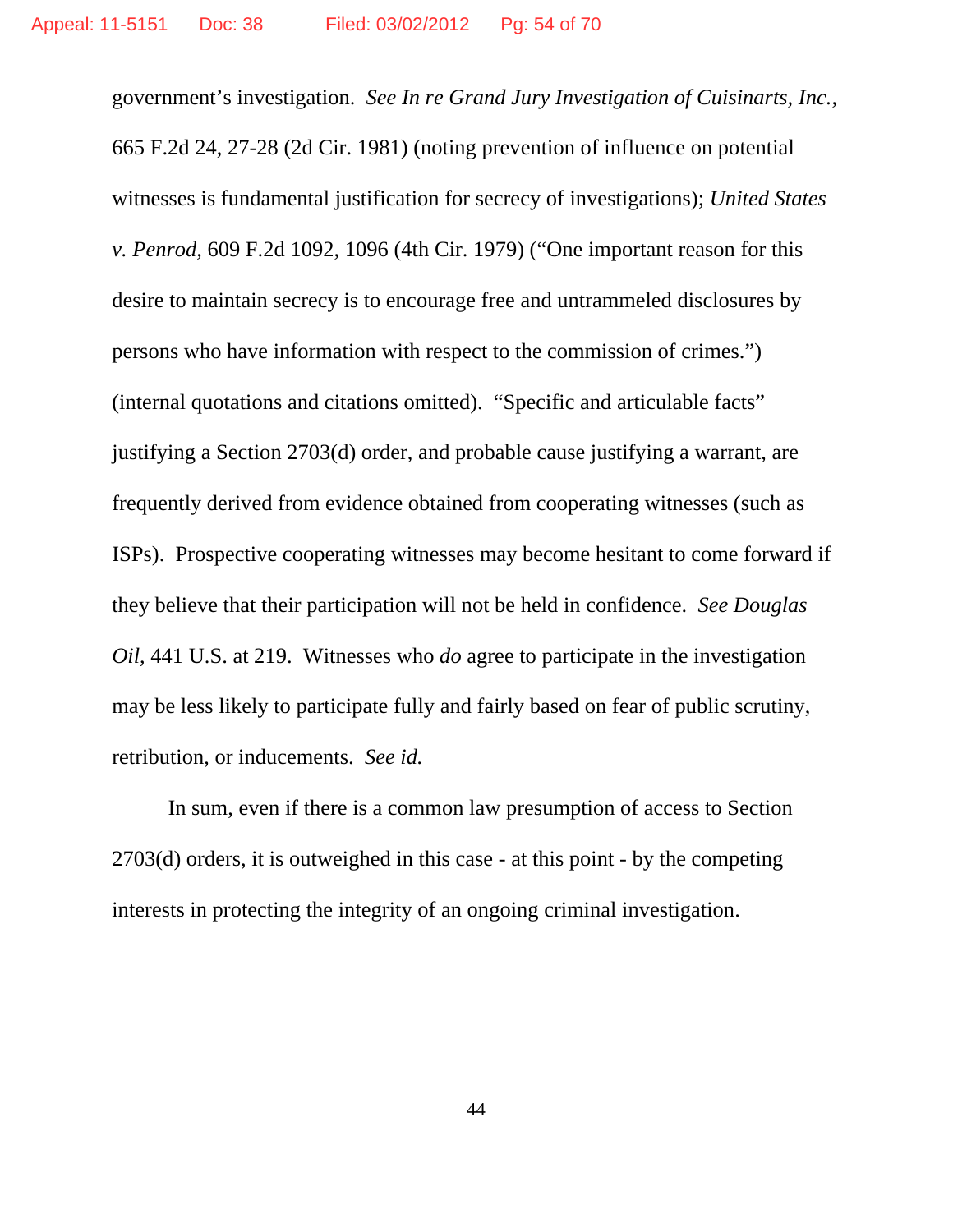## **D. The District Court Was Not Required to Engage in a Document-By-Document Sealing Analysis**

The Subscribers argue that a court must undertake a document-by-document sealing analysis whenever a sealing order is challenged. Brief at 40. However, that is not the law. The very cases cited by the Subscribers suggest only that the court's sealing analysis must be specific to the source of the right of access for each *category* of documents. *See Va. Dep't of State Police*, 386 F.3d at 580-81 (affirming unsealing order for all documents attached to summary judgment motion; remanding for reevaluation of source of right of access for two other categories of documents)*; Stone v. University of Maryland Medical System Co.*, 855 F.2d 178, 180 (4th Cir. 1988) (rejecting sealing of entire litigation docket, and noting that "different levels of protection may attach to the various records and documents involved in this case"). Here, the Subscribers do not dispute that, whatever the right of access for Section 2703(d) orders issued in this investigation, the source of the right is the *same* for all such orders. As such, there is no legal basis for requiring the court to undertake document-by-document review.23

 $23$  This is particularly true where, as here, the Subscribers request document-bydocument analysis of unidentified Section 2703(d) orders that were not before the magistrate judge or the district court. There is certainly no legal obligation for a judge to seek out and analyze all orders pertaining to a particular witness or target of an investigation, and the Subscribers cite no case law to the contrary. The public right of access is not meant to be a tool for targets or witnesses to learn about the scope of the government's investigation into their activities.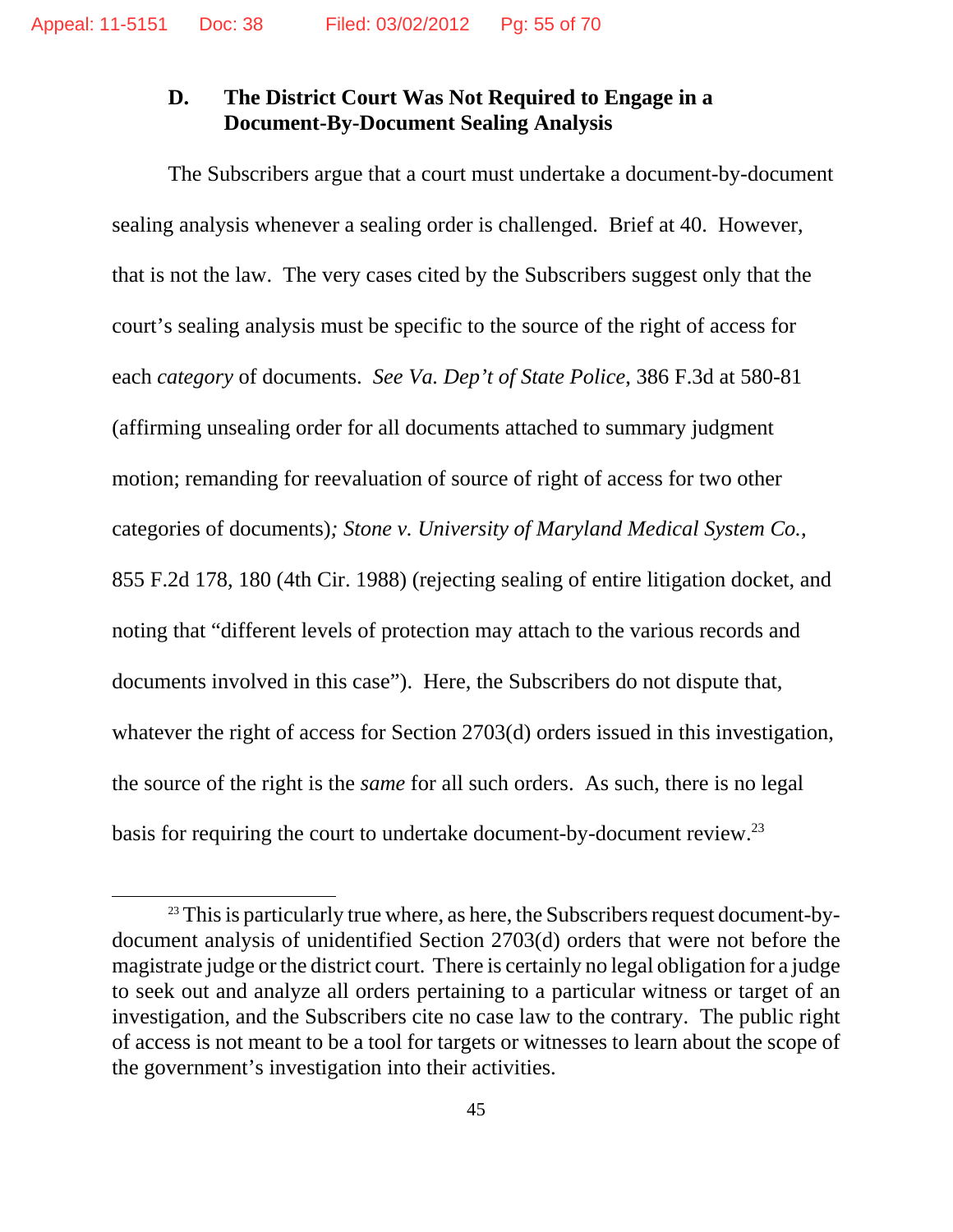The magistrate judge nonetheless undertook a document-by-document sealing analysis with respect to the pleadings in this litigation. In her *sua sponte* order of February 9, 2011, the magistrate judge directed the parties to file supplemental briefs addressing which specific pleadings should remain sealed. JA 59. The magistrate judge obviously relied on that briefing when she ordered certain documents unsealed and others redacted. JA 165.

Before the district court, the Subscribers focused primarily on unsealing the application for the Twitter Order, but have abandoned that argument on appeal. The district court's analysis mirrored the Subscribers' arguments, though his holding plainly stated that it applied to *all* documents sought by the Subscribers. *See* JA 277 ("The Court therefore concludes that Petitioners have no First Amendment right of access to the application for the Twitter Order or any other Section 2703 orders sought in this investigation."). And even if this Court were to agree with the Subscribers that document-by-document analysis is required, the appropriate remedy would be remand, not reversal. *See Va. Dep't of State Police*, 386 F. 3d at 581 (unsealing determinations are "properly made in the first instance from the superior vantage point of the district court and are necessary for meaningful appellate review") (internal quotation marks omitted); *In re State-Record Co.*, 917 F.2d 124, 129 (4th Cir. 1990) (remanding for clear articulation of sealing rationale, noting appellate review was not possible on "present record").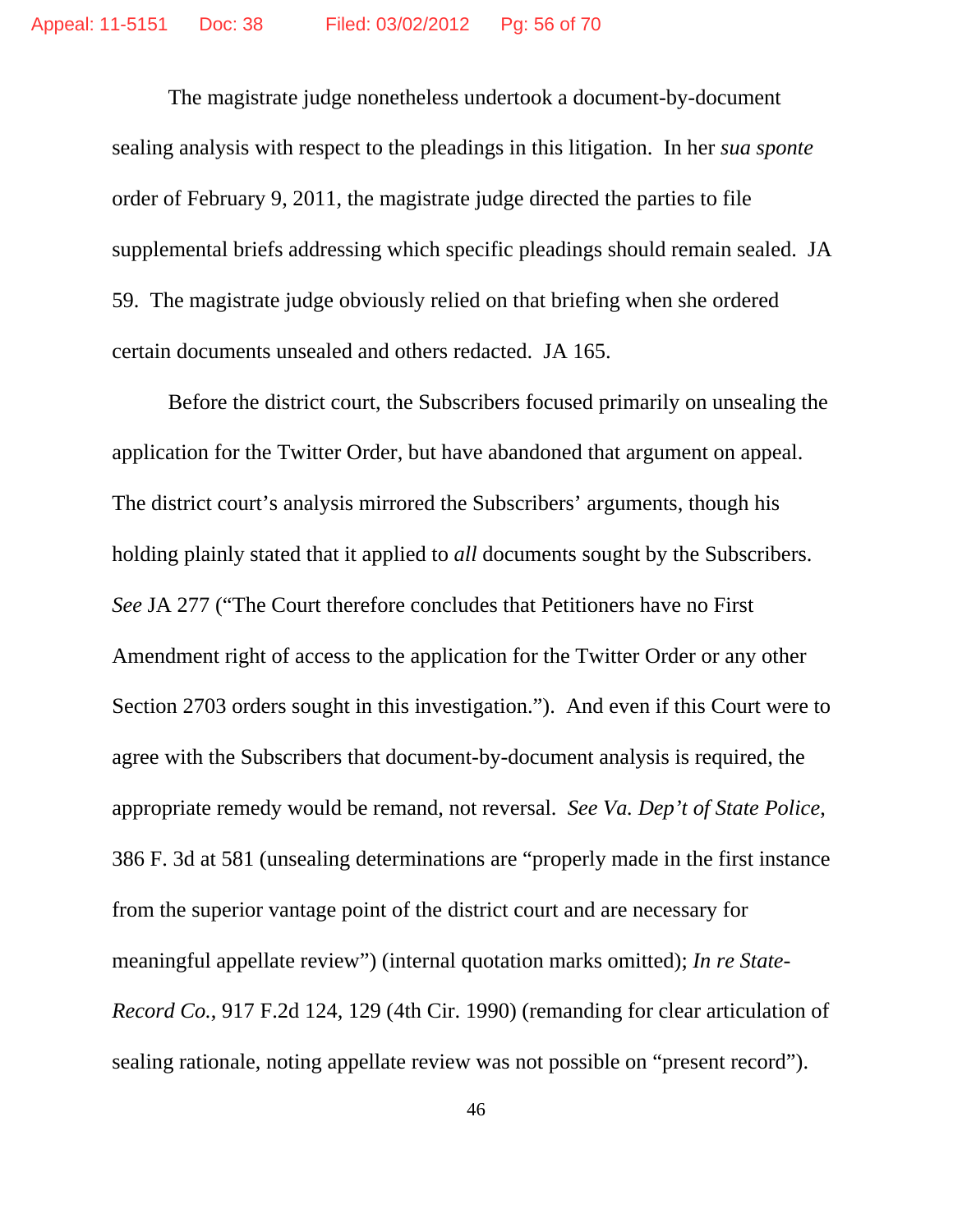## **E. Redaction Will Not Adequately Protect the Integrity of the Criminal Investigation**

Keeping all Section 2703(d) orders related to this investigation sealed until a charging document is filed is "narrowly tailored" to preserve the integrity of the active investigation, and there are no less drastic options that will preserve that interest. Even stringent redaction would inform the public of the number and type of orders that have been issued in this investigation, giving targets information about the scope and direction of the investigative inquiries. As stated *supra* at 43, the mere *number* of Section 2703(d) orders will convey to targets how heavily the government has been monitoring electronic communications, which itself could cause targets and potential witnesses to alter behavior. Maintaining sealed orders until a charging document is filed will not unduly burden the public or the Subscribers. *See Media Gen.*, 417 F.3d at 431. The cases relied on by the Subscribers, which involved far different procedural postures, are not to the contrary. *See Knight*, 743 F.2d at 235 (noting redactions should have been considered because "jury had been selected at the time the sealing order was entered"); *Goetz*, 886 F.3d at 66 (court "must consider alternatives to sealing" search warrant affidavits after search warrants publicly executed and returns filed); *Stone*, 855 F.2d at 181 (court that sealed entire record of civil docket in case should have considered less restrictive alternatives).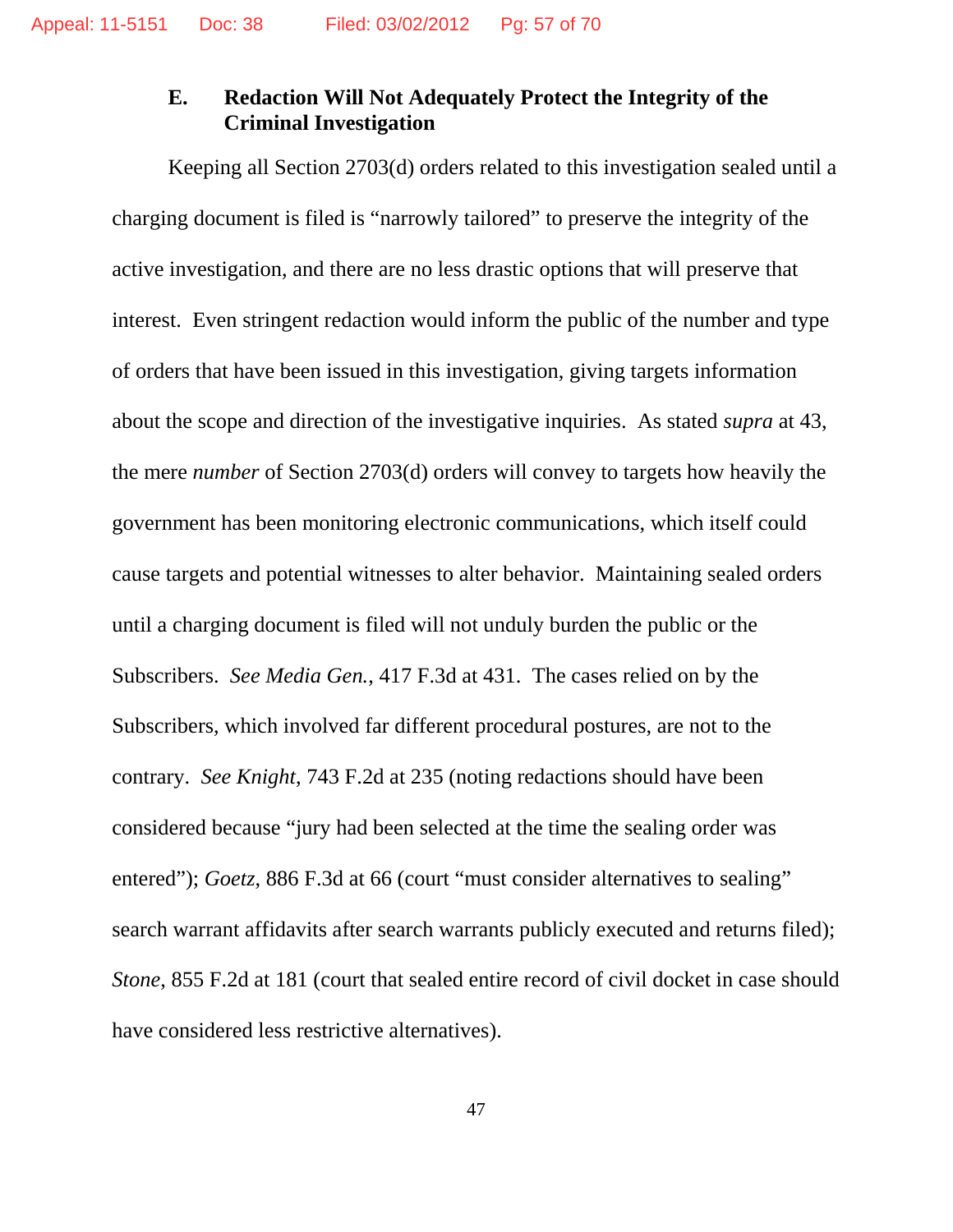It would also be impractical to require redaction at this point, in the midst of an active criminal investigation. The government's interest in protecting the integrity of the investigation is ongoing, and thus the government's justification for sealing could change over time. For instance, information that is of little relevance now could become relevant later, after additional evidence is collected. The evolving nature of criminal investigations provides yet another argument against *ex ante* redactions.

Moreover, as a practical matter, there is little to no public benefit to the redacted version of Section 2703(d) orders as proposed by the Subscribers. If such orders were filed removing the names of the witness (ISP), customer(s), and any case-specific information (such as dates of interest and any unique information sought), the result would be nothing more than a general format for a 2703(d) order. That information is already publicly available both from the format of the Twitter Order and from the Department of Justice's website. *See* U.S. Dep't of Justice Computer Crime & Intellectual Property Section, *Searching and Seizing Computers and Electronic Evidence Manual*, at Appendix B, available at: http://www.justice.gov/criminal/cybercrime/ssmanual/06ssma.html (visited Feb. 8, 2012). Thus, there is nothing to be gained, but much to be lost, from unsealing

even redacted versions of other Section 2703(d) orders.

48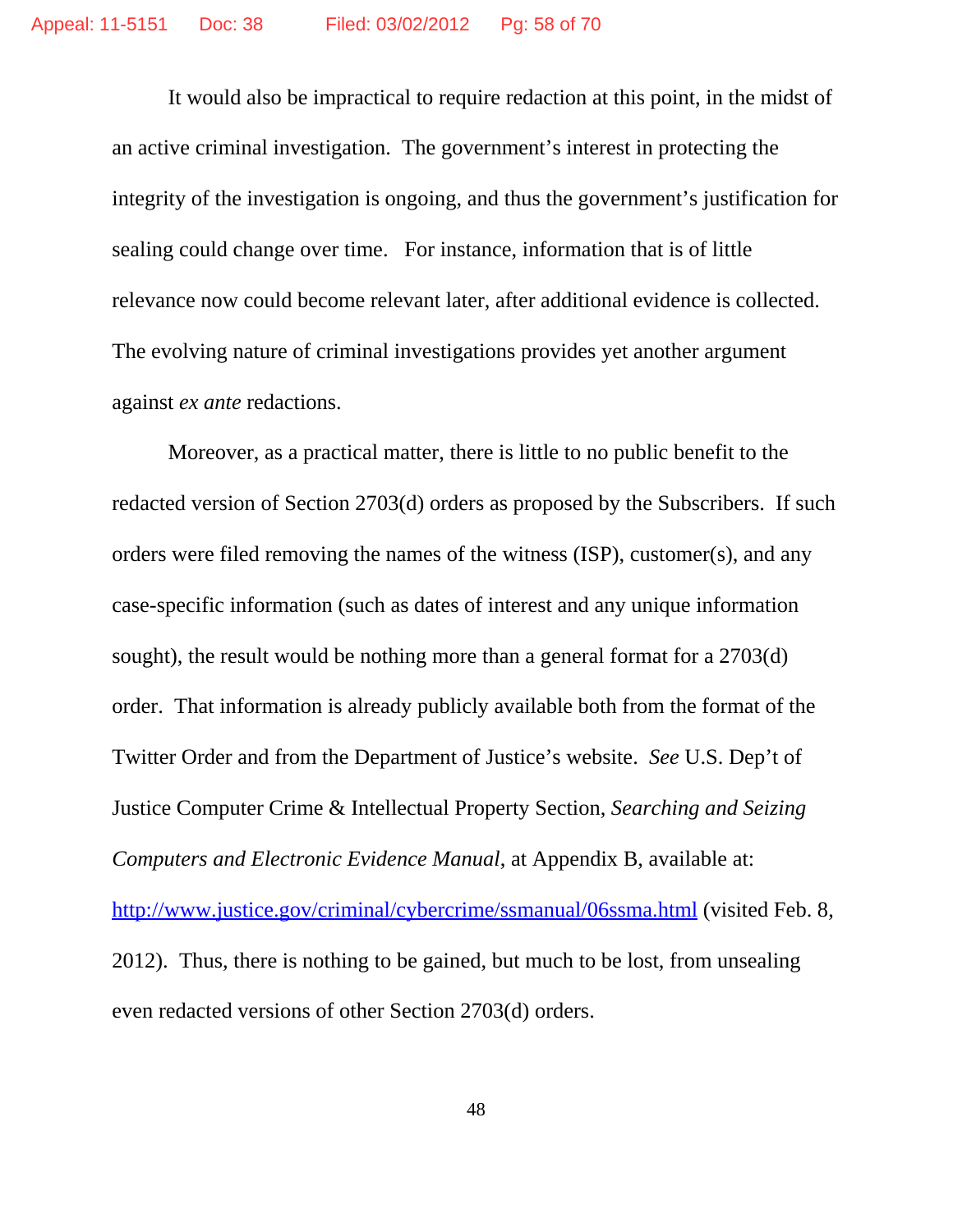And finally, it is clear from the lower court opinions that the district and magistrate judges *did* consider alternatives to sealing. The magistrate judge ruled that many documents should be unsealed, including some with redactions. JA 165. The district court noted the Subscribers' complaint that "Magistrate Judge Buchanan failed to consider adequate alternatives to sealing." JA 275. Citing this Court's precedent, the district court ruled that the magistrate judge's sealing decisions were obvious from the record, which "provide[d] sufficient information for appellate review." *See* JA 280-81. For these reasons, there is no need to revisit the issue of redaction.

### **III. THE EASTERN DISTRICT OF VIRGINIA'S PUBLIC DOCKETING OF SECTION 2703(d) ORDERS IS LEGALLY SUFFICIENT**

#### **A. Public Docketing Method**

In the May 4 Order, the magistrate judge ordered documents related to the Twitter Order assigned to the newly created "ec" docket, as case 1:11-ec-3, to be recorded "on the running list in the usual manner." JA 167. In the June 1 Order, the magistrate judge explained that the running list, which "shows at a minimum all assigned case numbers other than grand jury cases, and whether a particular case is under seal . . . satisfies the public's right to know that a particular case exists and has been sealed." JA 181. At a minimum, the running list informs the public of the docket number, the date the docket number was assigned, the judge it was assigned to, and whether the order was filed under seal. JA 278.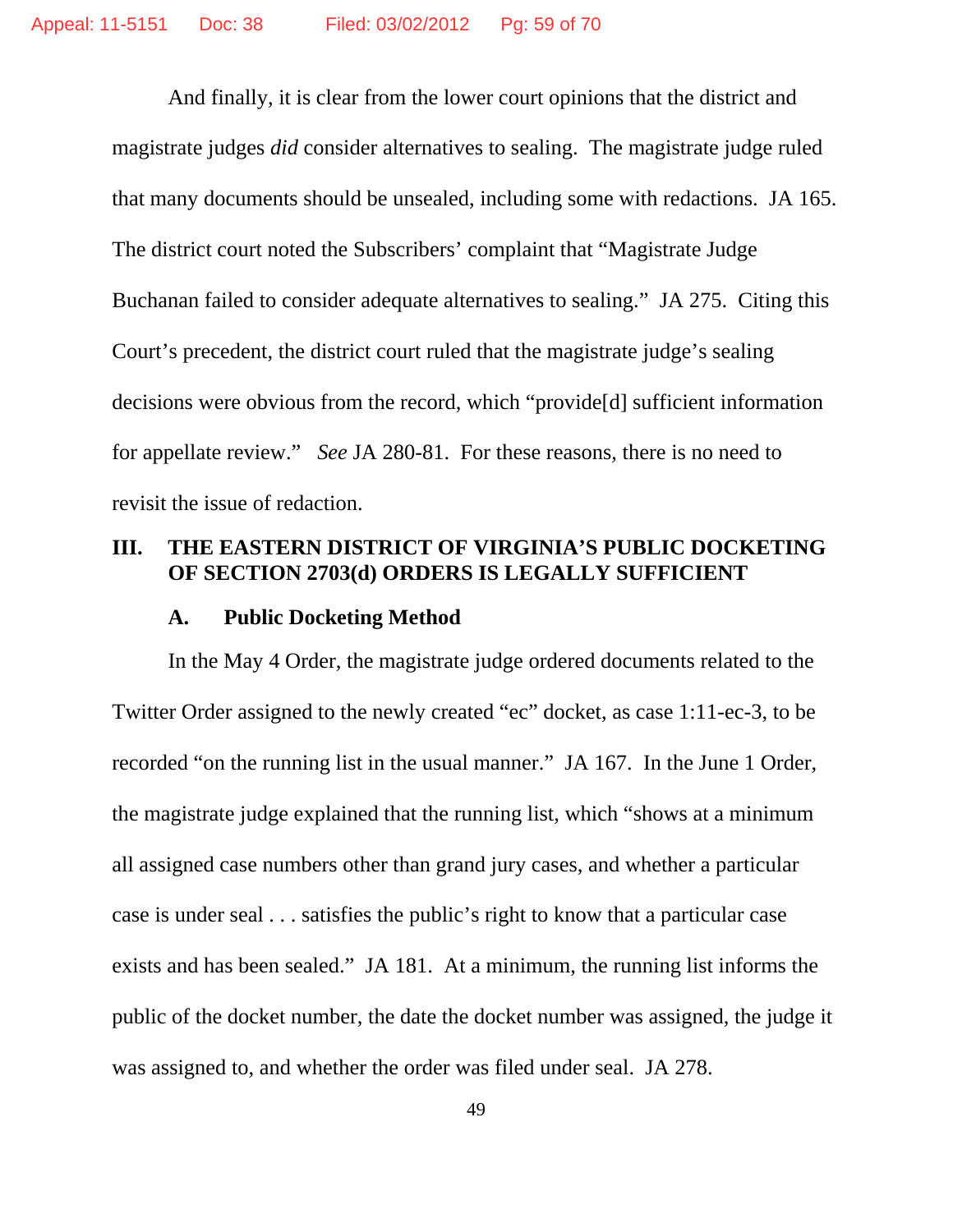The Subscribers argue that the Eastern District of Virginia's method of publicly docketing Section 2703(d) orders is "contrary to the fundamental principles of our judicial system." Brief at 50. The Subscribers argue that, even for investigative orders under seal, "implicit holdings" of this Court require document-by-document docket entries, sufficient "to give the public a reasonable opportunity to challenge the sealing of each document in advance of the sealing."24 Brief at 44, 48 (internal quotation marks omitted). That is not the law.

### **B. There is No Right to Public Docketing of Investigative Proceedings**

Mandatory public docketing of a specific investigative proceeding is "virtually unknown" in the federal court system. *See Sealed Case*, 199 F.3d at 525. The sealing of investigatory proceedings is common. A 2009 report issued by the Federal Judicial Center found thousands of sealed matters related to investigative proceedings, and found that the median district had 20% of its magistrate cases sealed. *See Sealed Cases* 17, 21-22.

No statute or rule of procedure requires public docketing of investigative proceedings. Federal Rule of Criminal Procedure 55, which describes the recordkeeping responsibilities of the Clerk's Office in criminal cases, states:

 $24$  The Subscribers concede that the cases cited for this point "do not expressly discuss the need to docket each specific document or proceeding" and are distinguishable because "there was already a public docket for at least a portion of each of the cases." Brief at 48.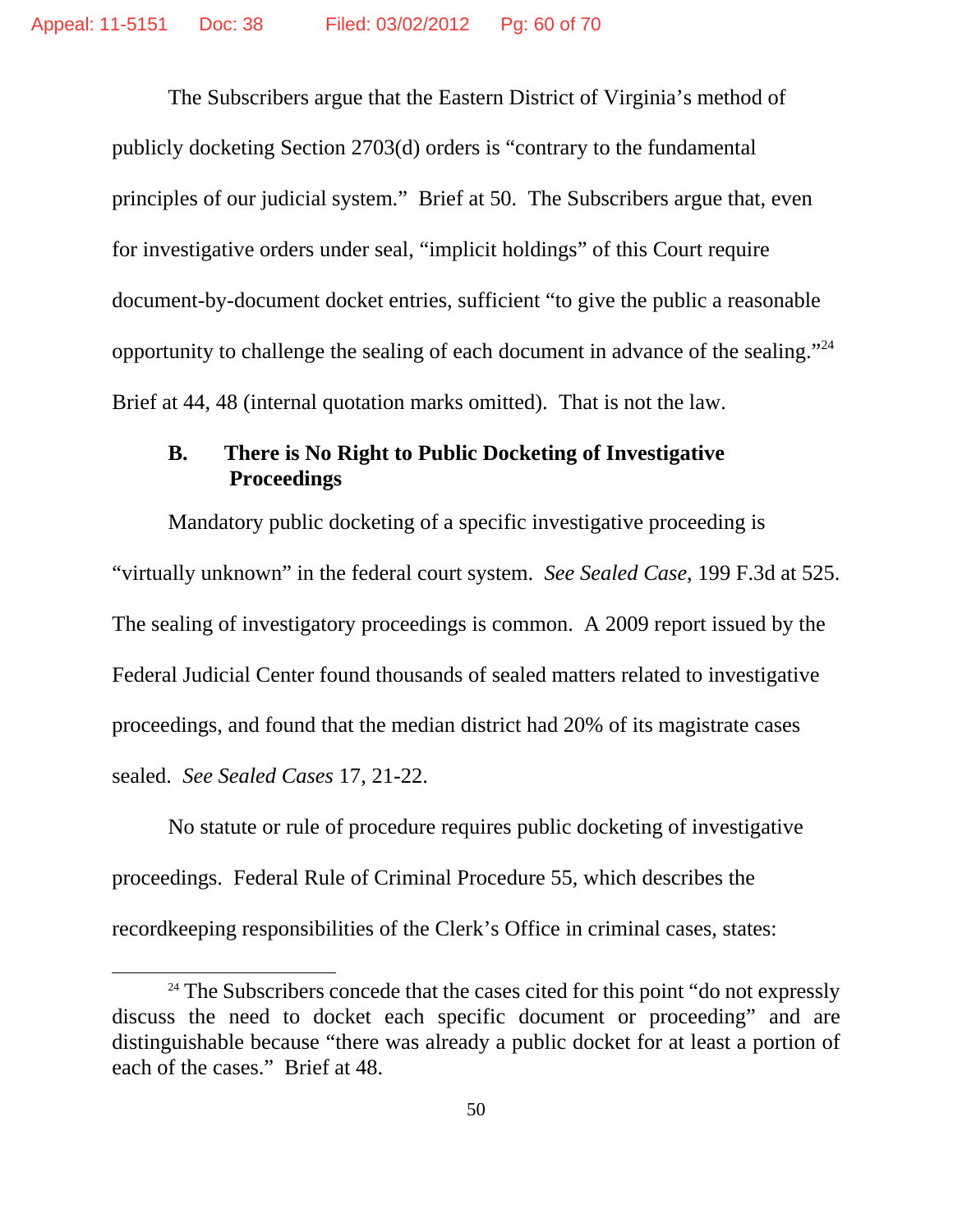The clerk of the district court must keep records of criminal proceedings in the form prescribed by the Director of the Administrative Office of the United States courts. The clerk must enter in the records every court order or judgment and the date of entry.

The Administrative Office of the United States Courts issues its guidance in the form of the *District Clerk's Manual*. But the *District Clerk's Manual* contains no specific guidance on the public docketing of Section 2703(d) orders, and the practice of a number of federal courts is not to docket sealed investigative matters publicly. *See Sealed Cases* at 1, 21. Thus, even if the Clerk's Office had no public docketing of Section 2703(d) orders, it would not violate Rule 55.

Other rules of criminal procedure, as well as the Eastern District of Virginia's local criminal rules, further demonstrate that public docketing is not required. Federal Rule of Criminal Procedure 49.1 deals with privacy protections for criminal filings. That rule exempts from the redaction requirement "a court filing that is related to a criminal matter or investigation and that is prepared before the filing of a criminal charge or is not filed as part of any docketed criminal case." Fed. R. Crim. P. 49.1(b)(7). Local Criminal Rule 49 states that records related to a search warrant do not even need to be filed, let alone docketed, until the search warrant is returned.<sup>25</sup>

<sup>&</sup>lt;sup>25</sup>As noted *supra* at 20, when an under seal search warrant is returned, it is docketed in the same manner as an under seal Section 2703(d) order.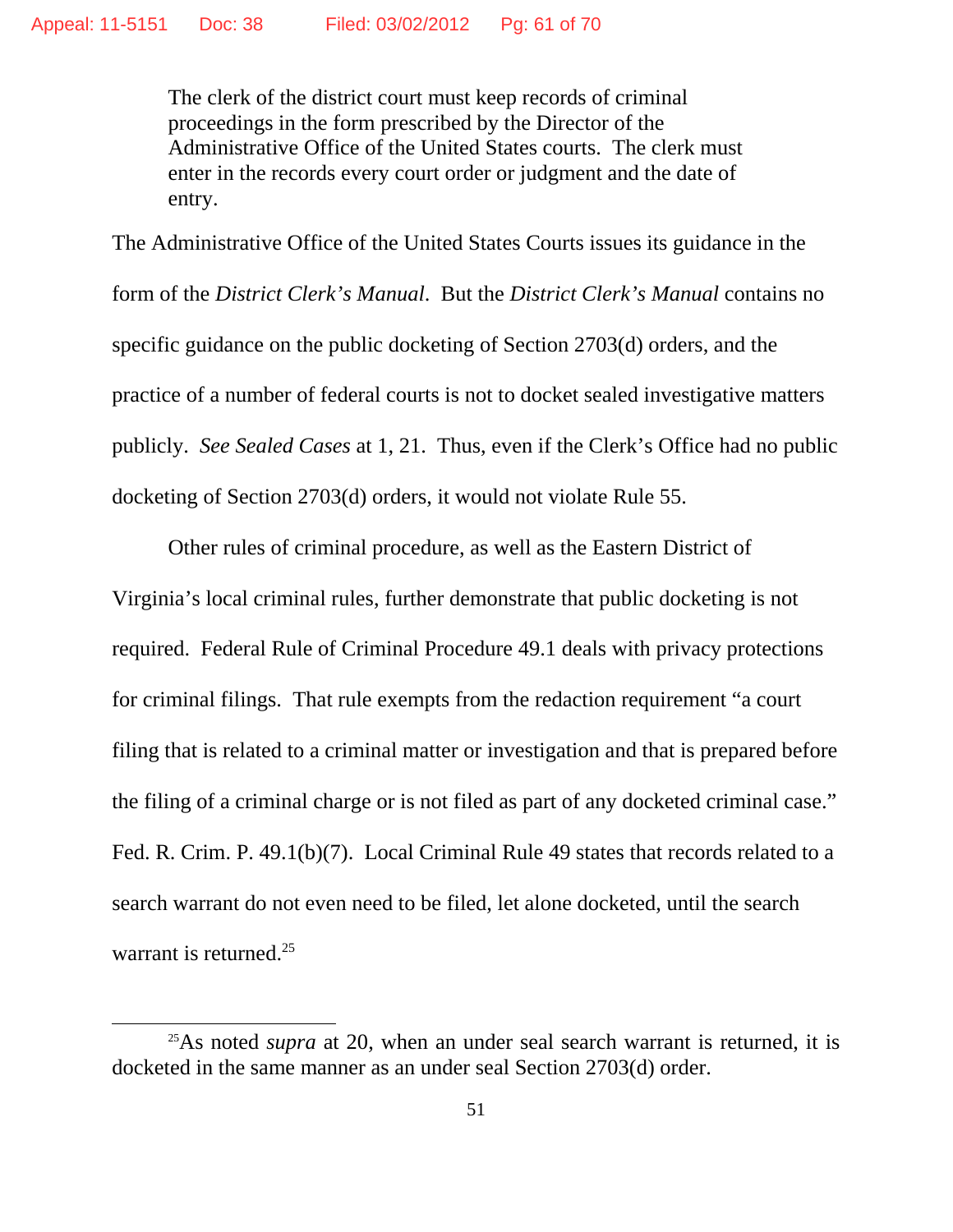That the requested business records were sought by Section 2703(d) order rather than grand jury subpoena does not make public docketing a requirement. Like a grand jury subpoena, a Section 2703(d) order commands a third party to produce business records. Like a grand jury subpoena, there is a legal basis protecting a Section 2703(d) order from disclosure. *See* 18 U.S.C. 2705(b). Indeed, grand jury subpoenas are court orders, enforceable by civil and criminal contempt. *See Brown*, 359 U.S. at 49, *overruled on other grounds by Harris*, 382 U.S. 162 ("A grand jury is clothed with great independence in many areas, but it remains an appendage of the court . . . It is the court's process which summons the witness to attend and give testimony, and it is the court which must compel a witness to testify if, after appearing, he refuses to do so."). The Clerk's docketing method for Section 2703(d) orders is a far cry from the "secret docket" cases cited by the Subscribers, all of which involved courts' attempts to prevent public access to even the fact that motions, responses, and other proceedings were occurring in ongoing or completed trials, or other adverse proceedings. *See State-Record*, 917 F.2d at 129; *Hartford Courant Co. v. Pellegrino*, 380 F.3d 83, 86 (2d Cir. 2004); *United States v. Valenti*, 987 F.2d 708, 715 (11th Cir. 1993). As no presumption of access to Section 2703(d) orders exists, this Court should decline to impose detailed public docketing for sealed proceedings in an ongoing criminal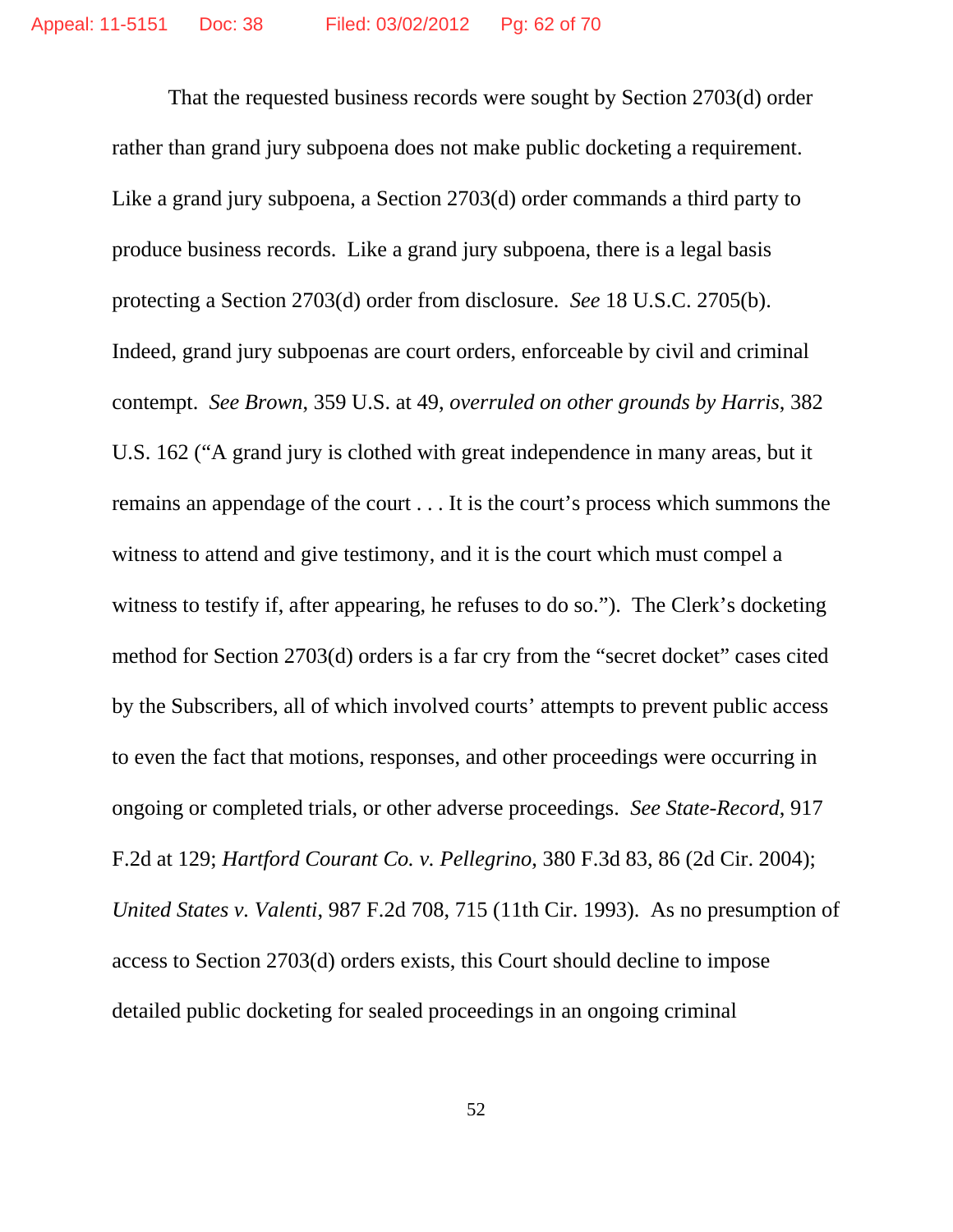investigation. *See Media Gen.*, 417 F.3d at 432-33 (declining to order the Clerk's office to create a new docketing system for search warrants).

Moreover, the Eastern District of Virginia follows the same docketing procedure for sealed Section 2703(d) orders and sealed search warrants. There is nothing unique about Section 2703(d) orders that would warrant a more stringent docketing standard for those orders alone.

## **C. The Eastern District of Virginia's System for Publicly Docketing Section 2703(d) Orders is Legally Sufficient**

On appeal, the Subscribers raise various objections to the "ec" running list. In their statement of the issues, they complain only that the running list must include "the name and date" of any other Section 2703(d) orders. Brief at 2. Later in the brief, the Subscribers complain that the running list does not indicate "which documents were filed in each matter, whether the Court granted or denied any request for an order or the sealing request, whether any motions have been filed challenging the requests or orders, or the date any such documents were filed." Brief at 51. The Subscribers argue that only document-by-document docketing will provide the public and press with notice of case developments, *id.* at 44-45 -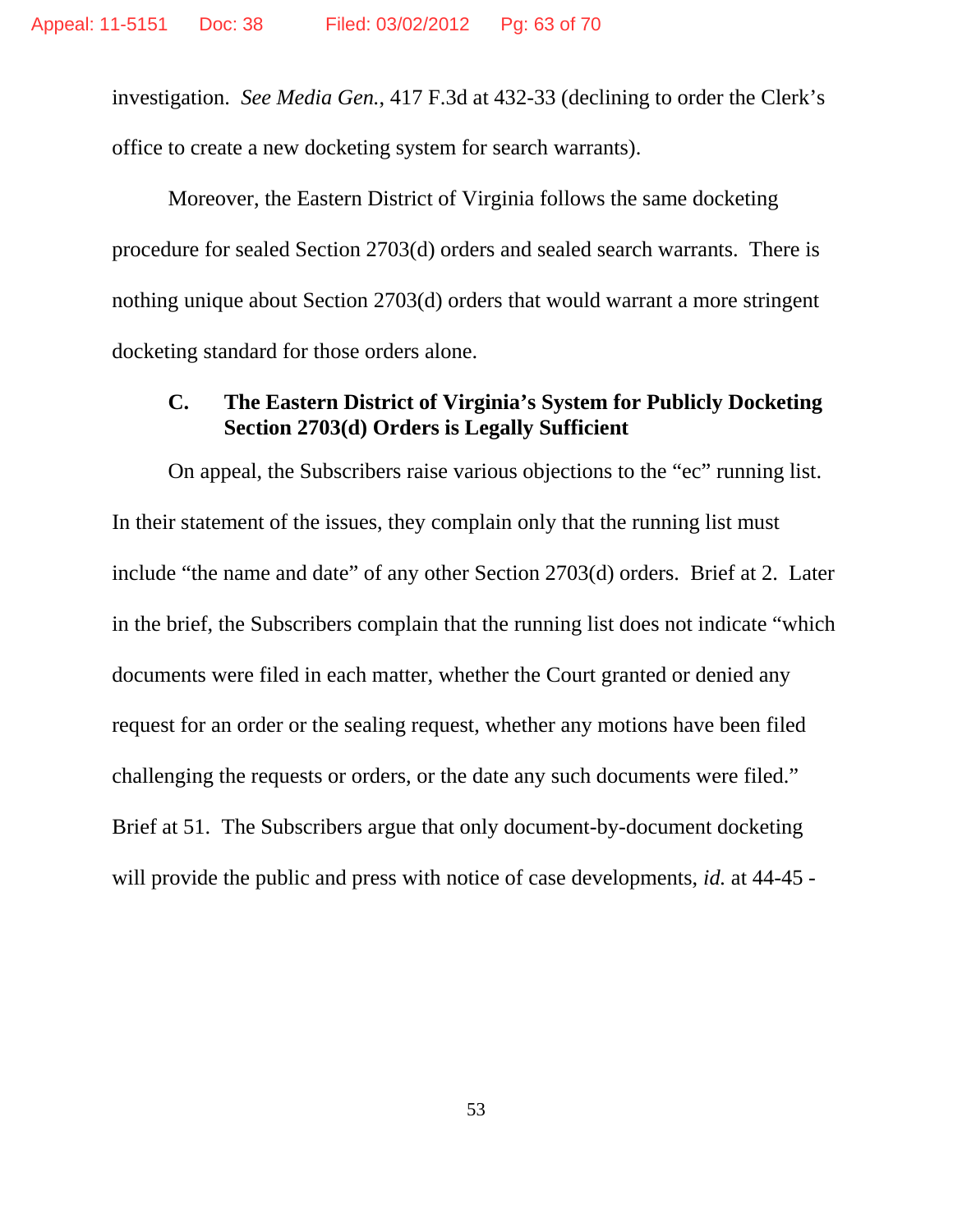ignoring that there is not yet any "case" to develop.<sup>26</sup> These objections are unfounded.

The Clerk's Office in the Eastern District of Virginia publicly dockets Section 2703(d) orders in accordance with Local Criminal Rule 49. The existence of any sealed Section 2703(d) order is made public when the order is assigned an "ec" docket number, while details of the sealed Section 2703(d) order are kept private. Under this Court's precedent and Eastern District of Virginia local rules, when an order results from an investigative proceeding conducted *ex parte* and *in camera,* "notice prior to the entry of an initial sealing order is not required. Rather, the notice requirement is fulfilled by docketing 'the order sealing the documents,' which gives interested parties the opportunity to object." *Media Gen.*, 417 F.3d at 430 (quoting *Goetz*, 886 F.2d at 65); *see* E.D. Va. Local R. 49(B) ("The Clerk shall docket the motion [to seal a warrant, complaint, supporting affidavit, or indictment] in a way that discloses its nature as a motion to seal. No hearing is required on motions covered by this section. No separate motion to seal is

<sup>&</sup>lt;sup>26</sup> The government has represented that, once charges are filed or the investigation is closed, it will move to unseal any other Section 2703(d) ordersissued during the investigation. Thus, this case is easily distinguishable from *In re Sealing and Non-Disclosure of Pen/Trap/2703(d) Orders*, 562 F. Supp. 2d 876, 877 (S.D. Tex. 2008), where the issue was "sealing and non-disclosure . . . for an indefinite period beyond the underlying criminal investigation."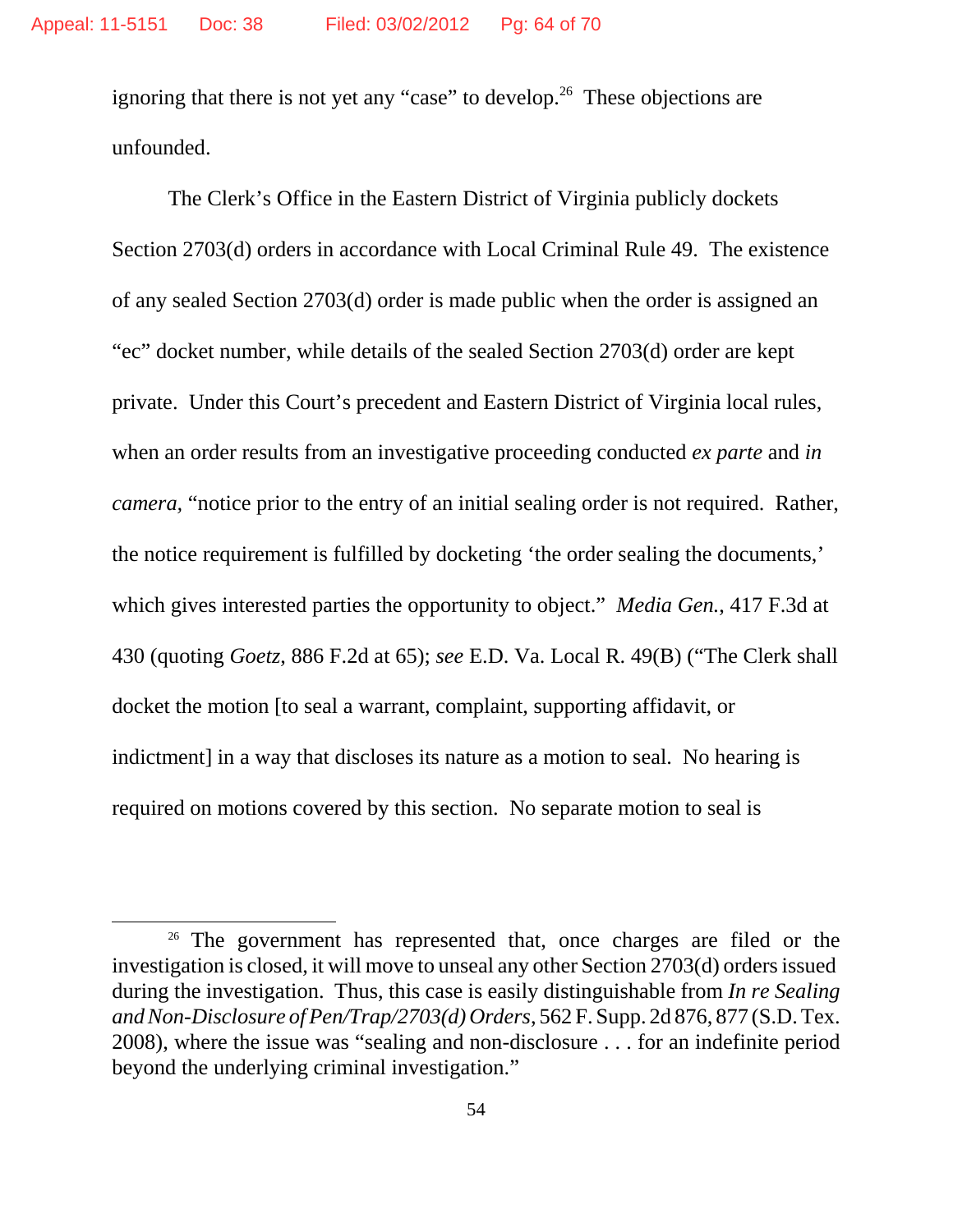necessary in investigative proceedings made confidential by law." $)^2$ . Unlike active cases or in-court proceedings, there is no requirement for advance notice and opportunity to challenge sealing of investigative materials. The "ec" running list provides public notice that an order has been issued, which allows a challenge by any member of the public to the sealing of such order. That is all the Subscribers requested before the magistrate judge, and that request was granted through creation of the "ec" docket. *See* Motion for Unsealing of Sealed Court Records (filed Jan. 26, 2011) (Dkt. 3) ("Here, no public docket sheet or docket entries are even available for the public to see that something was filed under seal.").

As the district court noted, the "ec" running list procedures "fall well within the standards adopted by the Judicial Conference on March 17, 2009, which allowed individual courts discretion to include information in excess of the case name and number."<sup>28</sup> JA 278 n.25. Moreover, the Eastern District of Virginia

<sup>&</sup>lt;sup>27</sup>The Subscribers' fear that the Eastern District of Virginia's docketing system "leave[s] the public guessing whether an order sealing the documents was ever entered", Brief at 48, is unfounded. Per Local Rule 49(B), an "under seal" docket entry indicates that a sealing order was entered, either through a motion to seal or by operation of law.

<sup>28</sup> The Subscribers' suggestion to the contrary, *see* Brief at 57 n.28, is incorrect. The Judicial Conference standard, which is entitled "Sealed Cases," reads in full:

In order to provide the public with information regarding the existence of sealed district court cases, the Committee recommended that the Conference approve the inclusion, on CM/ECF-generated reports of cases, of the case number and generic name (e.g., "Sealed versus Sealed") for each sealed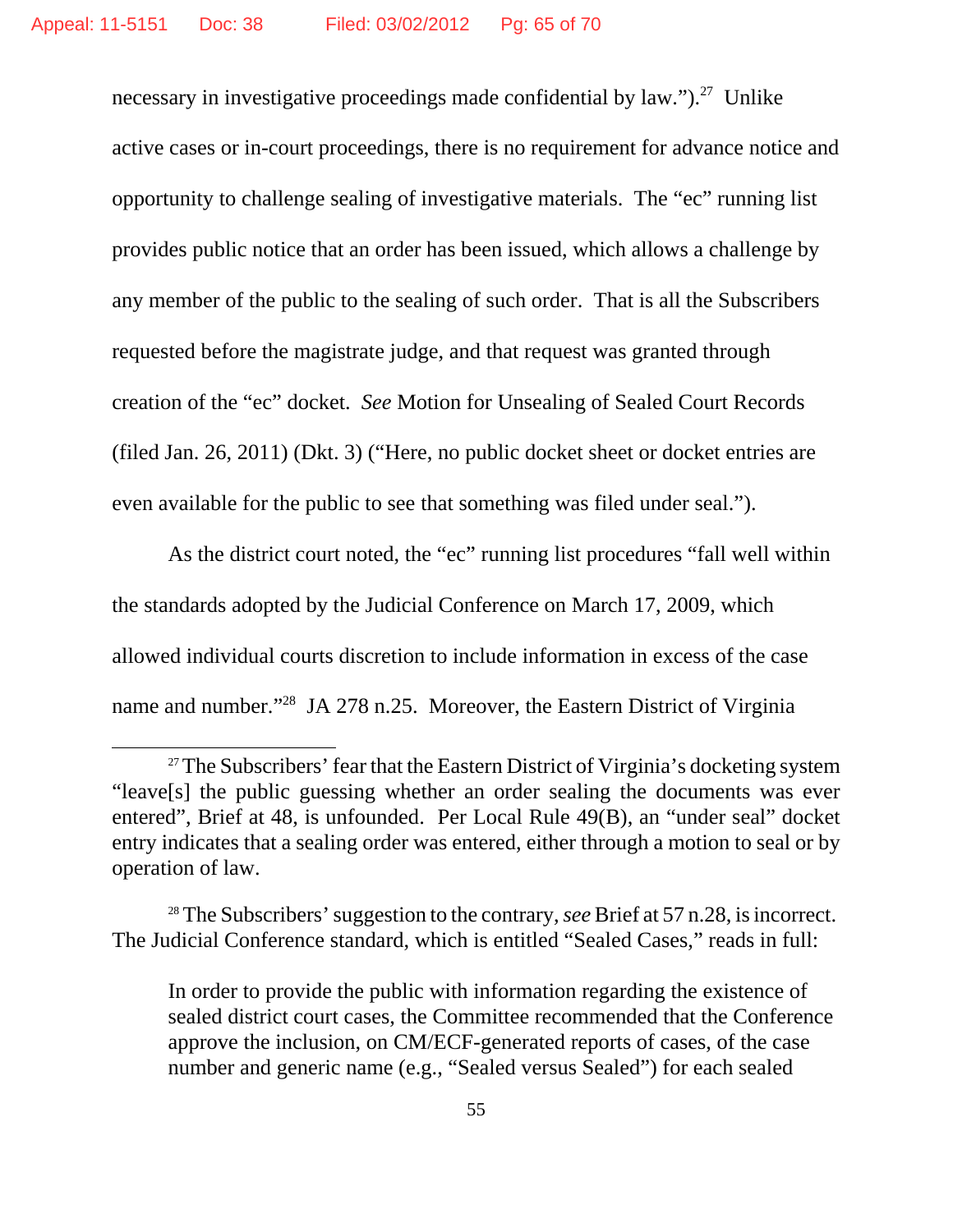follows the exact same public docketing procedures for sealed Section 2703(d) orders and sealed search warrants, which is precisely the treatment that the Subscribers argue is appropriate. *See* Brief at 56 ("Section 2703 orders are no different for public docketing purposes than search warrants . . . . There is no reason for treating Section 2703-related documents any differently for public docketing purposes.").

case, and that individual courts determine the additional information about sealed cases (such as initials of the assigned judge, date of filing, or number of days the case has been pending) that should be made available to the public. The Conference adopted the Committee's recommendation.

*See* Report of the Proceedings of the Judicial Conference of the United States (Mar. 17, 2009), available at: http://www.uscourts.gov/FederalCourts/ JudicialConference/Proceedings/Proceedings.aspx?doc=/uscourts/FederalCourts/ judconf/proceedings/2009-03.pdf (visited Feb. 27, 2012). The Eastern District of Virginia provides the recommended information on the "running list," which is publicly available from the Clerk's Office. And, in any event, it is unclear whether this standard is meant to encompass pre-indictment investigative tools such as Section 2703(d) orders, as the standard refers to "cases" and gives as an example "Sealed versus Sealed."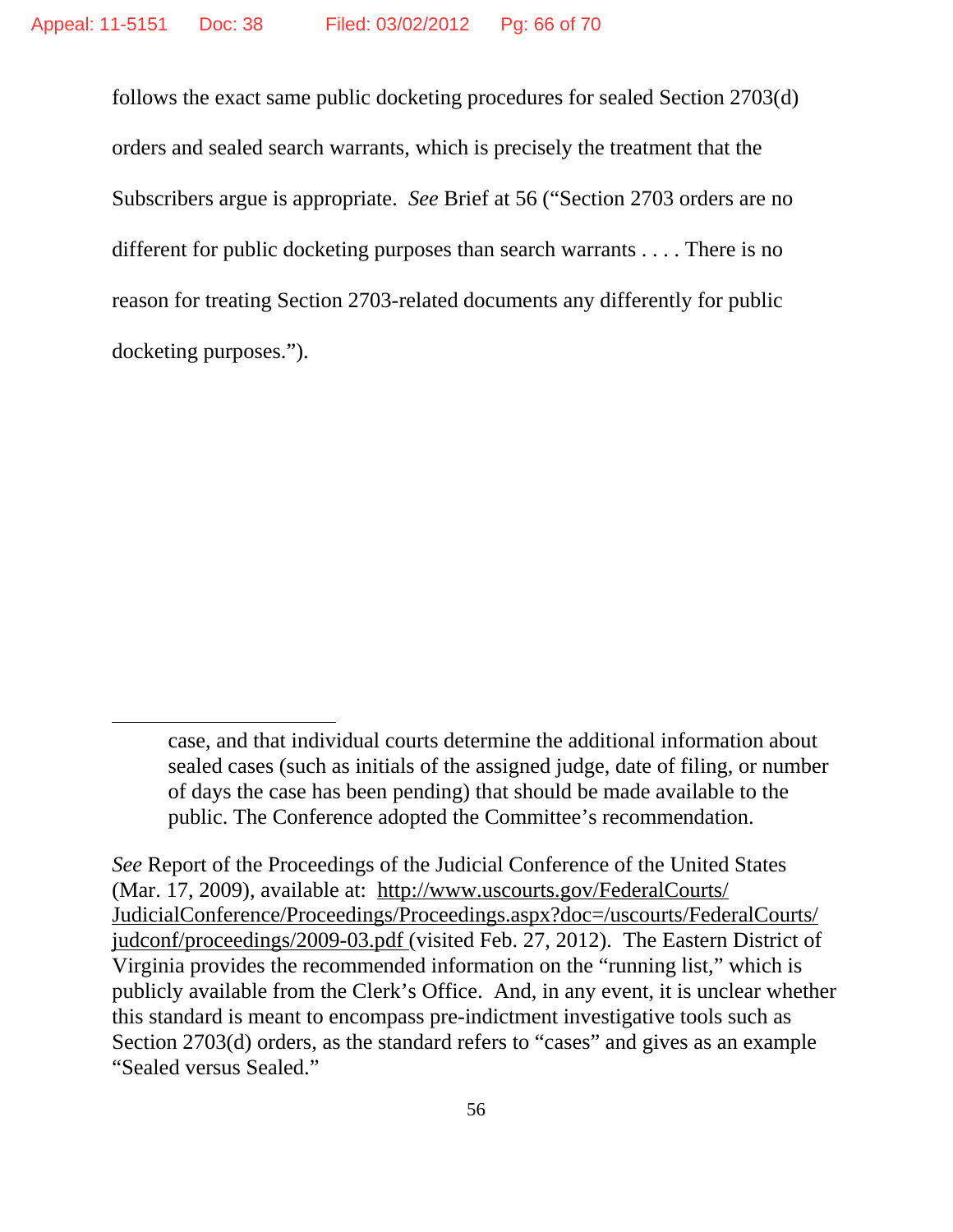## **CONCLUSION**

For the reasons stated, this Court should deny the Subscribers' petition for a

writ of mandamus.

Respectfully submitted,

Neil H. MacBride United States Attorney

/s/ Lindsay Kelly Lindsay Kelly Andrew Peterson Assistant United States Attorneys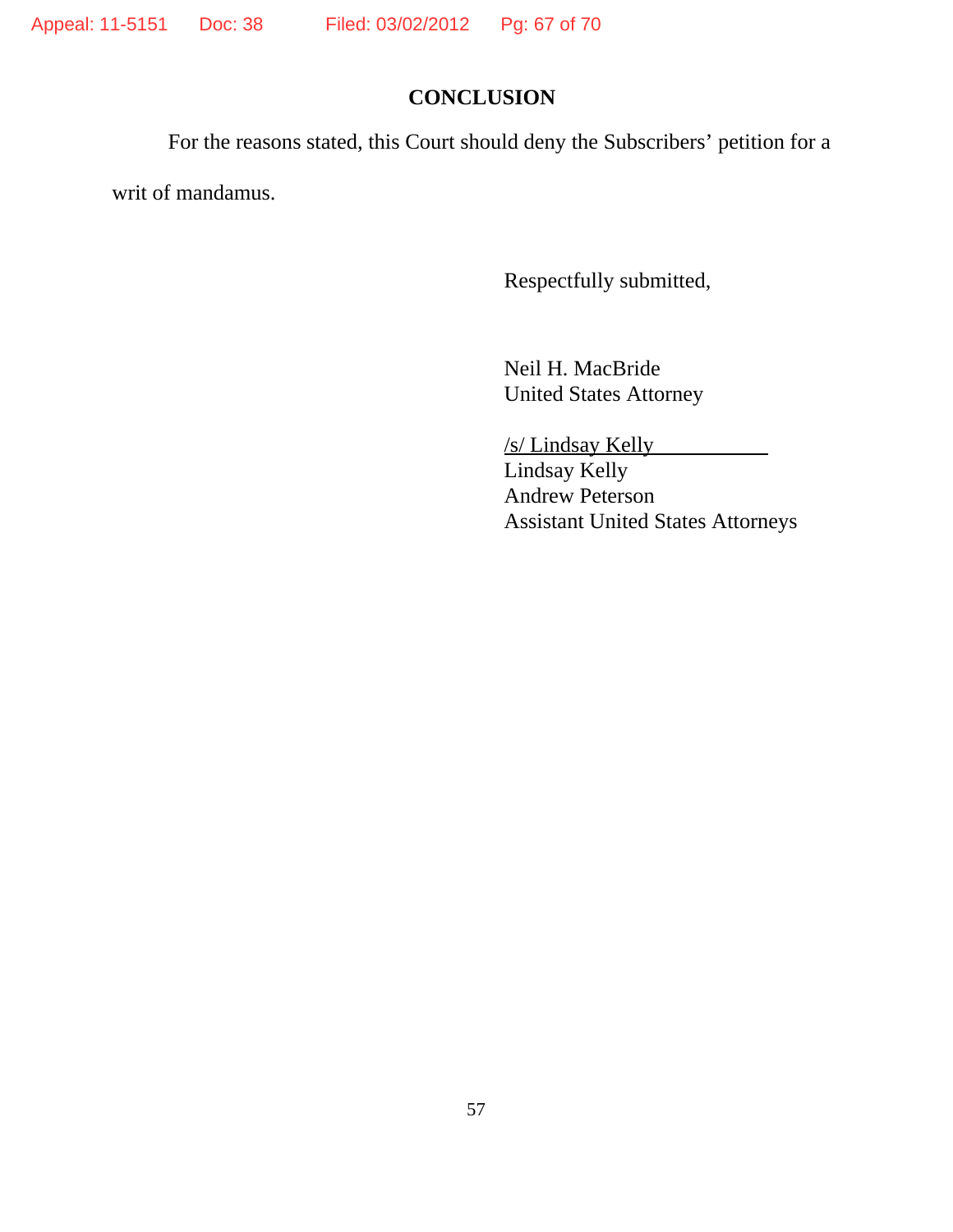## **STATEMENT WITH RESPECT TO ORAL ARGUMENT**

The United States respectfully suggests that oral argument is not necessary in this case. The legal issues are straightforward and oral argument likely would not aid the Court in reaching its decision.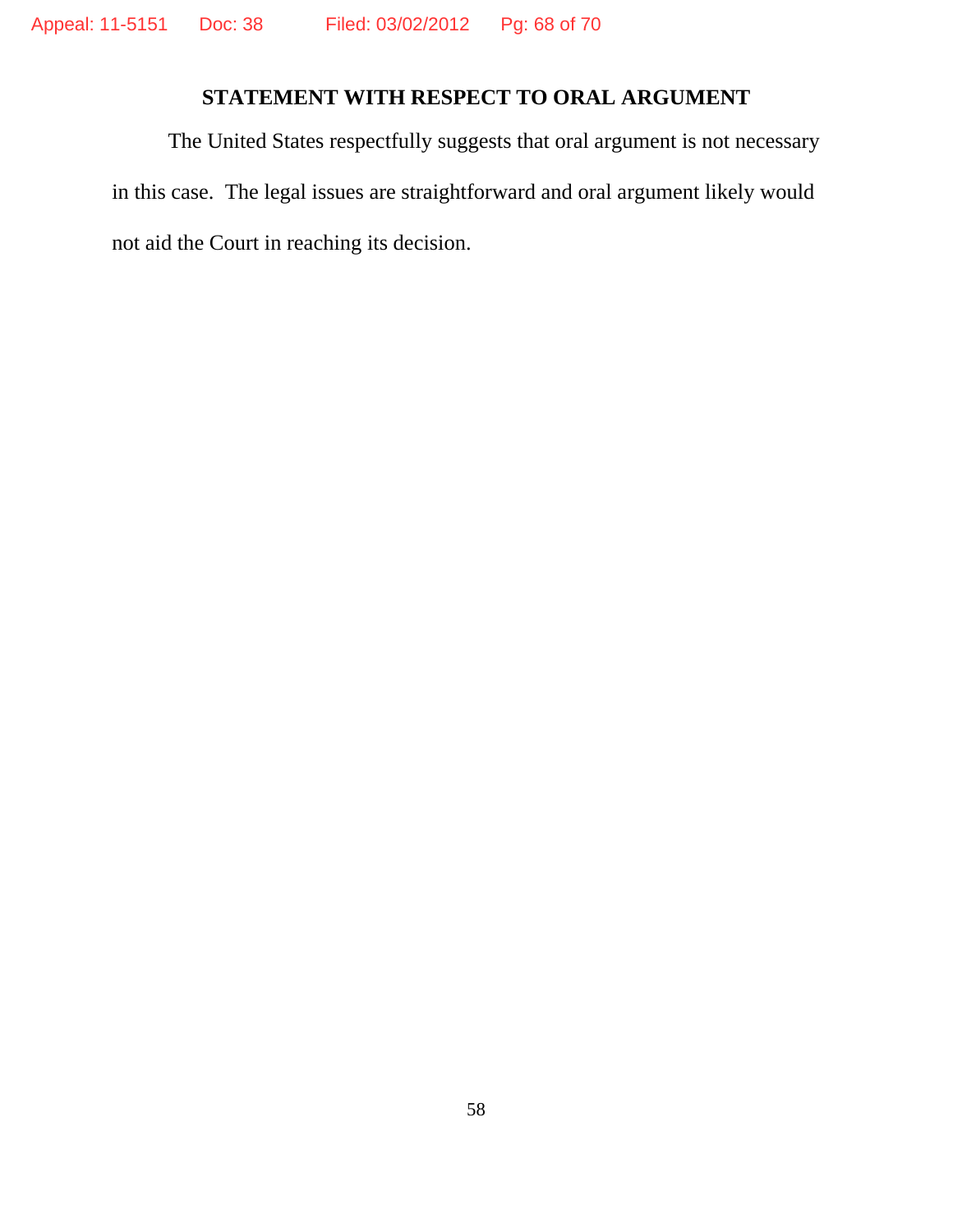## **CERTIFICATE OF COMPLIANCE WITH RULE 32(a)**

I hereby certify that:

1. This brief complies with the type-volume limitation of Fed. R. App. P. 32(a)(7)(B) because this brief does not exceed 14,000 words (specifically 13,937 words), excluding the parts of the brief exempted by Fed. R. App. P.  $32(a)(7)(B)(iii)$ .

2. This brief complies with the typeface requirements of Fed. R. App. P.  $32(a)(5)$  and the type style requirements of Fed. R. App. P.  $32(a)(6)$  because this brief has been prepared in a proportionally spaced typeface using WordPerfect X3 in 14-point Times New Roman typeface.

> /s/ Lindsay Kelly Lindsay Kelly Assistant United States Attorney